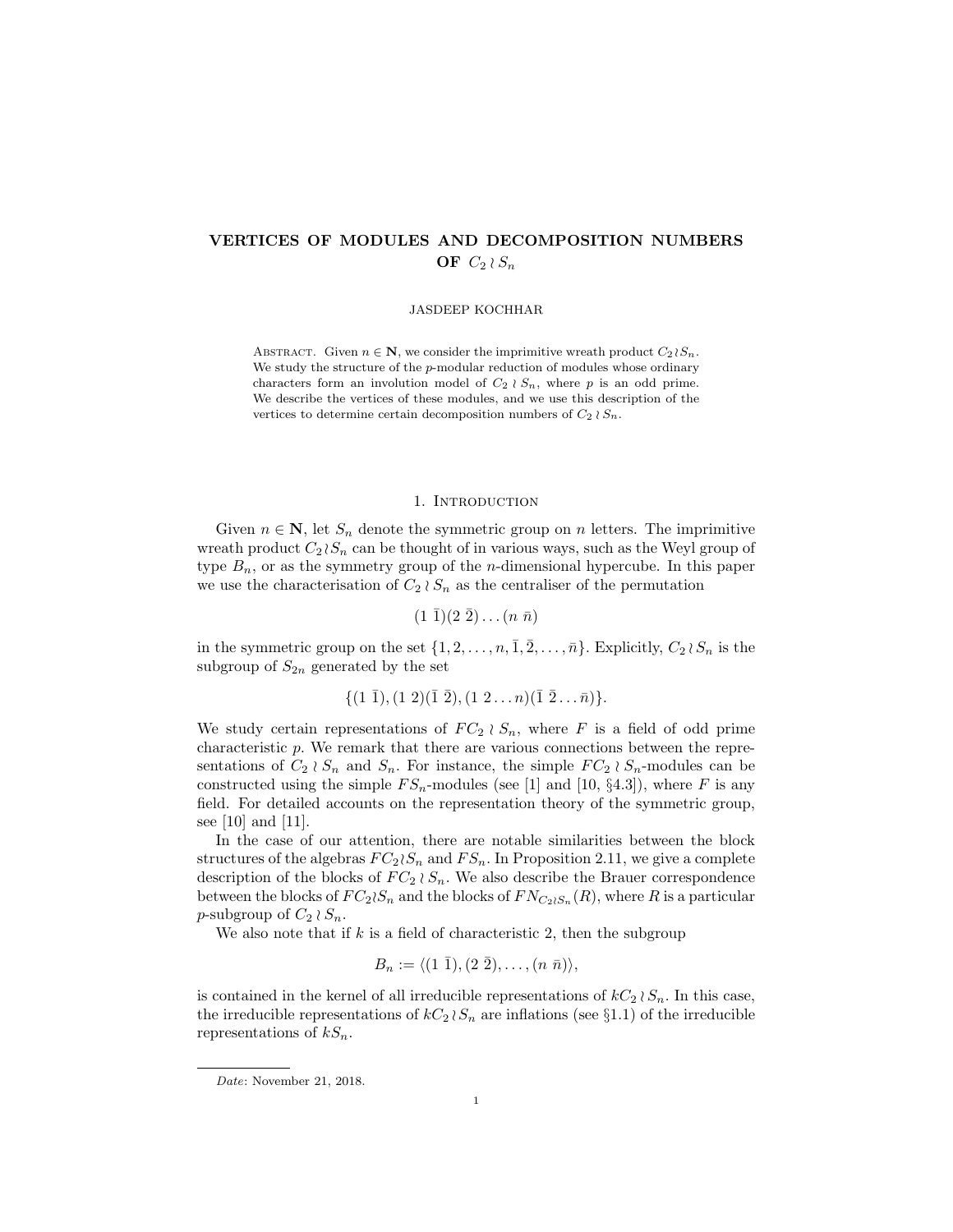1.1. Main results. We introduce the background required to state our first main theorem.

Define  $T_n$  to be the subgroup of  $C_2 \wr S_n$  such that

$$
T_n = \langle (1\ 2)(\overline{1}\ \overline{2}), (1\ 2 \ldots n)(\overline{1}\ \overline{2} \ldots \overline{n}) \rangle.
$$

We refer to  $T_n$  as the top group. It follows that  $C_2 \wr S_n = B_n \rtimes T_n$ .

Consider  $\sigma \in \text{Sym}(\{1, 2, ..., n\})$ . Define  $\overline{\sigma} \in \text{Sym}(\{\overline{1}, ..., \overline{n}\})$  to be such that  $\overline{\sigma}(\overline{x}) = \overline{\sigma(x)}$ . Given  $H \leq Sym({1, 2, ..., n})$ , we define  $\xi(H)$  to be the subgroup of the top group consisting precisely of the permutations  $\sigma\bar{\sigma}$  such that  $\sigma \in H$ .

Let  $\hat{h}$  be the image of  $h \in C_2 \wr S_n$  under the natural surjection  $C_2 \wr S_n \twoheadrightarrow S_n$ . Write  $\text{Inf}_{S_n}^{C_2 \wr S_n} \rho$  for the representation of  $FC_2 \wr S_n$  such that  $(\text{Inf}_{S_n}^{C_2 \wr S_n} \rho)(h) = \rho(h)$ for  $h \in C_2 \wr S_n$ , where  $\rho$  is a representation of  $FS_n$ . Note that  $FB_n$  is in the kernel of  $\text{Inf}_{S_n}^{C_2 \wr S_n}$   $\rho$ . If M is a module corresponding to  $\rho$ , we write  $\text{Inf}_{S_n}^{C_2 \wr S_n}$  M for the module corresponding to  $\text{Inf}_{S_n}^{C_2 \wr S_n}$   $\rho$ .

Given  $a \in \mathbf{N}$ , define  $f_a \in \widetilde{C}_2 \wr S_{2a}$  to be the permutation equal to

$$
(1\ a+1)(2\ a+2)\dots(a\ 2a)(\overline{1} \ \overline{a+1})(\overline{2} \ \overline{a+2})\dots(\overline{a} \ \overline{2a}),
$$

and let  $V_a$  be the centraliser of  $f_a$  in  $C_2 \wr S_{2a}$ . Therefore  $V_a$  is equal to

$$
\langle (1\,\overline{1})(a+1\,\overline{a+1}) , (2\,\overline{2})(a+2\,\overline{a+2}), \ldots, (a\,\overline{a})(2a\,\overline{2a}) \rangle \rtimes \xi(S_2\wr S_a).
$$

We also define  $V_{\lambda}$  to be the subgroup of  $V_a$  equal to

 $\langle (1\,\overline{1})\,a+1\,\overline{a+1}\,), (2\,\overline{2})\,a+2\,\overline{a+2}\,), \ldots, (a\,\overline{a})\,2a\,\overline{2a}\,)\rangle \rtimes \xi(S_2\wr S_\lambda),$ 

where  $\lambda$  is a partition of a, and  $S_{\lambda}$  is the corresponding Young subgroup of  $S_a$ .

Let N denote the non-trivial simple  $FC_2$ -module. Given  $c \in \mathbb{N}$ , we define  $\widetilde{N}^{\otimes c}$  to be the one-dimensional  $FC_2 \wr S_c$ -module on which  $T_c$  acts trivially and the permutation (i  $\bar{i}$ ) acts by negative sign for all  $1 \leq i \leq c$ . Note that  $N^{\otimes c}$  agrees with the notation in [10, §4.3]. Also define  $sgn_{S_c}$  to be the sign module of  $FS_c$ . Given  $(a, b, c) \in \mathbb{N}_0^3$  such that  $2a + b + c = n$ , we define the module

$$
M_{(2a,b,c)} = (F \uparrow_{V_a}^{C_2 \wr S_{2a}} \boxtimes \mathrm{Inf}_{S_b}^{C_2 \wr S_b} \mathrm{sgn}_{S_b} \boxtimes (\widetilde{N}^{\otimes c} \otimes \mathrm{Inf}_{S_c}^{C_2 \wr S_c} \mathrm{sgn}_{S_c})) \uparrow_{C_2 \wr S_{(2a,b,c)}}^{C_2 \wr S_n},
$$

where  $\uparrow$  denotes the induction of modules. Our first main theorem characterises the vertices of the indecomposable summands of  $M_{(2a,b,c)}$ . To state this result, we also require the following notation. Given  $r \in \mathbb{N}$  such that  $rp \leq n$ , define

$$
T'_r := \{ (\lambda, t, u) : \lambda \in \Lambda(2, s), 2s + t + u = r \text{ and } sp \le a, tp \le b, up \le c \},
$$

where  $\Lambda(2, s)$  denotes the set of all compositions of s in at most 2 parts.

**Theorem 1.1.** Let  $(a, b, c) \in \mathbb{N}_0^3$  be such that  $2a + b + c = n$ , and let U be a non-projective indecomposable summand of  $M_{(2a,b,c)}$ . Then U has a vertex equal to a Sylow p-subgroup of

$$
V_{p\lambda} \times C_2 \wr S_{tp} \times C_2 \wr S_{up},
$$

for some  $r \in \mathbb{N}$ , where  $rp \leq n$ , and  $(\lambda, t, u) \in T'_r$ .

A key motivation for Theorem 1.1 is [8, Theorem 1.2], which describes the vertices of the indecomposable summands of the  $FS_{2m+k}$ -module

$$
H^{(2m;k)} := (F_{S_2 \wr S_m} \boxtimes \text{sgn}_{S_k}) \uparrow_{S_2 \wr S_m \times S_k}^{S_{2m+k}}.
$$

This description is used to determine certain decomposition numbers of the symmetric group in  $[8,$  Theorem 1.1. An essential part of the proof of  $[8,$  Theorem 1.1.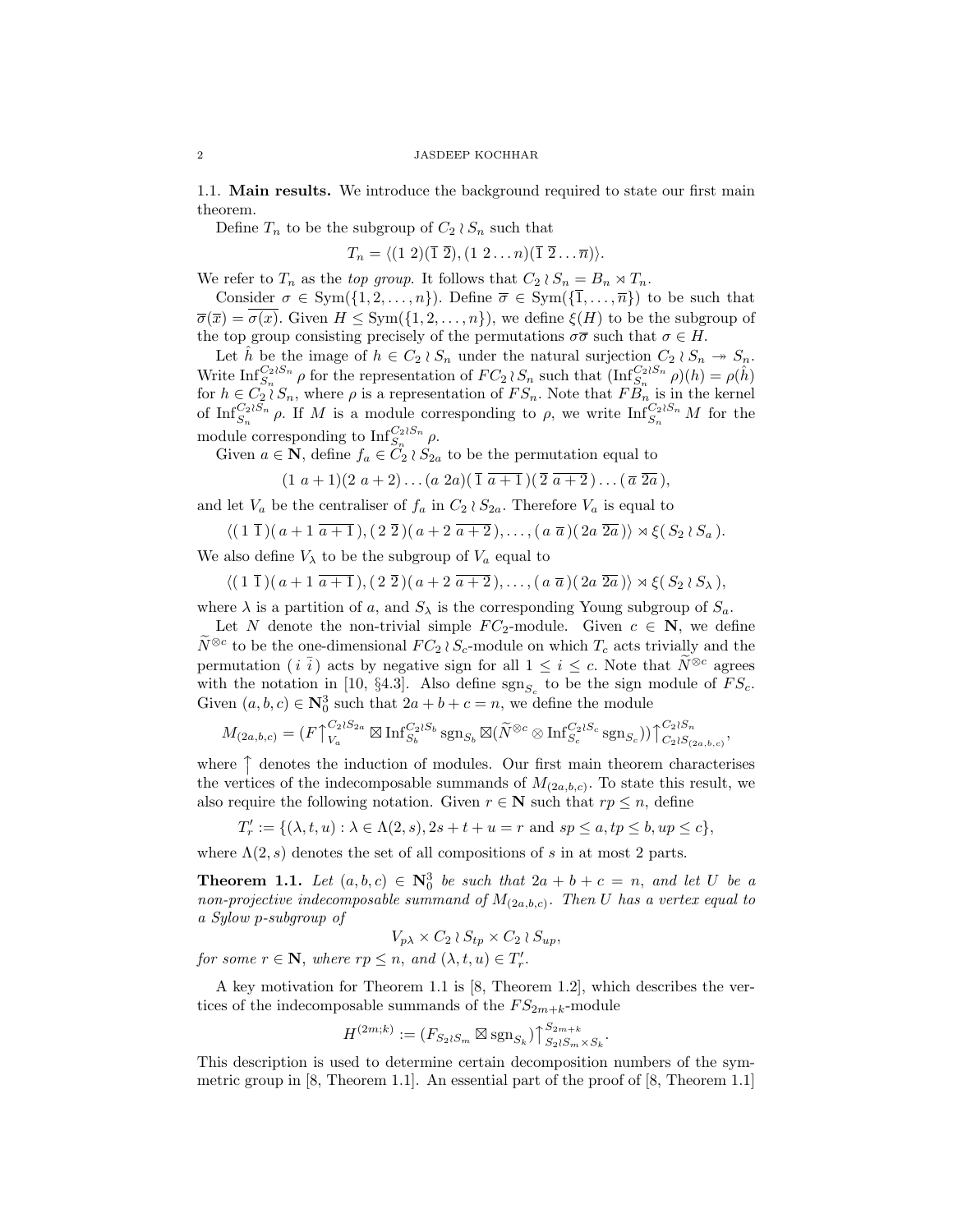is that the ordinary character of  $H^{(2m;k)}$  is multiplicity free. By Propositions 1 and 2 in [3], the ordinary character of the module  $M_{(2a,b,c)}$  is also multiplicity free. Also observe that both of  $S_2 \wr S_m \times S_k$  and  $V_a \times C_2 \wr S_b \times C_2 \wr S_c$  are centralisers of certain involutions in  $S_{2m+k}$  and  $C_2 \wr S_n$ , respectively. These similarities between  $H^{(2m;k)}$ and  $M_{(2a,b,c)}$  arise as these two modules are examples of a deeper phenomenon that is occurring. In order to describe this, we require the following definition. We say that a finite group  $G$  has an *involution model* if there exists a set of elements  $\{e_1, e_2, \ldots, e_t\} \subseteq G$ , such that  $e_i^2 = 1$  for all i, and for each  $e_i$  there exists a linear character  $\psi_i$  of  $C_G(e_i)$  such that

$$
\sum_{i=1}^t \psi_i^G = \sum_{\psi \in \operatorname{Irr}(G)} \psi.
$$

The main result of [9] is that the sum of the ordinary characters of the modules  $H^{(2m;k)}$  is an involution model for  $S_{2m+k}$ . In [3], Baddeley proves that if the group G has an involution model, then the imprimitive wreath product  $G \wr S_n$  also has an involution model. The module  $M_{(2a,b,c)}$  is part of the involution model constructed by Baddeley when  $G = C_2$ . Using similar ideas as in the proof of [8, Theorem 1.1], we use Theorem 1.1 in this paper to understand particular decomposition numbers of  $C_2 \wr S_n$ .

In order to state our result on decomposition numbers, we require an understanding of the simple  $\mathbf{Q}C_2 \wr S_n$ -modules. Let  $\mathcal{P}^2(n)$  be the set of pairs of partitions  $(\lambda, \mu)$ such that  $|\lambda| + |\mu| = n$ . Given  $(\lambda, \mu) \in \mathcal{P}^2(n)$ , we define

$$
S^{(\lambda,\mu)}=(\text{Inf}_{S_{|\lambda|}}^{C_2\wr S_{|\lambda|}}S^\lambda\boxtimes \widetilde{N}^{\otimes |\mu|}\otimes \text{Inf}_{S_{|\mu|}}^{C_2\wr S_{|\mu|}}S^\mu)\big\uparrow_{C_2\wr S_{(|\lambda|,|\mu|)}}^{C_2\wr S_n},
$$

where  $S^{\lambda}$  is the usual Specht module labelled by  $\lambda$ . We refer to a module of this form as a hyperoctahedral Specht module. The set of all hyperoctahedral Specht modules  $S^{(\lambda,\mu)}$  such that  $(\lambda,\mu) \in \mathcal{P}^2(n)$  is a complete set of simple  $\mathbf{Q}C_2 \wr S_n$ -modules.

Recall that p is a prime number not equal to 2. Let  $(\nu, \tilde{\nu}) \in \mathcal{P}^2(n)$  be such that  $\nu$  and  $\tilde{\nu}$  are *p*-regular. The module  $S^{(\nu,\tilde{\nu})}$  has a unique maximal submodule, and we<br>write  $D^{(\nu,\tilde{\nu})}$  for the quotient of  $S^{(\nu,\tilde{\nu})}$  by this maximal submodule. We have that write  $D^{(\nu,\tilde{\nu})}$  for the quotient of  $S^{(\nu,\tilde{\nu})}$  by this maximal submodule. We have that  $D^{(\nu,\tilde{\nu})}$  is a simple  $FC_2 \wr S_n$ -module; furthermore, every simple  $FC_2 \wr S_n$ -module is of this form (see Proposition 2.12). The decomposition number  $d_{\lambda\nu,\mu\tilde{\nu}}$  is defined to be the number of composition factors of  $S^{(\lambda,\mu)}$  isomorphic to  $D^{(\nu,\tilde{\nu})}$ .

We now introduce one more piece of notation required to state our second main theorem. Given a p-core partition  $\gamma$  and given  $b \in \mathbb{N}_0$ , let  $w_b(\gamma)$  be the minimum number of p-hooks such that when added to  $\gamma$ , we obtain a partition with exactly b odd parts. Let  $\mathcal{E}_b(\gamma)$  be the set of all partitions of  $|\gamma| + w_b(\gamma)p$  obtained in this way.

**Theorem 1.2.** Let  $\gamma$  and  $\delta$  be p-core partitions, and let  $b, c \in \mathbb{N}_0$ . If  $b \geq p$  (resp.  $c \geq p$ , suppose that  $w_{b-p}(\gamma) \neq w_b(\gamma) - 1$  (resp.  $w_{c-p}(\delta) \neq w_c(\delta) - 1$ ). Then there exists a set partition of  $\mathcal{E}_b(\gamma) \times \mathcal{E}_c(\delta)$ , say  $\Lambda_1, \ldots, \Lambda_t$ , such that each  $\Lambda_i$  has a unique pair  $(\nu_i, \tilde{\nu}_i)$  with  $\nu_i$  and  $\tilde{\nu}_i$  both maximal in the dominance orders on  $\mathcal{E}_b(\gamma)$ <br>and  $\mathcal{E}(\delta)$  respectively and  $\mathcal{E}_c(\delta)$ , respectively.

Moreover,  $\nu_i$  and  $\tilde{\nu}_i$  are p-regular for each i, and the column of the decomposition matrix of  $C_2 \wr S_n$  labelled by  $(\nu_i, \tilde{\nu}_i)$  has ones in the rows labelled by the pairs in  $\Lambda_i$ ,<br>and zeros in all other rows and zeros in all other rows.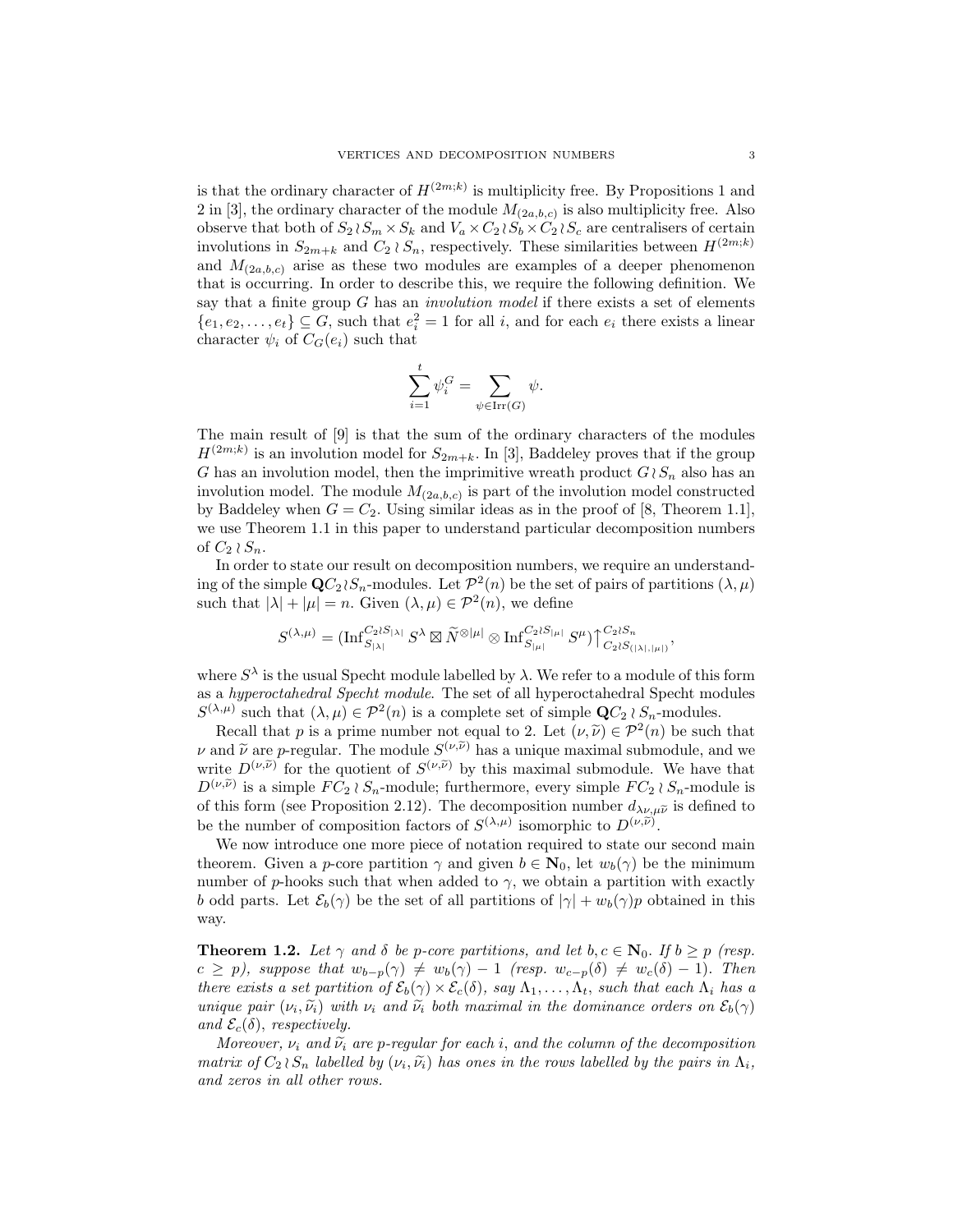We remark that Theorem 1.2 follows by combining [8, Theorem 1.1] and the Morita equivalence between  $FC_2 \wr S_n$  and  $\bigoplus_{i=0}^n FS_{(i,n-i)}$  given by Proposition 2.11 in this paper. However, our characterisation of the vertices in Theorem 1.1 does not follow from this Morita equivalence. Example 4.14 makes this explicit by describing the vertices of the non-projective indecomposable summands of  $M_{(54,0,0)}$  over a field of characteristic 3.

1.2. Outline. We now provide an outline of the paper. Our approach to proving Theorem 1.1 is by using results on the Brauer morphism for  $p$ -permutation modules (see  $[6]$ ). We present the required background on the Brauer morphism in §2.1. In §2.2 we construct particular subgroups of  $C_2 \wr S_n$  that will be used in the proof of Theorem 1.1. We also require a description of the conjugacy classes in  $C_2 \wr S_n$ , which we give in §2.3.

We collect the required background for Theorem 1.2 in  $\S 2.4$  and  $\S 2.5$ . In  $\S 2.4$ we describe a basis of  $S^{(\lambda,\mu)}$ . In order to apply Theorem 1.1 to Theorem 1.2, we require results on the blocks of the group algebra  $FC_2 \wr S_n$ . We state these results on blocks in §2.5 as a corollary of Theorem 2.10. As a further corollary of Theorem 2.10, we also describe the simple  $FC_2 \wr S_n$ -modules in §2.5.

In §3 we give an explicit combinatorial basis for the module  $M_{(2a,b,c)}$ , specifically in §3.1. The basis that we describe is generally not a permutation basis for  $M_{(2a,b,c)}$ , and so is in general not a p-permutation basis for an arbitrary p-subgroup of  $C_2 \wr$  $S_n$ . In §3.2, we show how the basis given in §3.1 can be used to construct a ppermutation basis of  $M_{(2a,b,c)}$  with respect to a given p-subgroup of  $C_2 \wr S_n$ . We will use this basis and results on the Brauer morphism to prove Theorem 1.1.

In §4 we prove Theorem 1.1. The proof is technical in areas, and so it is broken down into three steps. We first consider the Brauer correspondent of  $M_{(2a,b,c)}$  with respect to a particular cyclic group of order p in  $C_2 \wr S_n$ , denoted  $R_r$ , where  $rp \leq n$ . We decompose  $M_{(2a,b,c)}$  as a direct sum of indecomposable  $FN_{C_2 \wr S_n}(R_r)$ -modules, denoted  $N_{(\lambda,t,u)}$ , using Clifford theory arguments. We see that each summand  $N_{(\lambda,t,u)}$  has a vertex containing the subgroup  $R_{\omega^*}$  (defined in the first step of the proof). In the second step, we therefore consider the module  $N_{(\lambda,t,u)}(R_{\omega^*})$ . We show that  $N_{(\lambda,t,u)}(R_{\omega^*})$  is an indecomposable  $FN_{C_2 \wr S_n}(R_{\omega^*})$ -module, and we determine its vertex. In the third step, we use the description of the vertices of  $N_{(\lambda,t,u)}(R_{\omega^*})$ to complete the proof of Theorem 1.1.

In §5 we prove Theorem 1.2. We do this by showing that every summand of  $M_{(2a,b,c)}$  in the block  $B((\gamma,w_b(\gamma)),(\delta,w_c(\delta)))$  is projective. We can lift summands of  $M_{(2a,b,c)}$  from  $\mathbf{F}_p$  to  $\mathbf{Z}_p$  using a result of Scott. We are then able to understand the ordinary characters of these lifted summands using Brauer reciprocity for projective modules. These results of Scott and Brauer are essential tools in using the local information on vertices to understand the situation in the global case.

## 2. Background

Recall that F is assumed to be a field of characteristic p, where p is an odd prime. We remark that the results in §2.1 also hold over a field of characteristic 2.

2.1. The Brauer morphism. Throughout this section let  $G$  be a finite group. We recount the theory of the Brauer morphism that will be used in this paper. We also state the results required that relate the Brauer morphism to the vertices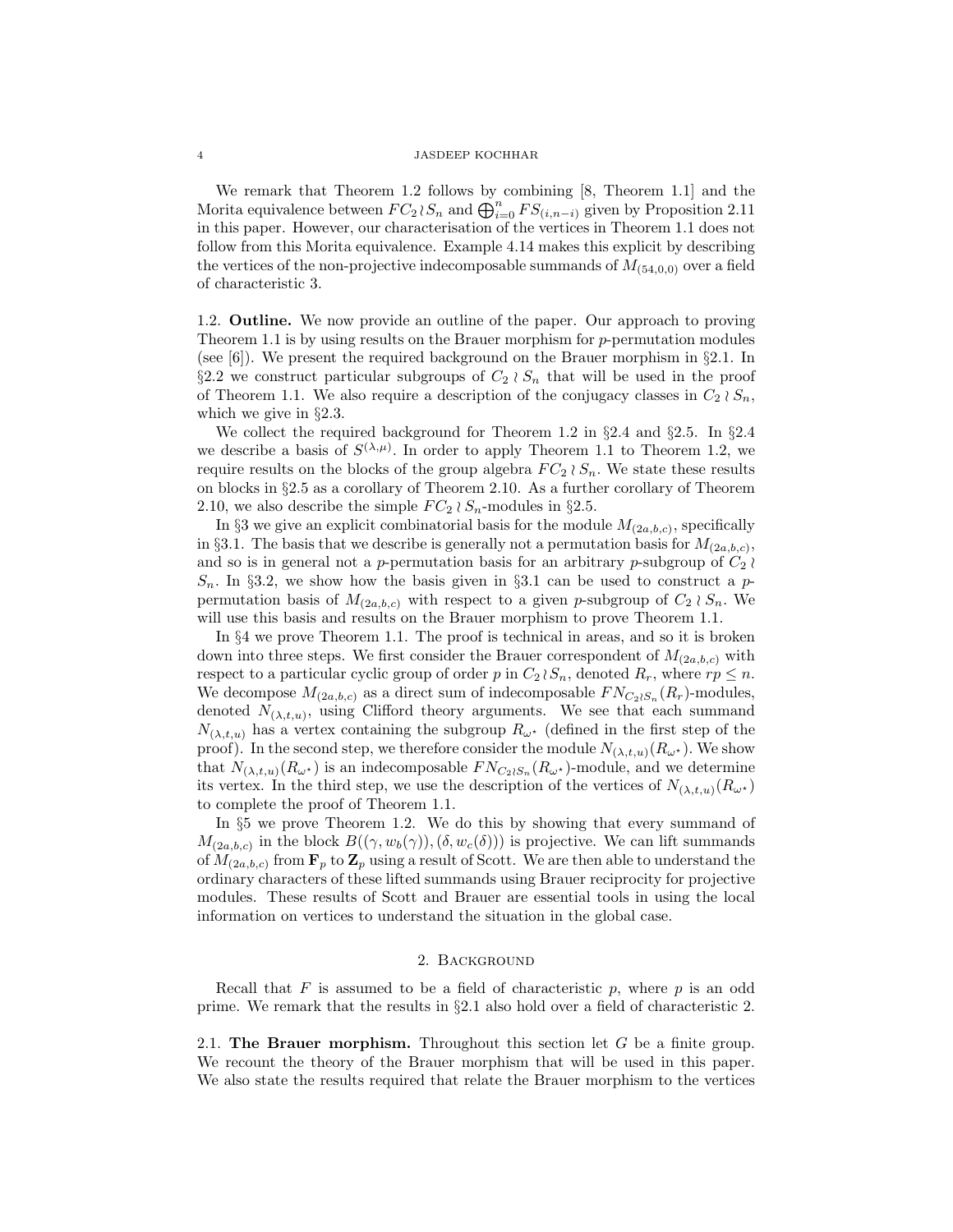of modules and to the blocks of  $FG$ . For details on the theory of vertices and the theory of blocks, we refer the reader to [2].

Let  $H \leq G$ , and let M be an FG-module. Define  $M^H$  to be the set of vectors in M fixed by every element in H. Given  $L \leq H \leq G$ , we define the map

$$
\mathrm{Tr}^H_L: M^L \quad \rightarrow \quad M^H \quad \nonumber \\ x \quad \mapsto \quad \sum xg,
$$

where the sum runs over a transversal of the cosets of  $L$  in  $H$ .

When  $P$  is a p-subgroup of  $G$ , we define

$$
M(P) = M^P / \sum_{Q
$$

This is an  $FN_G(P)$ -module, on which P acts trivially. The natural quotient map  $M^P \mapsto M(P)$ , is known as the *Brauer morphism* and is an  $FN_G(P)$ -module homomorphism.

Let  $U$  be an indecomposable  $FG$ -module. A vertex of  $U$  is a subgroup  $Q$  of G, minimal such that U is a direct summand of  $U$ <sup> $\uparrow$ </sup> G  $Q<sub>Q</sub>$ . It is known (see [2, Section 9, Theorem 4. If that U has a vertex, and that any vertex of U is a p-group. Furthermore, any two vertices of  $U$  are conjugate in  $G$ .

The Brauer morphism can be used to obtain information about the vertices of a certain class of modules known as  $p$ -permutation modules. The module  $M$  is a p-permutation module if for all p-subgroups of  $G$ , there exists an F-basis of M that is permuted by P. If  $\beta$  is such a basis, then we say that  $\beta$  is a p-permutation basis of M with respect to P. The following lemma from  $[6]$  gives an another characterisation of p-permutation modules.

**Lemma 2.1** ([6, 0.4]). The module  $M$  is a p-permutation module if and only if there exists a subgroup H of G such that M is a summand of  $F \uparrow$ G  $H^{\bullet}$ 

We now assume that M is a p-permutation module, and that P is a p-subgroup of G. The following lemmas show how the Brauer morphism can be used to determine the vertices of a p-permutation module.

**Lemma 2.2** ([6, 3.2(1)]). Let M be an indecomposable p-permutation FG-module. Then M has a vertex equal to P if and only if P is a maximal p-subgroup of  $G$  such that  $M(P) \neq 0$ .

**Lemma 2.3** ([6, 1.1(3)]). Let  $\beta$  be a p-permutation basis of  $M$  with respect to  $P$ , and let  $\mathcal{B}^P$  be the set of points in  $\mathcal B$  that are fixed by P. Then  $\mathcal{B}^P$  is a basis of  $M(P)$ .

It follows that  $Q$  is a vertex of  $M$  if there exists a vector in a p-permutation basis of M (with respect to  $Q$ ) that is fixed by  $Q$ , and  $Q$  is maximal with this property. We also require the following lemma, which will be crucial in the proof of Theorem 1.1.

**Lemma 2.4** ([8, Lemma 4.7]). Let R be a normal subgroup of P, and let  $K =$  $N_G(R)$ . Then  $M(R)$  is a p-permutation FK-module. Moreover,  $M(P) \cong M(R)(P)$ , where the isomorphism is of  $FN_K(P)$ -modules.

We now describe how the Brauer morphism can be used to determine information about blocks of a group algebra. Given  $H \leq G$ , let B a block of G, and let b be a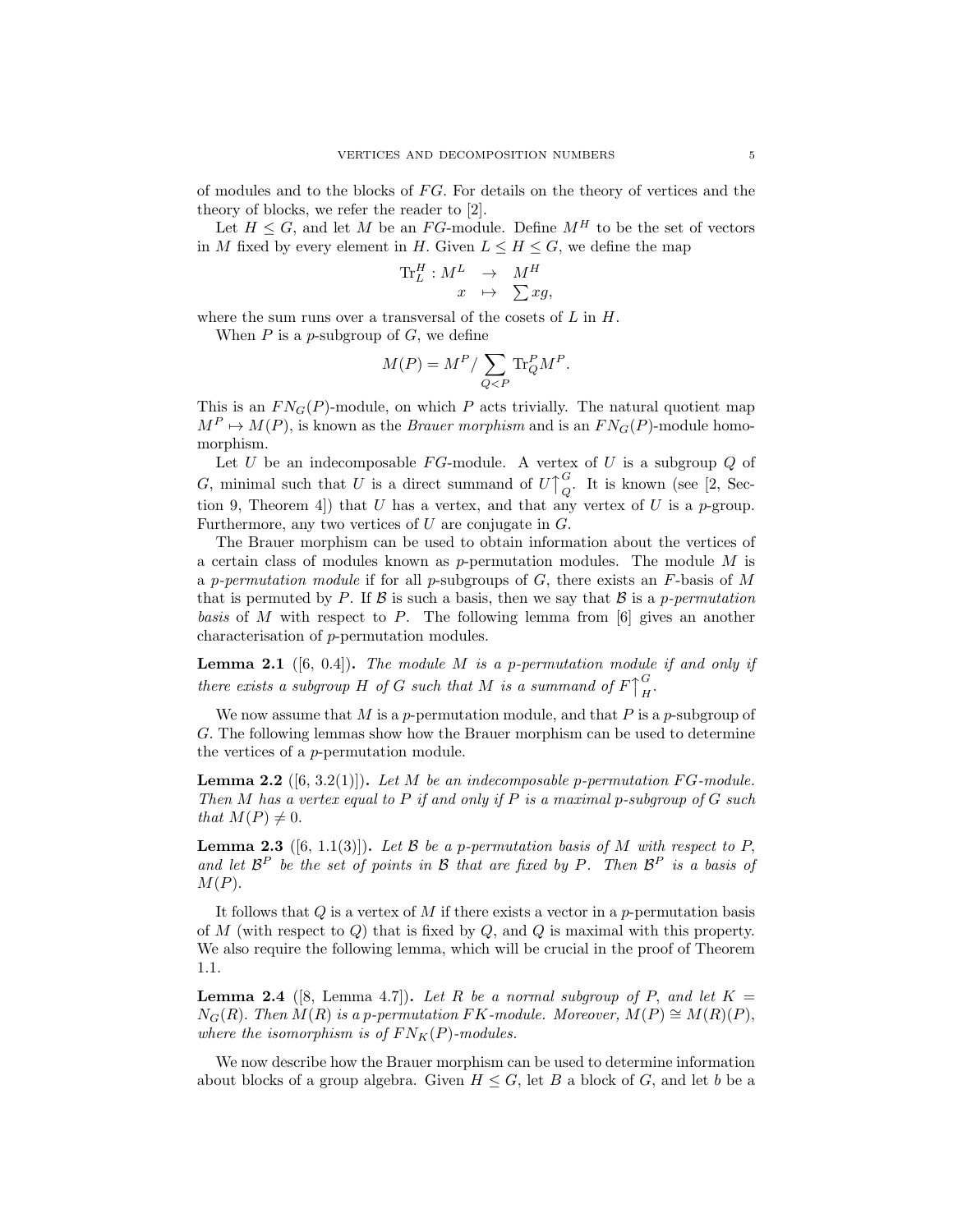block of H. We say that the block B corresponds to b (see [2,  $\S4$ ]) if b is a summand of  $B_{H\times H}$ , and B is the unique block of G with this property. In this case, we write  $b^G = B.$ 

The following lemma relates the theory of blocks to the Brauer morphism.

**Lemma 2.5** ([14, Lemma 7.4]). Suppose that M lies in the block B of G. If  $M(P)$ has a summand in the block b of  $N_G(P)$ , then  $b^G = B$ .

2.2. Subgroups of  $C_2 \wr S_n$ . Recall that given an element  $h \in C_2 \wr S_n$ , we write h for the image of h under the natural surjection  $C_2 \wr S_n \to S_n$ . Given  $Q \leq C_2 \wr S_n$ , we define  $Q = \{h : h \in Q\}.$ 

Also given  $X \subset \{1, 2, ..., n\}$ , we write  $C_2 \wr S_X$  for the subgroup of  $C_2 \wr S_n$ generated by the set

$$
\{(x\ \overline{x}) : x \in X\} \cup \{(x\ y)(\overline{x}\ \overline{y}) : x, y \in X, x \neq y\}.
$$

We now consider p-subgroups of  $C_2 \wr S_n$ . As  $C_2 \wr S_n$  has a Sylow p-subgroup contained in the top group  $T_n$ , any p-subgroup of  $C_2 \wr S_n$  has a conjugate in the top group.

2.3. Conjugacy in the hyperoctahedral group. Given  $i \in \{1, 2, ..., n\}$ , we define  $\overline{\overline{i}} = i$ . Given  $g \in C_2 \wr S_n$ , we say that g is a positive r-cycle if

$$
g=(a_1,a_2,\ldots,a_r)(\overline{a_1},\overline{a_2},\ldots,\overline{a_r}),
$$

and that  $g$  is a negative  $r$ -cycle if

$$
g=(a_1,a_2,\ldots,a_r,\overline{a_1},\overline{a_2},\ldots,\overline{a_r}),
$$

where  $a_1, ..., a_r \in \{1, \overline{1}, ..., n, \overline{n}\}.$ 

**Example 2.6.** Let  $n = 1$ . The identity permutation  $(1)(\overline{1})$  is a positive 1-cycle, and the permutation  $(1\bar{1})$  is a negative 1-cycle.

Every element of  $C_2 \wr S_n$  can be expressed uniquely, up to the order of the factors, as a product of disjoint positive and negative cycles. The number of positive (resp. negative) r-cycles of  $g \in C_2 \wr S_n$  is denoted by  $p_r$  (resp.  $n_r$ ), and we say that g has cycle type  $((p_r),(n_r))_{1\leq r\leq n}$ . We now have the following lemma.

**Lemma 2.7** ([10, §4.2]). Let  $g, h \in C_2 \wr S_n$ . Then g and h are conjugate in  $C_2 \wr S_n$ if and only if they have the same cycle type.

Furthermore, the centraliser of an element with cycle type  $((p_r),(n_r))_{1\leq r\leq n}$  has order equal to

$$
\prod_{r=1}^{n} (2r)^{p_r+n_r}(p_r!)(n_r!).
$$

2.4. Hyperoctahedral Specht modules. Given  $x \in \{1, 2, ..., n\}$ , we define  $[x, \overline{x}]$ to be the image of  $(x,\overline{x})$  in the quotient of the  $FC_2 \wr S_n$ -permutation module  $F[\{1,\ldots,n,\overline{1},\ldots,\overline{n}\}]$  by the submodule generated by

$$
\{(x,\overline{x}) + (\overline{x},x) : 1 \le x \le n\}.
$$

Therefore the F-span of  $[x, \overline{x}]$  is isomorphic to N as an  $F[\text{Sym}(\{x, \overline{x}\})]$ -module.

Given  $(\lambda, \mu) \in \mathcal{P}^2(n)$ , let t be the disjoint union of a  $\lambda$ -tableau and a  $\mu$ -tableau, such that

(1) the  $\lambda$ -tableau has entries  $\{x,\overline{x}\}\text{, and the }\mu$ -tableau has entries  $[y,\overline{y}]$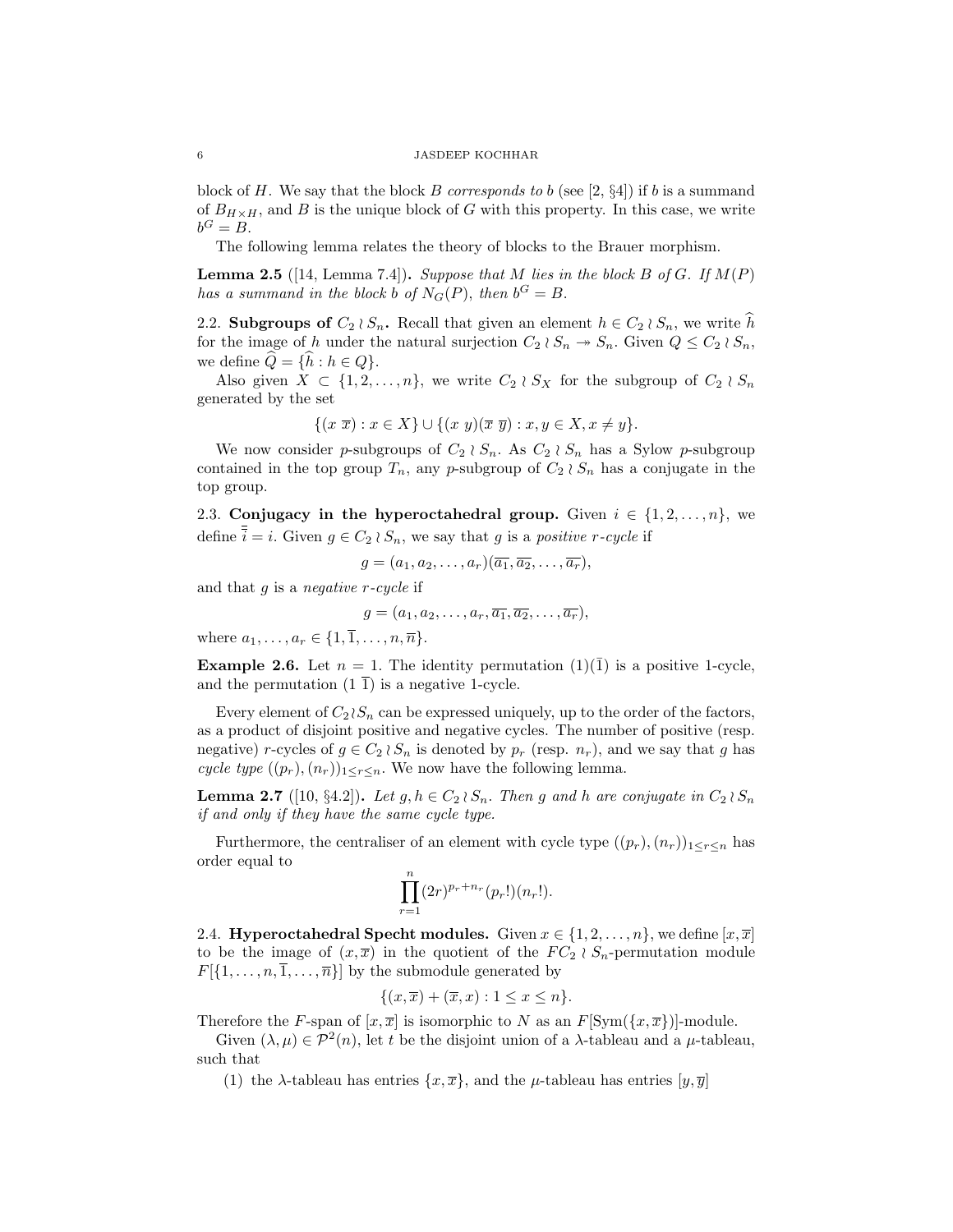(2) the set  $\{x,\overline{x}\}\$ is an entry of the  $\lambda$ -tableau if and only if  $[x,\overline{x}]$  is not an entry of the  $\mu$ -tableau, for all  $1 \leq x \leq n$ .

In this case, we say that t is a  $(\lambda, \mu)$ -tableau. We write  $t^+$  for the  $\lambda$ -tableau, and  $t^-$  for the  $\mu$ -tableau.

**Example 2.8.** The following is a  $((3), (3, 1))$ -tableau.



Given a  $(\lambda, \mu)$ -tableau t, let  $R(t)$  (resp.  $C(t)$ ) be the subgroup of  $T_n$  consisting of all permutations that setwise fix the entries in each row (resp. column) of  $t$ . We define an equivalence relation  $\sim$  on the set of  $(\lambda, \mu)$ -tableaux by  $t \sim u$  if and only if there exists  $\pi \in R(t)$  such that  $u = t\pi$ . The  $(\lambda, \mu)$ -tabloid  $\{t\}$  is the equivalence class of t. We define the  $(\lambda, \mu)$ -polytabloid  $e_t$  by

$$
e_t = \sum_{\sigma \in C(t)} \text{sgn}(\sigma) \{t\} \sigma.
$$

The hyperoctahedral Specht module  $S^{(\lambda,\mu)}$  (defined in §1.2) is a cyclic module, generated by any  $(\lambda, \mu)$ -polytabloid  $e_t$ . In order to describe a basis of  $S^{(\lambda,\mu)}$ , we order the sets  $\{x,\overline{x}\}\$ by setting  $\{x,\overline{x}\}\leq \{y,\overline{y}\}\$ if and only if  $x\leq y$ . We also define an ordering on the set of  $[x, \overline{x}]$  in the same way. We say that t is *standard* if both  $t^+$ and  $t<sup>-</sup>$  are standard tableaux with respect to the orders just defined. The module  $S^{(\lambda,\mu)}$  has a basis given by the set of all polytabloids  $e_t$  such that t is a standard  $(\lambda, \mu)$ -tableau.

2.5. The simple modules and the blocks of  $FC_2 \wr S_n$ . It is well-known that the blocks of  $S_n$  are labelled by pairs  $(\gamma, v)$  such that  $\gamma$  is a p-core partition, and  $|\gamma| + vp = n$ . Moreover, the  $FS_n$ -module  $S^{\lambda}$  lies in the block labelled by the pcore of  $\lambda$ . This result is known as Nakayama's conjecture, and was first proved by Brauer and Robinson in [5] and [12]. The main result in this section is a complete description of the blocks of  $FC_2 \wr S_n$ , which we give in Proposition 2.11. We actually prove the stronger Theorem 2.10 below, from which Proposition 2.11 follows. We prove Theorem 2.10 as it is also used in this section to describe the simple  $FC_2 \wr S_n$ modules, and in §5 to determine the blocks of  $N_{C_2 \wr S_n}(R_r)$ , where  $R_r$  is defined in §4.

We now give the required preliminaries for Theorem 2.10. Assume that  $G =$  $C_2^a \rtimes H$ , where  $a \in \mathbb{N}$ . There is an action of G on Lin( $C_2^a$ ) given by conjugation, and we have the following lemma.

**Lemma 2.9.** The G-conjugacy classes of  $\text{Lin}(C_2^a)$  are labelled by pairs  $(a_1, a_2) \in$  $N_0^2$  such that  $a_1 + a_2 = a$ .

Given  $0 \leq i \leq a$ , write  $\text{Lin}_i(C_2^a)$  for the conjugacy class of  $\text{Lin}(C_2^a)$  labelled by  $(i, a - i)$ . Fix  $\chi_i \in \text{Lin}_i(C_2^a)$  and define  $G_i = C_2^a \rtimes H_i$ , where  $H_i$  is the stabiliser of  $\chi_i$  in H. Given an FG-module V and  $\chi \in \text{Lin}(C_2^a)$ , let

$$
V^{\chi} = \{ v \in V : vg = \chi(g)v \text{ for all } g \in C_2^a \}.
$$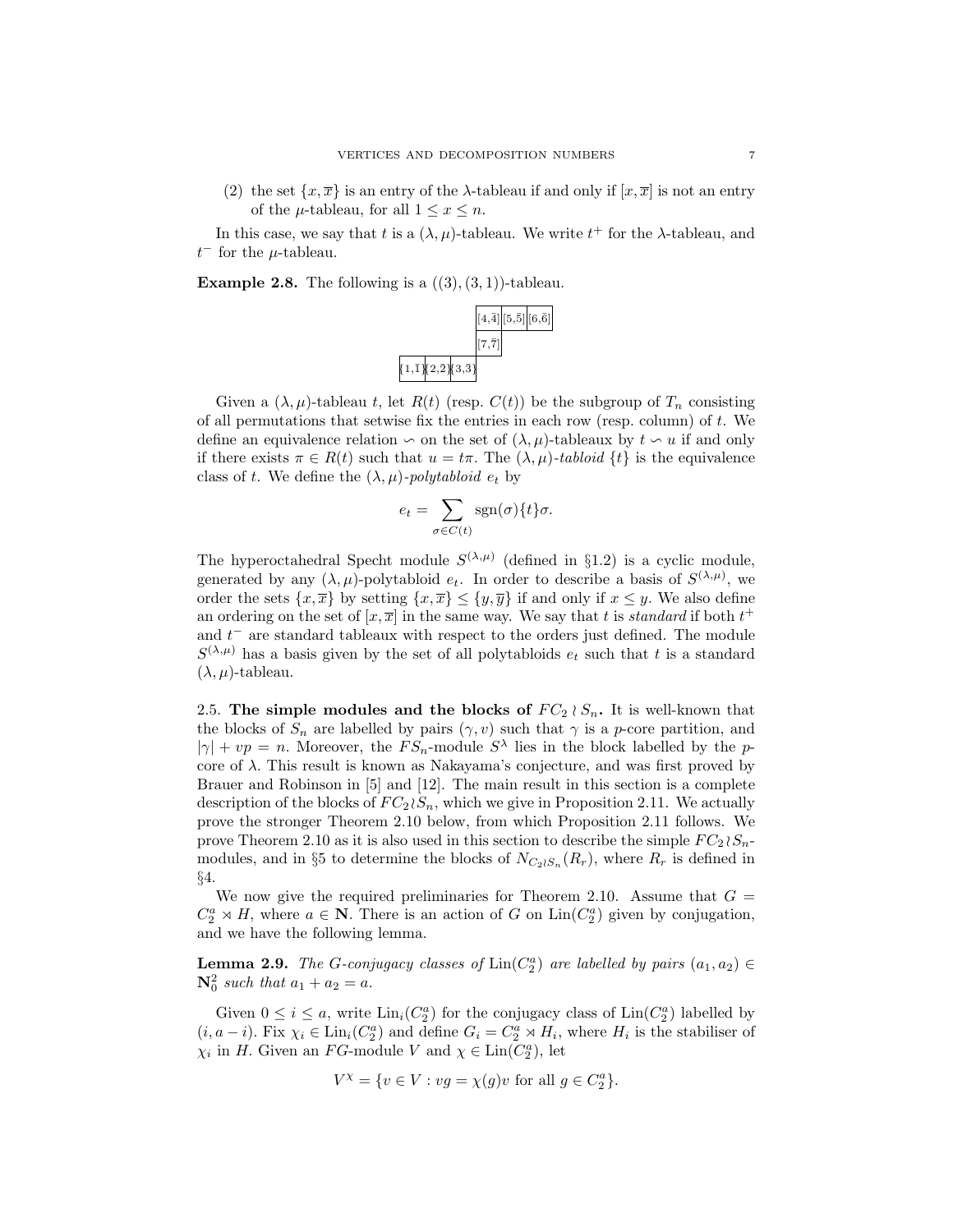For  $g \in G$ , we have that  $V^{\chi}g = V^{\chi g}$ , and so  $V^{\chi_i}$  is an  $FG_i$ -module. Furthermore,  $V(i) := \bigoplus_{\chi \in \text{Lin}_i(C_2^a)} V^{\chi}$  is an FG-module. Then

$$
V = \bigoplus_{i=0}^{n} V(i),\tag{2.1}
$$

as a direct sum of FG-modules. We say that V belongs to i if  $V = V(i)$  for some i. Clearly every indecomposable  $FG$ -module belongs to i for some i.

Let  $\theta \in \text{Hom}_{FG}(U, V)$ . By considering the action of  $C_2^a$ , we see that  $\theta(U^{\chi}) \subseteq V^{\chi}$ . Therefore  $\text{Hom}_{FG}(U, V) = 0$  if U belongs to i and V belongs to j for  $i \neq j$ . It follows that the  $FG$ -modules belonging to i generate a subcategory of the module category  $\mathbf{mod}(G)$ . We write  $\mathbf{mod}_i(G)$  for this subcategory.

**Theorem 2.10.** The rings FG and  $\bigoplus_{i=0}^{n} FH_i$  are Morita equivalent.

*Proof.* Fix  $0 \leq i \leq a$ . Let M be an  $FH_i$ -module, and write  $K_i$  for the onedimensional  $FG_i$ -module on which  $C_2^a$  acts according to  $\chi_i$  and  $H_i$  acts trivially. Define the functor  $\mathcal{F}_i$ :  $\textbf{mod}(H_i) \to \textbf{mod}_i(G)$  by

$$
M \mapsto (K_i \otimes \operatorname{Inf}_{H_i}^{G_i} M) \biguparrow^G_{G_i}.
$$

It is sufficient to prove that  $\mathcal{F}_i$  is an equivalence of categories, which we do by showing that it is essentially surjective, full, and faithful.

To prove that  $\mathcal{F}_i$  is essentially surjective, it is sufficient to consider the case when U is an indecomposable  $FG$ -module. Therefore U belongs to i, and so by definition

$$
U = \bigoplus_{\chi \in \text{Lin}_i(C_2^{\alpha})} U^{\chi} \cong U^{\chi_i} \bigcap_{G_i}^{G}.
$$

where the isomorphism follows from [2, Section 8, Corollary 3]. By definition,  $U^{\chi_i}$ is such that  $C_2^a$  acts according to  $\chi_i$ . Therefore  $U^{\chi_i}$  is isomorphic to the tensor product of  $K_i$  and a module on which  $C_2^a$  acts trivially. This is equivalent to writing  $U^{\chi_i} \cong K_i \otimes \text{Inf}_{H_i}^{G_i} U'$ , where U' is an  $FH_i$ -module. This proves that  $\mathcal{F}_i$  is essentially surjective.

Suppose that  $0 \neq \theta \in \text{Hom}_{FG}(U, V)$ , where V also belongs to i. Write  $\varphi$  for  $\theta$  restricted to  $U^{\chi_i}$ , which we view as an  $FG_i$ -module homomorphism. We have that U is generated by  $U^{\chi_i}$ , and so  $\varphi(U^{\chi_i}) \neq 0$ . Moreover, let  $u \in U$  be such that  $u = u'g$  for some  $g \in G_i/G$  and  $u' \in U^{\chi_i}$ . By the remark preceding this proof, we have  $\varphi(U^{\chi_i}) \subseteq V^{\chi_i}$ . Furthermore, by the discussion in the previous paragraph, we have that  $U^{\chi_i} \cong U'$  as an  $FH_i$ -module. Writing  $\varphi'$  for  $\varphi$  viewed as an  $FH_i$ -module homomorphism, we have

$$
\theta(u) = \theta(u'g) = \theta(u')g = \varphi(u')g = \varphi'(u')g.
$$

It follows from part (4) of [2, Section 8, Lemma 6] that  $\theta = \mathcal{F}_i(\varphi')$ , and so  $\mathcal{F}_i$  is full. Moreover,  $\varphi'$  is determined by the restriction of  $\theta$  to  $U^{\chi_i}$ , and so  $\mathcal{F}_i$  is faithful.  $\Box$ 

**Proposition 2.11.** The rings  $FC_2 \wr S_n$  and  $\bigoplus_{i=0}^n FS_{(i,n-i)}$  are Morita equivalent. Moreover, the blocks of  $FC_2 \wr S_n$  are labelled by pairs  $((\gamma, v), (\delta, w))$ , where  $\gamma$  and  $\delta$ are p-core partitions such that  $|\gamma| + vp + |\delta| + wp = n$ . The hyperoctahedral Specht module  $S^{(\lambda,\mu)}$  lies in the block labelled by  $((\gamma, v), (\delta, w))$  if and only if  $\lambda$  is a partition of  $|\gamma| + vp$  with p-core  $\gamma$ , and  $\mu$  is a partition of  $|\delta| + wp$  with p-core  $\delta$ .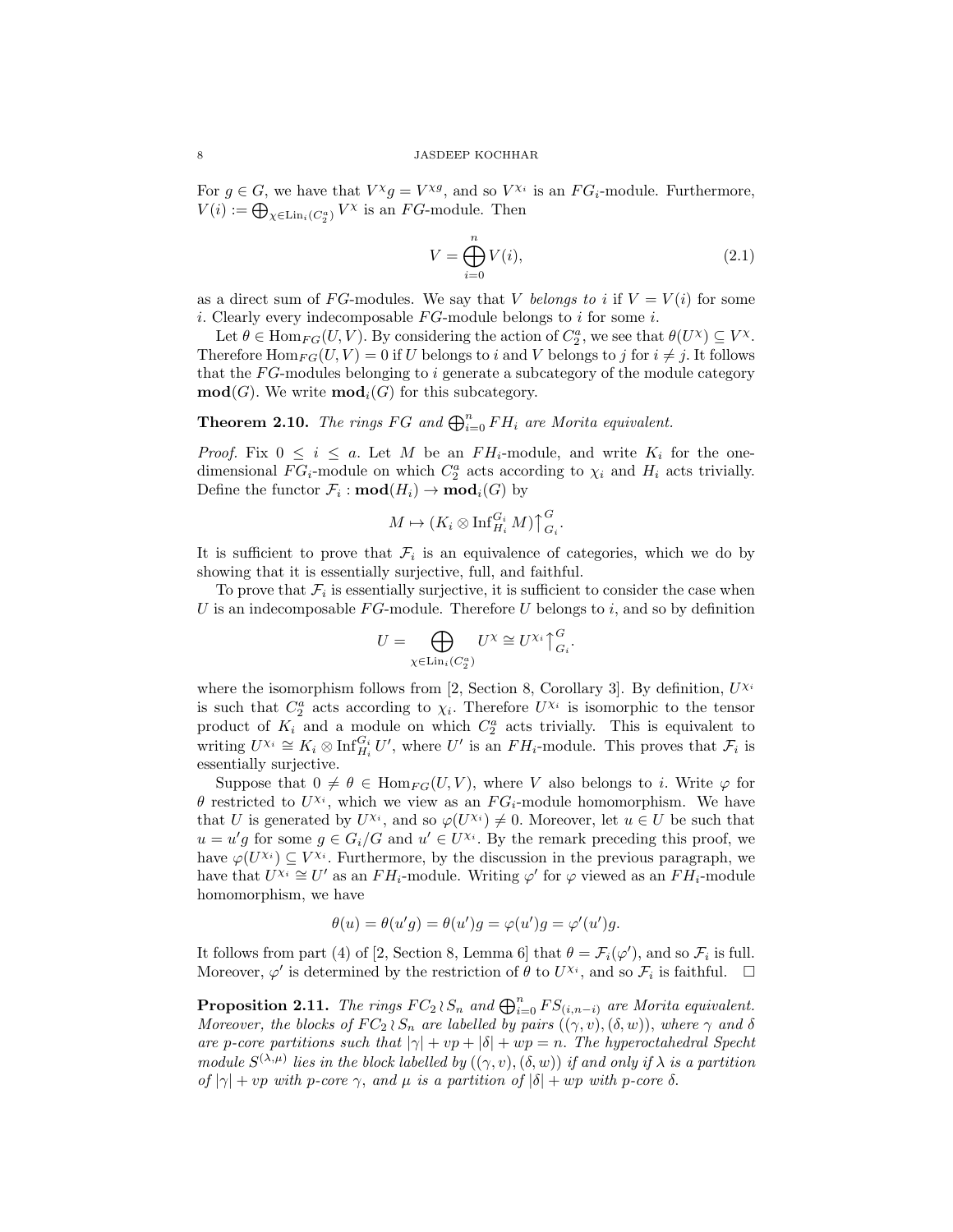*Proof.* Given  $i \in \{0, 1, ..., n\}$ , let  $\chi_i \in \text{Lin}(C_2^n)$  be such that  $\chi_i((1\bar{1})) = \cdots =$  $\chi_i((i \bar{i})) = 1$  and  $\chi_i((i + 1 \bar{i} + 1)) = \cdots = \chi_i((n \bar{n})) = -1$ . In this case  $H_i =$  $S_{(i,n-i)}$ . The first statement of the result is now immediate using Theorem 2.10. The remaining statements follow from the definition of  $S^{(\lambda,\mu)}$  and Nakayama's conjecture for the symmetric group.  $\square$ 

We write  $B((\gamma, v), (\delta, w))$  for the block labelled by the pair  $((\gamma, v), (\delta, w))$ .

We now describe the simple  $FC_2 \wr S_n$ -modules  $D^{(\nu,\tilde{\nu})}$ . Given a p-regular partition  $\nu$ , the Specht module  $S^{\nu}$  has a unique maximal submodule, and the quotient of  $S^{\nu}$ by its maximal submodule is denoted  $D^{\nu}$ . Moreover,  $D^{\nu}$  is a simple  $FS_{|\nu|}$ -module, and every simple  $FS_{|\nu|}$ -module is of this form (see [11, Theorem 11.5]).

Given  $(\nu, \tilde{\nu}) \in \mathcal{P}^2(n)$  such that  $\nu$  and  $\tilde{\nu}$  are p-regular, we define

$$
D^{(\nu, \widetilde{\nu})} = (\operatorname{Inf}^{C_2 \wr S_{|\nu|}}_{S_{|\nu|}} D^{\nu} \boxtimes N^{\otimes |\widetilde{\nu}|} \otimes \operatorname{Inf}^{C_2 \wr S_{|\widetilde{\nu}|}}_{S_{|\widetilde{\nu}|}} D^{\widetilde{\nu}}) \big\uparrow^{C_2 \wr S_n}_{C_2 \wr S_{(|\nu|, |\widetilde{\nu}|})}
$$

We remark that this definition of  $D^{(\nu,\tilde{\nu})}$  agrees with that given in §1.1. The following proposition follows immediately from the first statement of Proposition 2.11.

## **Proposition 2.12.** Let  $n \in \mathbb{N}$ . The set

$$
\{D^{(\nu,\widetilde{\nu})} : (\nu,\widetilde{\nu}) \in \mathcal{P}^2(n) \text{ and } \nu,\widetilde{\nu} \text{ are } p\text{-regular}\},\
$$

is a complete set of non-isomorphic simple  $FC_2 \wr S_n$ -modules.

3. A p-PERMUTATION BASIS OF  $M_{(2a,b,c)}$ 

Let  $a, b, c \in \mathbb{N}_0$  be such that  $n = 2a+b+c$ . In this section we explicitly construct the module  $M_{(2a,b,c)}$ . We also provide a p-permutation basis of  $M_{(2a,b,c)}$  with respect to an arbitrary p-subgroup of  $C_2 \wr S_n$ .

3.1. A module isomorphic to  $M_{(2a,b,c)}$ . Let  $\mathcal{C}_{(2a,b,c)}$  be the set

$$
\left\{\{g,\gamma,\delta\}: \begin{array}{l}\ng \in C_2 \wr S_n \text{ has cycle type } a \text{ positive 2-cycles} \\
\gamma = (\{i_{a+1}, \overline{i_{a+1}}\}, \ldots, \{i_{a+b}, \overline{i_{a+b}}\}) \\
\delta = ([i_{a+b+1}, \overline{i_{a+b+1}}], \ldots, [i_n, \overline{i_n}]) \\
\text{supp}(g) \cup \{i_{a+1}, \overline{i_{a+1}}, \ldots, i_n, \overline{i_n}\} = \{1, \overline{1}, \ldots, n, \overline{n}\}\n\end{array}\right\},
$$

where  $[x,\overline{x}] = -[\overline{x},x]$  as in §2.4.

Let  $v = \{g, \gamma, \delta\} \in C_{(2a,b,c)}$  be such that

$$
\gamma = (\{i_{a+1}, \overline{i_{a+1}}\}, \dots, \{i_{a+b}, \overline{i_{a+b}}\})
$$
  

$$
\delta = ([i_{a+b+1}, \overline{i_{a+b+1}}], \dots, [i_n, \overline{i_n}]).
$$

Define

$$
\mathcal{S}(v) = \text{supp}(g) \cap \{1, 2, ..., n\}
$$

$$
\mathcal{T}(v) = \{i_{a+1}, ..., i_{a+b}\}
$$

$$
\mathcal{U}(v) = \{i_{a+b+1}, ..., i_n\}.
$$

As  $2a + b + c = n$ , these sets are mutually disjoint.

There is an action of  $h \in C_2 \wr S_n$  on v given by  $vh = \{g^h, \gamma h, \delta h\}$ . With  $\mathcal{D}_{(2a,b,c)}$ defined to be F-span of the set

$$
\{v - \operatorname{sgn}(\tilde{h})vh : v \in \mathcal{C}_{(2a,b,c)}, h \in C_2 \wr S_{\mathcal{T}(v)} \times C_2 \wr S_{\mathcal{U}(v)}\},\
$$

we have the following lemma.

.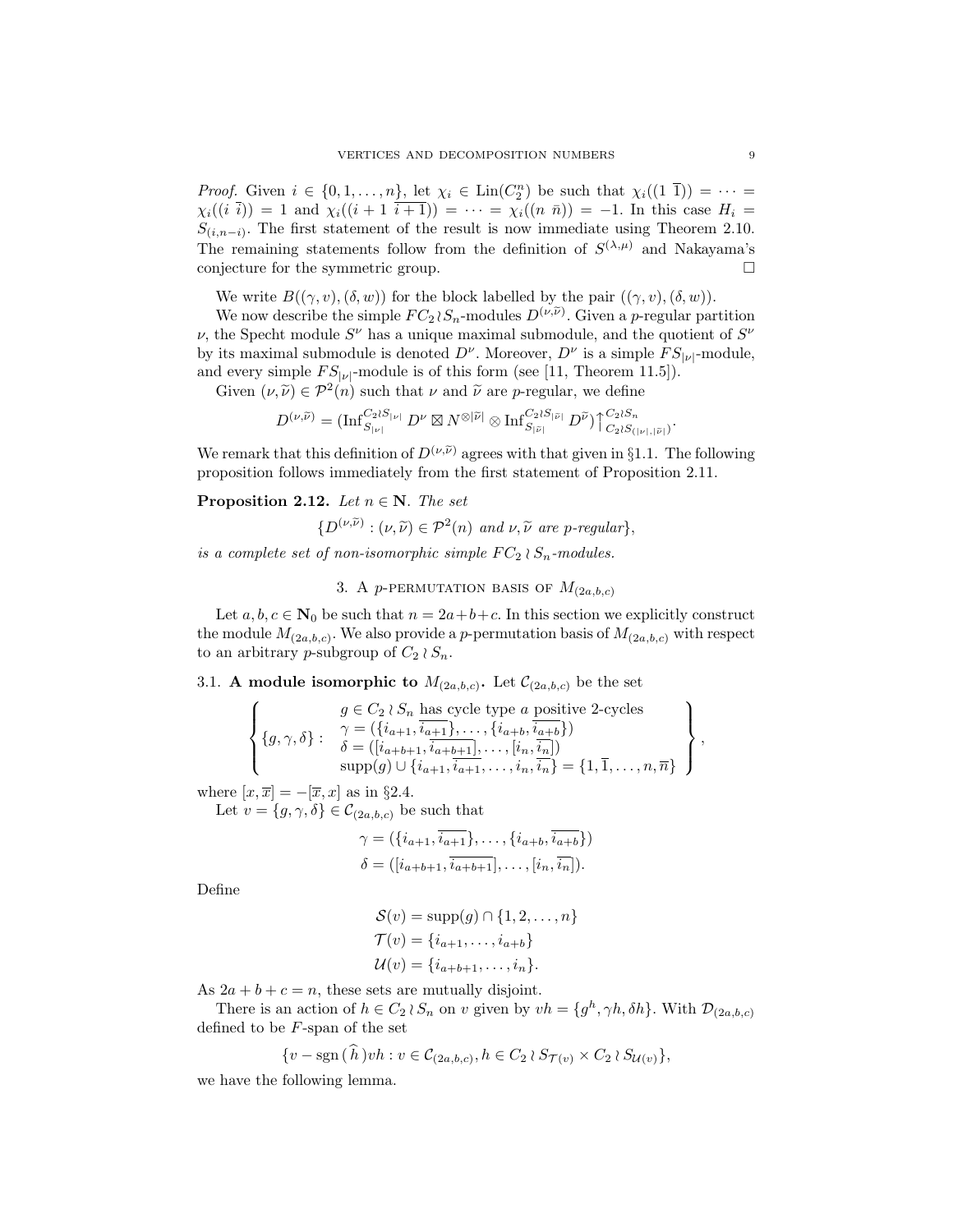**Lemma 3.1.** The vector space  $F\mathcal{D}_{(2a,b,c)}$  is an  $FC_2 \wr S_n$ -submodule of  $FC_{(2a,b,c)}$ .

*Proof.* We show that  $F\mathcal{D}_{(2a,b,c)}$  is closed under the action of  $C_2 \wr S_n$ . Let  $h \in C_2 \wr S_n$ , and let  $v - \text{sgn}(\hat{g})vg \in \mathcal{D}_{(2a,b,c)}$ , where  $g \in C_2 \wr S_{\mathcal{T}(v)} \times C_2 \wr S_{\mathcal{U}(v)}$ . With  $g' := g^h$ , it follows that follows that

$$
(v - \text{sgn}(\hat{g})vg)h = vh - \text{sgn}(\hat{g})v(gh)
$$

$$
= vh - \text{sgn}(\hat{g})(vh)g'
$$

$$
= vh - \text{sgn}(\hat{g}')(vh)g'.
$$

The third equality follows as g and g' are conjugate in  $C_2 \wr S_n$ . By definition of  $\mathcal{T}(v)$ , the set  $\mathcal{T}(vh) = \{x\hat{h} : x \in \mathcal{T}(v)\}\)$ , and the analogous statement holds for  $\mathcal{U}(v)$ . The lemma is now proved as supp $(g') = \{xh : x \in \text{supp}(g)\}\$ , and so  $g' \in$  $C_2 \wr S_{\mathcal{T}(vh)} \times C_2 \wr S_{\mathcal{U}(vh)}.$ .

Let  $v = \{g, \gamma, \delta\} + \mathcal{D}_{(2a, b, c)}$  be such that

$$
\gamma = (\{i_{a+1}, \overline{i_{a+1}}\}, \dots, \{i_{a+b}, \overline{i_{a+b}}\})
$$

$$
\delta = ([i_{a+b+1}, \overline{i_{a+b+1}}], \dots, [i_n, \overline{i_n}]),
$$

where  $i_{a+1},...,i_n \in \{1,2,...,n\}$ , with  $i_{a+1} < \cdots < i_{a+b}$  and  $i_{a+b+1} < \cdots < i_n$ . Write  $\mathcal{B}_{(2a,b,c)}$  for the set of all  $v + \mathcal{D}_{(2a,b,c)}$  of this form. It follows from Lemma 3.1 that  $\mathcal{B}_{(2a,b,c)}$  is a basis of  $FC_{(2a,b,c)}/\mathcal{D}_{(2a,b,c)}$ . We use this basis in the following lemma to show that the quotient module  $FC_{(2a,b,c)}/\mathcal{D}_{(2a,b,c)}$  is isomorphic to  $M_{(2a,b,c)}$  as an  $FC_2 \wr S_n$ -module. To simplify the notation, we write  $(g, \gamma, \delta)$  for  $\{g, \gamma, \delta\} + \mathcal{D}_{(2a,b,c)} \in \mathcal{B}_{(2a,b,c)}.$ 

**Lemma 3.2.** The F-span of  $\mathcal{B}_{(2a,b,c)}$  is isomorphic to  $M_{(2a,b,c)}$  as an  $FC_2 \wr S_n$ module.

*Proof.* Recall that  $f_a$  is the element equal to

$$
(1\ a+1)(2\ a+2)\ldots(a\ 2a)(\overline{1} \ \overline{a+1})(\overline{2} \ \overline{a+2})\ldots(\overline{a} \ \overline{2a}),
$$

with centraliser  $V_a$  in  $C_2 \wr S_{2a}$ . It follows that the module  $F \uparrow$  $C_2 \wr S_{2a}$  $V_a$ <sup>O<sub>2</sub>(O<sub>2a</sub>)</sup> has a basis indexed by the elements in the conjugacy class of  $f_a$  in  $C_2 \wr S_{2a}$ . Let

$$
\gamma = (\{2a+1, \overline{2a+1}\}, \dots, \{2a+b, \overline{2a+b}\})
$$
  

$$
\delta = ([2a+b+1, \overline{2a+b+1}], \dots, [n, \overline{n}]),
$$

and define S to be the F-span of  $\{(f_a^g, \gamma, \delta) : g \in C_2 \wr S_{2a}\}.$  Then S is isomorphic, as an  $F[C_2 \wr (S_{\{1,2,\ldots,2a\}} \times S_{\{2a+1,\ldots,2a+b\}} \times S_{\{2a+b+1,\ldots,n\}})]$ -module, to

$$
F \bigupharpoonright_{V_a}^{C_2 \wr S_{2a}} \boxtimes (\operatorname{Inf}_{S_b}^{C_2 \wr S_b} \operatorname{sgn}_{S_b}) \boxtimes (\widetilde{N}^{\otimes c} \otimes \operatorname{Inf}_{S_c}^{C_2 \wr S_c} \operatorname{sgn}_{S_c}),
$$

where  $N$  is the non-trivial one-dimensional  $FC_2$ -module. Let

$$
w = (h, (\{j_{a+1}, \overline{j_{a+1}}\}, \ldots, \{j_{a+b}, \overline{j_{a+b}}\}), ([j_{a+b+1}, \overline{j_{a+b+1}}], \ldots, [j_n, \overline{j_n}]))
$$

be a vector in  $\mathcal{B}_{(2a,b,c)}$ . As the natural action of  $C_2 \wr S_n$  on its blocks

$$
\{1,\overline{1}\},\{2,\overline{2}\},\ldots,\{n,\overline{n}\},
$$

is transitive, there exists  $\sigma \in C_2 \wr S_n$  such that  $f_a^{\sigma} = h$ , and  $k^{\sigma} = j_k$  for all  $a+1 \leq k \leq n$ . It follows that  $\overline{v}\sigma = \pm \overline{w}$ , and so FS generates  $FC_{(2a,b,c)}/\mathcal{D}_{(2a,b,c)}$ .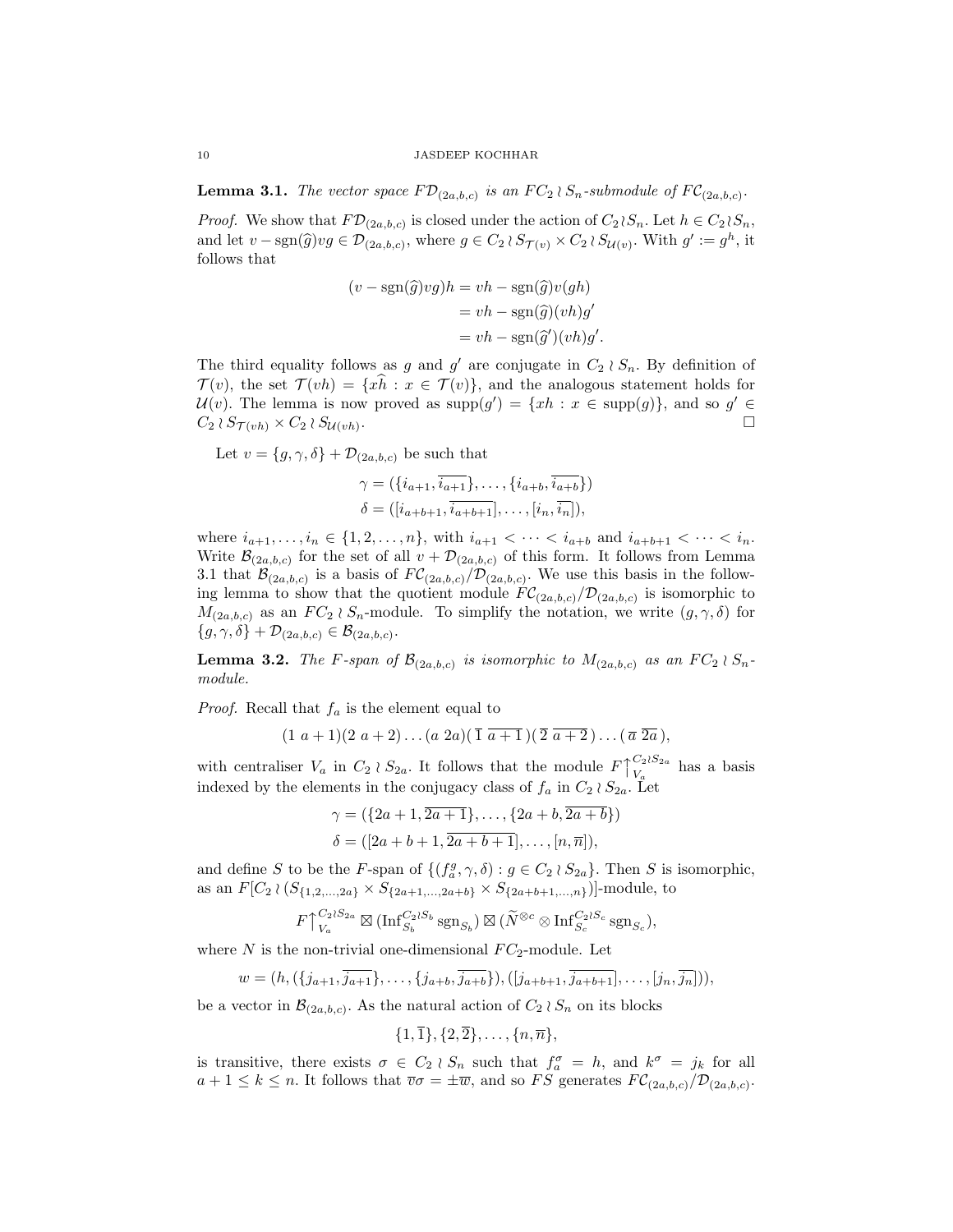Recall that  $FC_{(2a,b,c)}/\mathcal{D}_{(2a,b,c)}$  has a basis indexed by elements of the form  $(f_a^g, \tilde{\gamma}, \tilde{\delta})$ . Using the remark following Lemma 2.7, there are

$$
\frac{2^nn!}{4^aa!2^{b+c}(b+c)!}
$$

conjugates of  $f_a$  in  $C_2 \wr S_n$ . Given any such conjugate there are

$$
\binom{b+c}{b}
$$

ways to choose the support of  $\tilde{\gamma}$ , which then determines  $\tilde{\gamma}$  and  $\tilde{\delta}$  completely. Therefore

$$
\dim_F M_{(2a,b,c)} = \frac{2^n n!}{4^a a! 2^{b+c} (b+c)!} \times {b+c \choose b}
$$

$$
= \frac{2^{2a} \times (2a)!}{4^a a!} \times \frac{n!}{(2a)! b! c!}
$$

$$
= \dim_F FS \times [C_2 \wr S_n : C_2 \wr S_{(2a,b,c)}].
$$

The result now follows by the characterisation of induced modules in [2, Section 8, Corollary 3.

Consider now the module  $M_{(2a,0,0)}$ , which is a permutation module and therefore a p-permutation module. The modules  $M_{(0,b,0)}$  and  $M_{(0,0,c)}$  are one-dimensional modules. Therefore the action of any p-subgroup of  $C_2 \wr S_b$  or  $C_2 \wr S_c$  on  $M_{(0,b,0)}$ or  $M_{(0,0,c)}$ , respectively, is trivial. It follows that both  $M_{(0,b,0)}$  and  $M_{(0,0,c)}$  are ppermutation modules. By [6, Proposition 0.2(2)], the module  $M_{(2a,b,c)}$  is therefore a p-permutation module.

3.2. A p-permutation basis of  $M_{(2a,b,c)}$ . In this section we assume that Q is a p-group contained in the top group of  $C_2 \wr S_n$ , which we can do by the discussion in §2.2. Also given  $(g, \gamma, \delta) \in \mathcal{B}_{(2a,b,c)}$  such that

$$
\gamma = (\{i_{a+1}, \overline{i_{a+1}}\}, \dots, \{i_{a+b}, \overline{i_{a+b}}\})
$$
  

$$
\delta = ([i_{a+b+1}, \overline{i_{a+b+1}}], \dots, [i_n, \overline{i_n}]),
$$

define  $\theta((g, \gamma, \delta)) = (g, \gamma', \delta')$  where

$$
\gamma' = \{ \{i_{a+1}, \overline{i_{a+1}}\}, \dots, \{i_{a+b}, \overline{i_{a+b}}\} \}
$$
  

$$
\delta' = \{ [i_{a+b+1}, \overline{i_{a+b+1}}], \dots, [i_n, \overline{i_n}]\}.
$$

**Lemma 3.3.** Let Q be a p-subgroup of  $C_2 \wr S_n$ . Then

(1) there is a choice of sign  $s_v$  for each  $v \in \mathcal{B}_{(2a,b,c)}$  such that

$$
\{s_vv:v\in \mathcal{B}_{(2a,b,c)}\}
$$

is a p-permutation basis of  $M_{(2a,b,c)}$  with respect to Q

(2) the element v is fixed by Q if and only  $\theta(v)$  is fixed by Q. In this case,  $s_v = 1$ .

*Proof.* Let  $H_{(2a,b,c)}$  be the set

$$
\{\theta(v): v \in \mathcal{B}_{(2a,b,c)}\}.
$$

There exists a natural bijection between  $H_{(2a,b,c)}$  and  $\mathcal{B}_{(2a,b,c)}$ , and there is a natural action of Q on  $H_{(2a,b,c)}$ .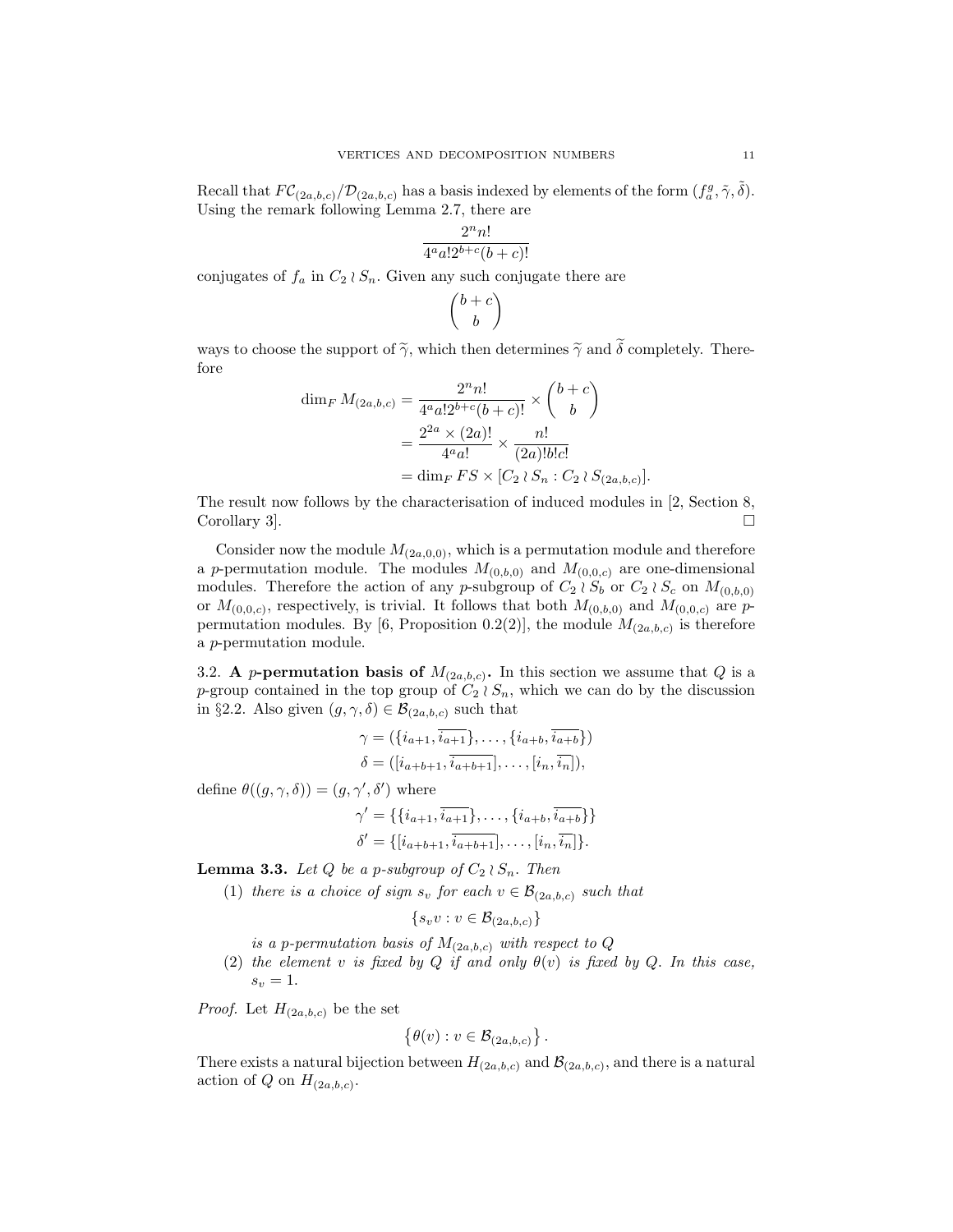Let  $\theta(v_1), \theta(v_2), \ldots, \theta(v_l)$  be representatives for the Q-orbits on  $H_{(2a,b,c)}$ . Given  $\theta(v) \in H_{(2a,b,c)}$ , there exists a unique k such that  $\theta(v_k) = \theta(v)g$  for some  $g \in Q$ . Then  $vg$  and  $v_k$  are equal up to some ordering of the elements in their respective b-tuples and c-tuples. Therefore  $v_k = s_v v g$ , for some  $s_v \in \{-1, +1\}.$ 

Suppose that there exists some other  $\tilde{g} \in Q$  such that  $\theta(v_k) = \theta(v)\tilde{g}$ . Then  $\pm v = v g \tilde{g}^{-1}$ , and so the F-span of v is a one-dimensional module for the cyclic group generated by  $g \tilde{g}^{-1}$ . The only such module is the trivial module and so group generated by  $g\tilde{g}^{-1}$ . The only such module is the trivial module, and so  $g = g\tilde{g}^{-1}$ . The sign  $g$  is therefore well defined  $vg = v\tilde{g}$ . The sign  $s_v$  is therefore well-defined.

In order to prove the first part of the lemma, we need to check that the set

$$
\{s_v v : v \in \mathcal{B}_{(2a,b,c)}\}
$$

is a p-permutation basis for  $M_{(2a,b,c)}$  with respect to Q. Suppose that  $h \in Q$  is such that  $s_v v h = \pm s_w w$ , for v and w in  $\mathcal{B}_{(2a,b,c)}$ . Then  $s_v v$  and  $\pm s_w w$  lie in the same Q-orbit, and so there exists some k such that  $s_vv = v_kg$ , and  $\pm s_ww = v_k\tilde{g}$ . Therefore  $v_k gh\tilde{g}^{-1} = \pm v_k$ . Arguing as before shows that the sign on the right hand<br>side is positive, and so the first part of the lamma is proved side is positive, and so the first part of the lemma is proved.

For the second part of the lemma, if

$$
\theta(v) := (g, \{ \{i_{a+1}, \overline{i_{a+1}}\}, \ldots, \{i_{a+b}, \overline{i_{a+b}}\} \}, \{ [i_{a+b+1}, \overline{i_{a+b+1}}], \ldots, [i_n, \overline{i_n}] \})
$$

is fixed by Q, then  $vh = \pm v$  for all  $h \in Q$ . Therefore the F-span of v is a onedimensional Q-module, and so v is fixed by Q as required. Moreover, as  $\theta(v)$  is its own *Q*-orbit representative, we have that  $s_v = 1$ .

## 4. THE VERTICES OF THE SUMMANDS OF  $M_{(2a,b,c)}$

Let U be a non-projective indecomposable summand of  $M_{(2a,b,c)}$ . The vertex of U is therefore non-trivial, and so it contains a conjugate of the cyclic group  $C_p$ (viewed as a subgroup of  $C_2 \wr S_n$ ). By the discussion in §2.2, any copy of  $C_p$  in  $C_2 \wr S_n$  is conjugate to

$$
R_r := \langle \sigma_1 \sigma_2 \dots \sigma_r \rangle,
$$

where  $\sigma_j := ((j-1)p+1 \ldots jp)((j-1)p+1 \ldots \bar{j}p)$ , for some  $rp \leq n$ . It follows that  $U(R_r) \neq 0$ , and so in the first step of the proof of Theorem 1.1, we completely determine the indecomposable summands of  $M_{(2a,b,c)}(R_r)$ . We begin by describing the group  $N_{C_2 \wr S_n}(R_r)$ .

4.1. The normaliser of  $R_r$ . It is clear that there is a factorisation

$$
N_{C_2 \wr S_n}(R_r) = N_{C_2 \wr S_{rp}}(R_r) \times C_2 \wr S_{\{rp+1,\dots,n\}},\tag{4.1}
$$

and so it suffices to describe the group  $N_{C_2 \wr S_{rp}}(R_r)$ .

Let  $j \in \mathbb{N}$  be such that  $j \leq r$ . Define

$$
\tau_j=((j-1)p+1\ \overline{(j-1)p+1})\dots (jp\ \overline{jp}).
$$

The subgroup  $\langle \tau_1, \tau_2, \ldots, \tau_r \rangle$  is the full centraliser of  $R_r$  in the subgroup  $B_{rp}$  (as defined in §1) of  $C_2 \wr S_{rp}$ .

Let  $i \in \mathbb{N}$  be such that  $i < r$ . Define

$$
\rho_i = ((i-1)p+1 \; ip+1)(\overline{(i-1)p+1} \; \overline{ip+1}) \dots (ip \; (i+1)p)(\overline{ip} \; \overline{(i+1)p}).
$$

We note that

$$
\sigma_j^{\rho_i} = \begin{cases} \sigma_{j+1} & j = i \\ \sigma_{j-1} & j = i+1 \\ \sigma_j & j \notin \{i, i+1\}. \end{cases}
$$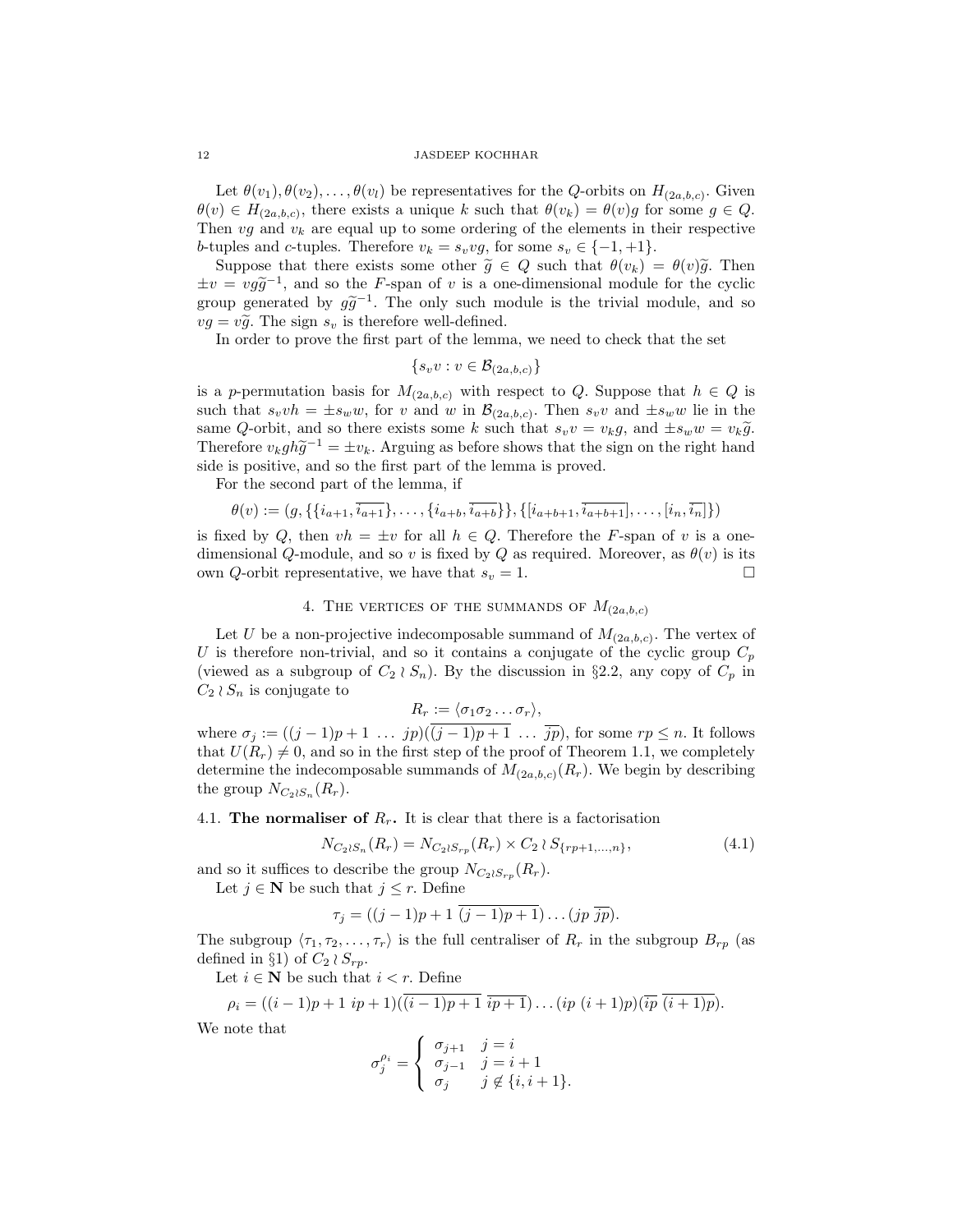Let x be a fixed primitive root modulo p. Given  $i \in \mathbb{N}$ , let j be the unique natural number such that  $(j-1)p < i \leq jp$ . We define  $z_r \in C_2 \wr S_{rp}$  to be the permutation such that  $z_r(\overline{i}) = \overline{z_r(i)}$  and

$$
z_r(i) = x(i-1) + 1 - i_k p,
$$

where  $i_k$  is the unique non-negative integer such that  $(j-1)p < x(i-1)+1-i_k p \leq jp$ for all *i*. We give an example of  $z_r$  below in the case when  $p = 3$ .

**Example 4.1.** Let  $p = 3$ , and let  $x = 2$ . Then

$$
z_r = (2\ 3)(\overline{2}\ \overline{3})(5\ 6)(\overline{5}\ \overline{6})\dots(3r-1\ 3r)(\overline{3r-1}\ \overline{3r}),
$$

and  $(\sigma_1 \sigma_2 \ldots \sigma_r)^{z_r} = (\sigma_1 \sigma_2 \ldots \sigma_r)^2$ .

For  $1 \leq i \leq r$ , the element  $z_r$  commutes with  $\tau_i$ ; moreover,  $\sigma_i^{z_r} = \sigma_i^x$ . We therefore have the following lemma.

**Lemma 4.2.** The normaliser subgroup  $N_{C_2 \wr S_{rp}}(R_r)$  is generated by the set

$$
\{\tau_i, \sigma_i, \rho_i : 1 \leq i \leq r-1\} \cup \{\tau_r, \sigma_r\} \cup \{z_r\}.
$$

Furthermore, the above set without the element  $z_r$  generates the full centraliser  $C_{C_2\wr S_{rp}}(R_r)$ .

It follows that  $N_{C_2 \wr S_{rp}}(R_r) \cong (C_{2p} \wr S_r) \rtimes C_{p-1}$ , and that  $C_{C_2 \wr S_{rp}}(R_r) \cong C_{2p} \wr S_r$ , where the isomorphisms are of abstract groups.

4.2. The proof of Theorem 1.1. We are now ready to proceed with the first step of the proof.

First step: The Brauer correspondent  $M_{(2a,b,c)}(R_r)$ . Fix  $r \in \mathbb{N}$  such that  $rp \leq n$ . Define

$$
T^r = \{ (2s, t, u) \in \mathbb{N}_0^3 : 2s + t + u = r, sp \le a, tp \le b, up \le c \}.
$$

By the first part of Lemma 3.3, for each  $v \in \mathcal{B}_{(2a,b,c)}$ , there exist  $s_v \in \{-1,1\}$ such that  $\{s_v v : v \in \mathcal{B}_{(2a,b,c)}\}$  is a p-permutation basis of  $M_{(2a,b,c)}$  with respect to  $R_r$ . Moreover, by the second part of Lemma 3.3 we can take  $s_v = 1$  for all  $v \in \mathcal{B}_{(2sp, tp, up)}^{R_r}$ . Given  $(2s, t, u) \in T^r$ , define  $\mathcal{A}_{(2s,t,u)}$  to be the set

$$
\begin{Bmatrix}\nv \in \mathcal{B}_{(2a,b,c)}^{R_r} \\
v : \quad \mathcal{S}(v) \text{ contains exactly } 2s \text{ orbits of } \widehat{R_r} \text{ of length } p \\
\mathcal{T}(v) \text{ contains exactly } t \text{ orbits of } \widehat{R_r} \text{ of length } p \\
\mathcal{U}(v) \text{ contains exactly } u \text{ orbits of } \widehat{R_r} \text{ of length } p\n\end{Bmatrix}.
$$

**Lemma 4.3.** There is a direct sum decomposition of  $FN_{C_2 \wr S_n}(R_r)$ -modules

$$
M_{(2a,b,c)}(R_r) = \bigoplus_{(2s,t,u)} \langle A_{(2s,t,u)} \rangle,
$$

where the sum runs over all  $(2s, t, u) \in T^r$ .

*Proof.* Given  $v \in \mathcal{A}_{(2s,t,u)}$ , let

$$
v = (g, (\{i_{a+1}, \overline{i_{a+1}}\}, \ldots, \{i_{a+b}, \overline{i_{a+b}}\}), ([i_{a+b+1}, \overline{i_{a+b+1}}], \ldots, [i_n, \overline{i_n}])).
$$

We first prove that the number of  $\widehat{R}_r$ -orbits contained in  $\mathcal{S}(v)$  must be even. If  $v \in \mathcal{B}_{(2a,b,c)}^{R_r}$ , then  $g \in C_{C_2 \wr S_n}(R_r)$ . Therefore g permutes the  $R_r$ -orbits as blocks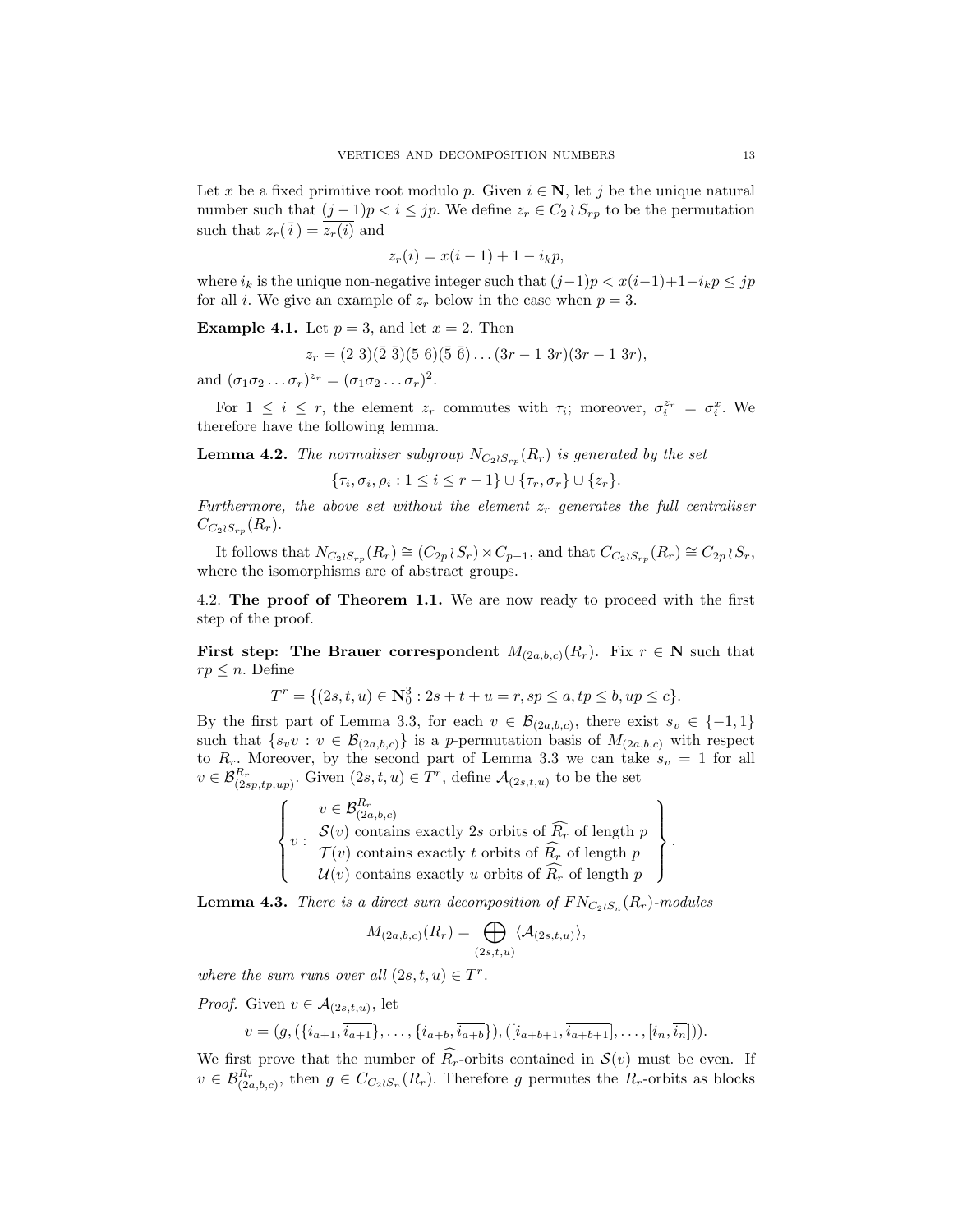for its action, and the same is true for  $\hat{g}$  and  $\widehat{R_r}$ . As  $\hat{g}$  has order 2 and p is odd, the number of  $R_r$ -orbits contained in  $\mathcal{S}(v)$  is necessarily even. Given  $h \in N_{C_2 \wr S_n}(R_r)$ , let  $vh = \pm \tilde{v}$ , where

$$
\tilde{v} = (g^h, (\{j_{a+1}, \overline{j_{a+1}}\}, \ldots, \{j_{a+b}, \overline{j_{a+b}}\}), ([j_{a+b+1}, \overline{j_{a+b+1}}], \ldots, [j_n, \overline{j_n}])).
$$

The  $R_r$ -orbits contained in  $\mathcal{S}(\tilde{v})$  are exactly the conjugates, by  $\hat{h}$ , of the  $\widehat{R_r}$ orbits contained in  $S(v)$ . The same argument holds for  $\mathcal{T}(\tilde{v})$  and  $\mathcal{U}(\tilde{v})$ , and so  $\tilde{v} \in \langle \mathcal{A}_{(2s,t,u)} \rangle$ . It follows that  $\langle \mathcal{A}_{(2s,t,u)} \rangle$  is a submodule of  $M_{(2a,b,c)}(R_r)$ . The lemma now follows as  $\mathcal{B}_{(2a,b,c)} = \bigcup \mathcal{A}_{(2s,t,u)}$ .

In the following lemma, we factorise the module  $\langle A_{(2s,t,u)} \rangle$  as an outer tensor product of modules, compatible with the factorisation of  $N_{C_2 \wr S_n}(R_r)$  in (4.1). By doing this, we see that in order to understand  $M_{(2a,b,c)}(R_r)$ , it is sufficient to understand the modules  $M_{(2sp, tp, up)}(R_r)$ , where  $(2s, t, u) \in T^r$ .

Lemma 4.4. There is an isomorphism

 $\langle \mathcal{A}_{(2s,t,u)} \rangle \cong M_{(2sp(tp,up)}(R_r) \boxtimes M_{(2(a-sp),b-tp,c-up)},$ of  $F[N_{C_2 \wr S_{rp}}(R_r) \times C_2 \wr S_{\{rp+1,...,n\}}]$ -modules.

*Proof.* Let  $\mathcal{B}^+_{(2(a-sp),b-tp,c-up)}$  be the set of elements in  $\mathcal{B}_{(2(a-sp),b-tp,c-up)}$ , each shifted by appropriately by rp or  $\overline{rp}$ . The F-span of  $\mathcal{B}^+_{(2(a-sp),b-tp,c-up)}$  is therefore an  $F[C_2 \wr S_{\{rp+1,\ldots,n\}}]$ -module isomorphic to  $M_{(2(a-sp),b-tp,c-up)}$ .

Let  $v \in \mathcal{A}_{(2s,t,u)}$  be such that

$$
v = (g, (\{i_{a+1}, \overline{i_{a+1}}\}, \ldots, \{i_{a+b}, \overline{i_{a+b}}\}), ([i_{a+b+1}, \overline{i_{a+b+1}}], \ldots, [i_n, \overline{i_n}]))
$$

where  $\mathcal{S}(v) = \{i_1, \ldots, i_a\}$  and the notation is chosen so that

$$
\{i_1,\ldots,i_{2sp}\}\cup\{i_{a+1},\ldots,i_{a+tp}\}\cup\{i_{a+b+1},\ldots,i_{a+b+up}\}=\{1,2,\ldots,rp\}.
$$

Let  $v_1 \in \mathcal{B}_{(2sp,tp,up)}^{R_r}$  be the unique element such that

$$
\mathcal{S}(v_1) = \mathcal{S}(v) \cap \{1, 2, \dots, rp\}
$$

$$
\mathcal{T}(v_1) = \mathcal{T}(v) \cap \{1, 2, \dots, rp\}
$$

$$
\mathcal{U}(v_1) = \mathcal{U}(v) \cap \{1, 2, \dots, rp\}.
$$

By construction, the p-element  $\sigma_1 \sigma_2 \ldots \sigma_r$  has support  $\{1, \overline{1}, \ldots, rp, \overline{rp}\}\,$  and so v is fixed by  $R_r$  if and only if  $v_1$  is fixed by  $R_r$ . Let  $v_2 \in \mathcal{B}^+_{(2(a-sp),b-tp,c-up)}$  be such that

$$
\mathcal{S}(v_2) = \mathcal{S}(v) \backslash \mathcal{S}(v_1)
$$

$$
\mathcal{T}(v_2) = \mathcal{T}(v) \backslash \mathcal{T}(v_1)
$$

$$
\mathcal{U}(v_2) = \mathcal{U}(v) \backslash \mathcal{U}(v_1).
$$

It follows that there is a natural bijection f between  $\mathcal{B}^{R_r}_{(2a,b,c)}$  and

$$
\mathcal{B}_{(2sp(tp,up)}^{R_r}\times \mathcal{B}_{(2(a-sp),b(tp,c-up)}^+ ,
$$

defined by  $f(v) = v_1 \otimes v_2$ .

We now show that f is an  $F[N_{C_2 \wr S_n}(R_r)]$ -module homomorphism. Given  $g \in$  $N_{C_2 \wr S_n}(R_r)$ , and  $v \in \mathcal{B}_{(2a,b,c)}$ , let  $v^* \in \mathcal{B}_{(2a,b,c)}$  be such that the entries in its btuple and  $c$ -tuple are those of  $vg$  in ascending order (with respect to the orders in §2.4). Let  $h \in C_2 \wr S_{\mathcal{T}(vg)} \times C_2 \wr S_{\mathcal{U}(vg)}$  be the unique permutation such that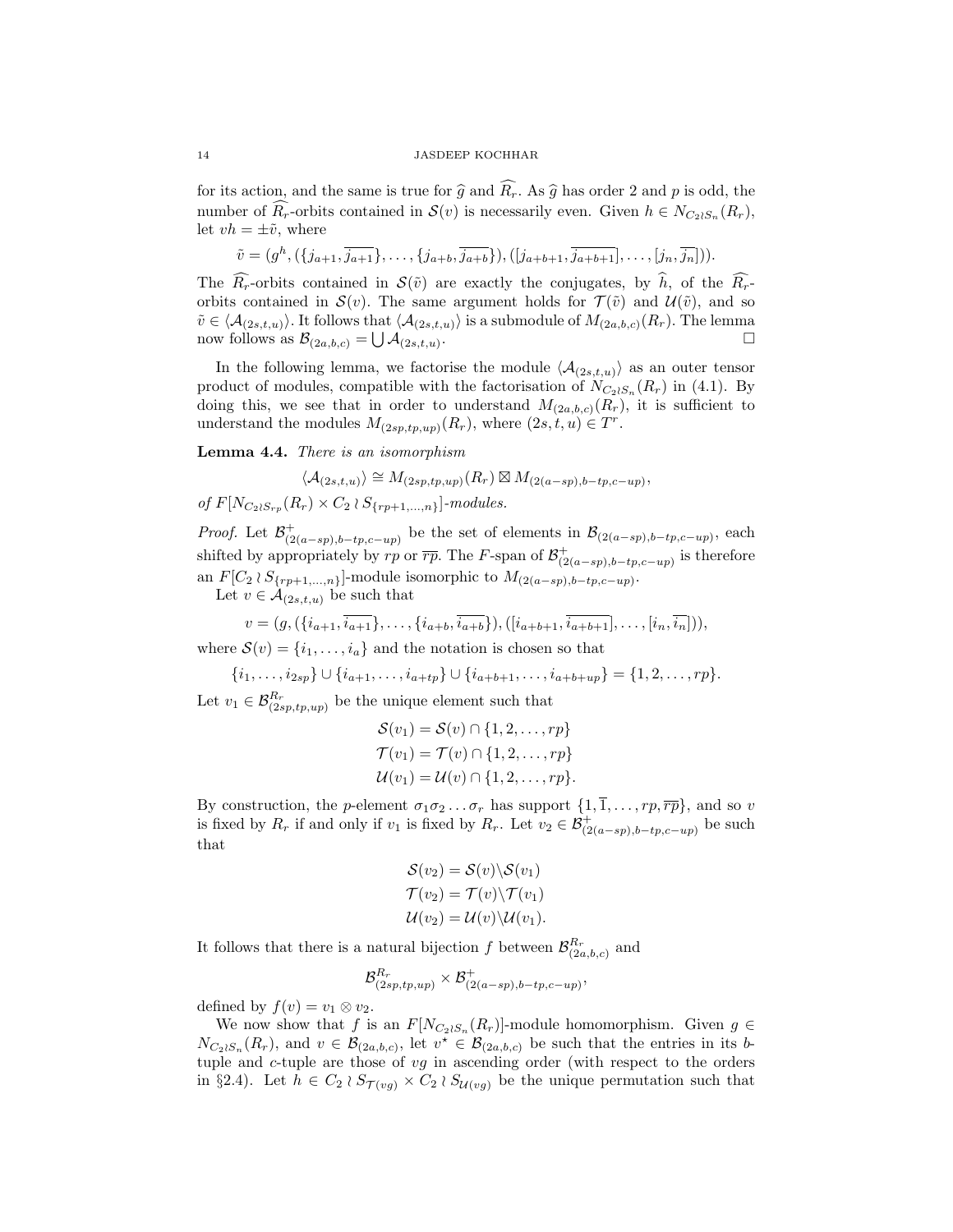$v^* = vgh$ . As  $g \in N_{C_2 \wr S_{rp}}(R_r) \times C_2 \wr S_{\{rp+1,...,n\}}$ , it permutes the elements in the sets  $\{1, 2, \ldots, rp, \overline{1}, \ldots, \overline{rp}\}\$  and  $\{rp + 1, \ldots, n, \overline{rp + 1}, \ldots, \overline{n}\}\$  separately. It follows that there exists a factorisation  $h = h_1 h_2$ , where  $h_1 \in C_2 \wr S_{\{1,2,\ldots,rp\}}$  and  $h_2 \in$  $C_2 \wr S_{\{rp+1,\ldots,n\}}$ . Therefore

$$
f(vg) = f(\text{sgn}(\hat{h})v^*)
$$
  
= sgn(\hat{h})(v\_1^\* \otimes v\_2^\*)  
= sgn(\hat{h}) sgn(\hat{h\_1}) sgn(\hat{h\_2}) (v\_1 \otimes v\_2)  
= f(v)g,

and so the result is proved.  $\Box$ 

In order to express  $M_{(2sp,tp,up)}(R_r)$  as a sum of indecomposable modules, we first write  $M_{(2sp, tp, up)}(R_r)$  as a direct sum of  $FN_{C_2 \wr S_{rp}}(R_r)$ -modules  $N_{(\lambda, t, u)}$  (defined below), before showing that each of these modules is indecomposable. We require a deeper understanding of the fixed points  $v \in \mathcal{B}_{(2sp,t_p,u_p)}^{R_r}$  before we can define  $N_{(\lambda,t,u)}$ . We begin by considering the example  $M_{(2p,0,0)}(R_r)$  for all  $r \in \mathbb{N}$ . This illustrative example will be used when describing  $\mathcal{B}_{(2sp,tp,up)}^{R_r}$  in the general case.

**Example 4.5.** The  $FC_2 \wr S_{2p}$ -module  $M_{(2p,0,0)}$  is a permutation module, with permutation basis given by the set

$$
\mathcal{B}_p := \{ f_p^h : h \in C_2 \wr S_{2p} \}.
$$

The set  $T^j$  is empty for all  $j \in \mathbb{N}$  such that  $j \neq 2$ , and so we consider  $M_{(2p,0,0)}(R_2)$ . We write  $\sigma_1 \sigma_2$  as

$$
\sigma_1\sigma_2=(1\ 2\ldots\ p)(\overline{1}\ \overline{2}\ldots\ \overline{p})(1^*\ 2^*\ldots\ p^*)(\overline{1^*}\ \overline{2^*}\ldots\ \overline{p^*}),
$$

where  $x^* := x + p$  for  $1 \le x \le p$ .

Let  $g \in \mathcal{B}_p$  be fixed by  $R_2$ . If  $(1)g = x$ , then  $(2)g = (x)\sigma_1\sigma_2$ . Therefore, for  $2 \leq i \leq p-1$ ,

$$
(i+1)g = (x)(\sigma_1 \sigma_2)^i, \tag{4.2}
$$

and so  $g$  is completely determined by  $(1)g$ .

Suppose that  $x \in \{2, \overline{2}, \ldots, p, \overline{p}\}$ . If  $x \in \{2, \ldots, p\}$ , it follows from  $(4.2)$  that  $(x)g = 2x-1 \mod p$ . As p is odd, we cannot have that  $(x)g = 1$ , and so g does not have order 2. It follows that g cannot be a conjugate of  $f_p$ , which is a contradiction. A similar argument shows that  $x \notin \{\overline{2}, \ldots, \overline{p}\}.$ 

There are now  $2p$  possible choices for x. As each such choice completely determines the permutation g, the module  $M_{(2p,0,0)}(R_2)$  has dimension  $2p$ .

Fix  $(2s, t, u) \in T^r$ , and let  $k = t + u$ . We define  $\Omega^{(2s,k)}$  to be the set of elements of the form

$$
\{\{i_1,i'_1\},\ldots,\{i_s,i'_s\},\{j_1,\ldots,j_k\}\},\
$$

where  $\{i_1, i'_1, \ldots, i_s, i'_s, j_1, \ldots, j_k\} = \{1, 2, \ldots, r\}$ . Let  $c_{s,k} = |\Omega^{(2s;k)}|$ . Given  $\omega \in$  $\Omega^{(2s;k)}$  of the above form, define

$$
R_{\omega} = \langle \sigma_{i_1} \sigma_{i'_1} \rangle \times \cdots \times \langle \sigma_{i_s} \sigma_{i'_s} \rangle \times \langle \sigma_{j_1} \rangle \times \cdots \times \langle \sigma_{j_k} \rangle.
$$

and write  $\mathcal{B}(\omega)$  for  $\mathcal{B}^{R_{\omega}}_{(2sp, tp, up)}$ .

**Lemma 4.6.** Let  $v \in \mathcal{B}_{(2sp,tp,up)}^{R_r}$ . Then  $v \in \mathcal{B}(\omega)$  for a unique  $\omega \in \Omega^{(2s;k)}$ .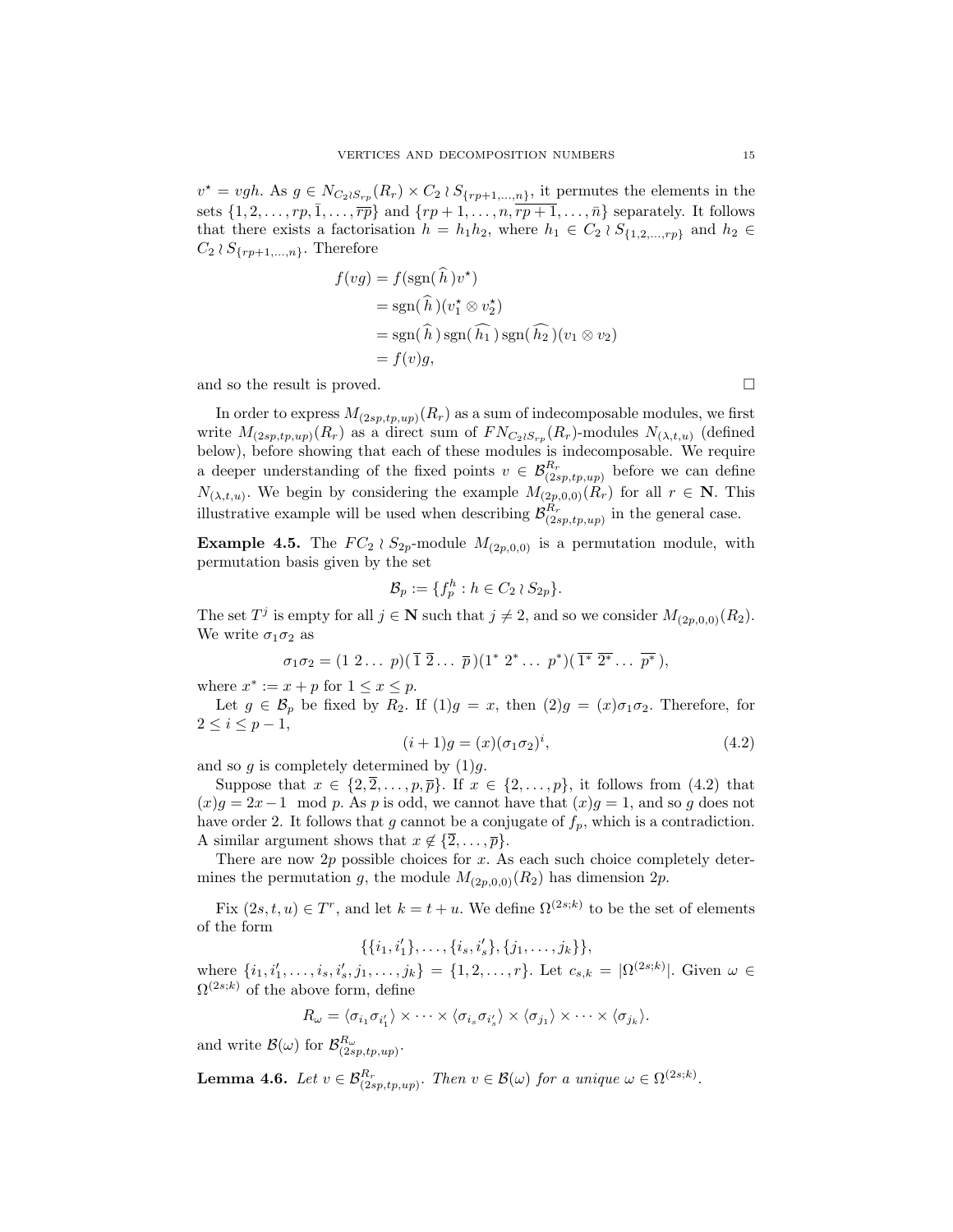*Proof.* By the second part of Lemma 3.3, the vector  $v \in \mathcal{B}_{(2sp,tp,up)}$  is fixed by  $R_r$ if and only if  $\theta(v)$  is fixed by  $R_r$ . Let v be such that  $\theta(v) = (g, \gamma, \delta)$  where

$$
\gamma = \{ \{i_{2sp+1}, \overline{i_{2sp+1}} \}, \dots, \{i_{(2s+t)p}, \overline{i_{(2s+t)p}} \} \}
$$
  

$$
\delta = \{ [i_{(2s+t)p+1}, \overline{i_{(2s+t)p+1}}], \dots, [i_{rp}, \overline{i_{rp}}] \}.
$$

By definition, g can be written a product of s disjoint p positive 2-cycles  $g_1, \ldots, g_s$ . Let  $\{i_1, i_2, \ldots, i_{2s-1}, i_{2s}\}$  be such that  $\text{supp}(\sigma_{i_{2j-1}} \sigma_{i_{2j}}) = \text{supp}(g_j)$  for each j. It follows from Example 4.5 that g commutes with  $R_r$  if and only if g commutes with  $\sigma_{i_{2j-1}}\sigma_{i_{2j}}$  for each j.

Let  $\{j_1, \ldots, j_t\}$  be such that

$$
supp(\sigma_{j_1} \ldots \sigma_{j_t}) = \{i_{2sp+1}, \overline{i_{2sp+1}}, \ldots, i_{(2s+t)p}, \overline{i_{(2s+t)p}}\}.
$$

As  $\gamma$  is fixed by  $R_r$ , the set  $\mathcal{T}(v)$  is equal to a union of  $\widehat{R_r}$ -orbits. The orbits of  $\widehat{R_r}$ are equal to precisely the orbits of  $\widehat{\sigma}_{i}$  for each  $1 \leq i \leq r$ . Therefore  $\gamma$  is fixed by  $P$  if and only if it is fixed by the group  $\langle \sigma_{i} \rangle \times \langle \sigma_{i} \rangle$  $R_r$  if and only if it is fixed by the group  $\langle \sigma_{j_1} \rangle \times \cdots \times \langle \sigma_{j_t} \rangle$ .

Similarly if  $\delta$  is such that

$$
supp(\sigma_{k_1} \ldots \sigma_{k_u}) = \{i_{(2s+t)p+1}, \overline{i_{(2s+t)p+1}}, \ldots, i_{rp}, \overline{i_{rp}}\},\
$$

then  $\delta$  is fixed by the group  $\langle \sigma_{k_1} \rangle \times \cdots \times \langle \sigma_{k_u} \rangle$ .

Therefore if v is fixed by  $R_r$ , then v is fixed by  $R_\omega$ , where

$$
\omega = \{ \{i_1, i_2\}, \ldots, \{i_{2s-1}, i_{2s}\}, \{j_1, \ldots, j_t, k_1, \ldots, k_u\} \}.
$$

Moreover,  $\omega$  is unique as it is determined by the fixed sets  $supp(g)$ ,  $supp(\gamma)$ , and  $\text{supp}(\delta).$ 

Given  $\emptyset \neq E \subseteq \{1, 2, ..., r\}$ , we define  $\tau_E = \prod_{e \in E} \tau_e$ . If E is empty, then we define  $\tau_E = 1$ .

**Definition.** Fix  $y \in \{-1, 1\}^s$ . Given  $(g, \gamma, \delta) \in \mathcal{B}^{R_r}_{(2sp, tp, up)},$  let

$$
\omega := \{ \{i_1, i'_1\}, \ldots, \{i_s, i'_s\}, \{j_1, \ldots, j_k\} \}
$$

be the unique element of  $\Omega^{(2s;k)}$  such that  $(g, \gamma, \delta) \in \mathcal{B}(\omega)$ . Define

$$
(y(g), \gamma, \delta) = \sum_{E \subseteq \{i_1, \dots, i_s\}} (\prod_{e \in E} y_e)(g^{\tau_E}, \gamma, \delta).
$$

It follows from Example 4.5 and Lemma 4.6 that  $\tau_{i_j}$  and  $\tau_{i'_j}$  act in the same way on g, and so  $(y(g), \gamma, \delta)$  is well-defined.

Given  $y \in \{-1,1\}^s$ , let  $\lambda \in \Lambda(2,s)$  be the composition of s such that  $\lambda_1$  (resp.  $\lambda_2$ ) is equal to the number of  $y_i$  that are equal to +1 (resp. -1). We say that y has weight  $\lambda$  in this case.

We now define  $N_{(\lambda,t,u)}$  to be the F-span of

$$
\{(y(g), \gamma, \delta) : (g, \gamma, \delta) \in \mathcal{B}_{(2sp, tp, up)}^{R_r} \text{ and } y \text{ has weight } \lambda\}.
$$
 (4.3)

It is clear that

$$
M_{(2sp,tp,up)}(R_r) = \bigoplus_{\lambda \in \Lambda(2,s)} N_{(\lambda,t,u)},
$$

is an equality of vector spaces.

Before we state the next result, we remark that  $N_{C_2 \wr S_{rp}}(R_r)$  permutes the  $R_r$ orbits as blocks for its action. It follows that the set of subgroups of the form  $R_{\omega}$ is an  $N_{C_2 \wr S_{rp}}(R_r)$ -set, with the action given by conjugation. We have seen in the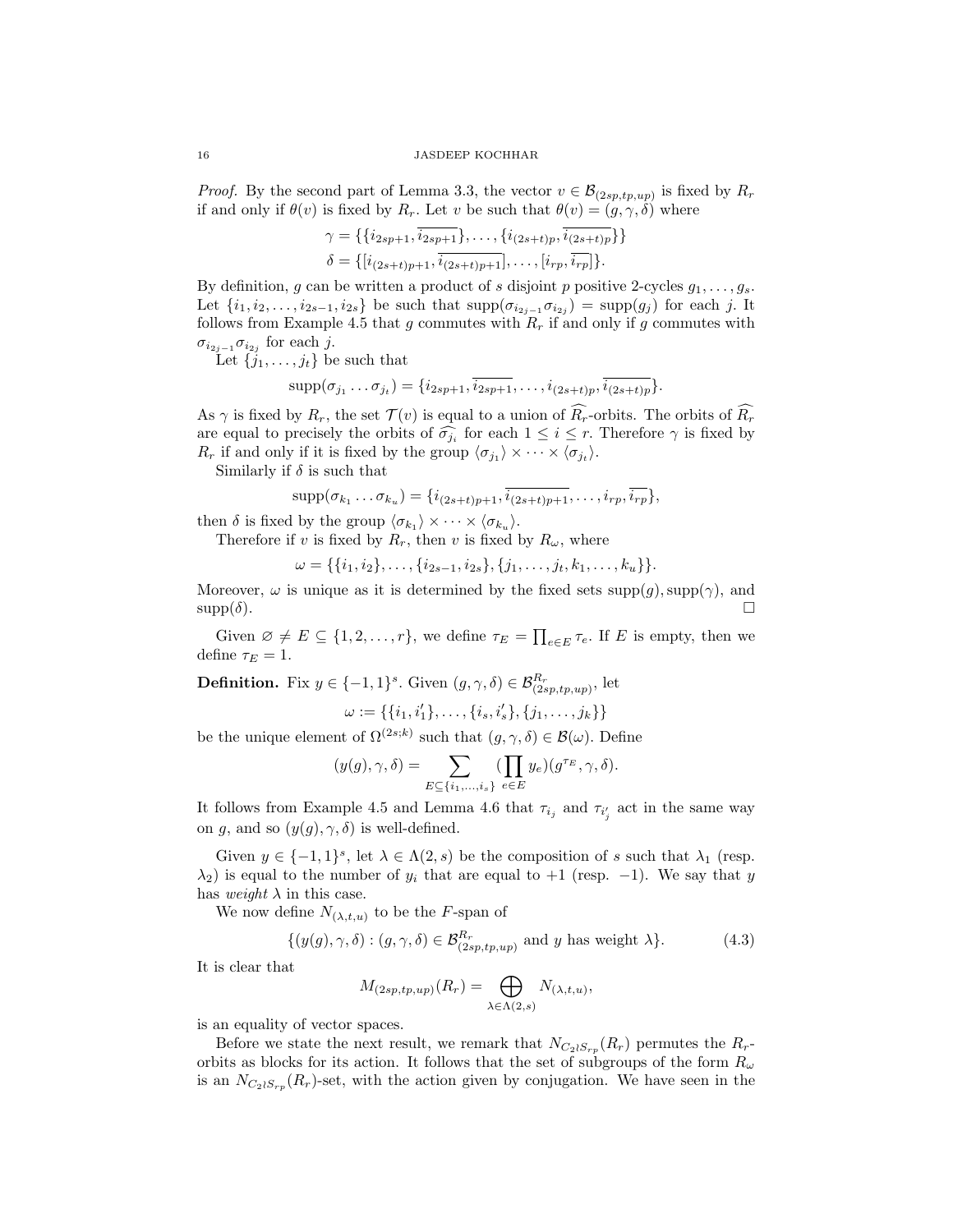proof of Lemma 4.6 that the  $R_r$ -orbits are the same as the orbits of the subgroup  $C := \langle \sigma_1 \rangle \times \cdots \times \langle \sigma_r \rangle$ , and we write  $\mathcal{O}_i$  for the union of the non-trivial orbits of  $\langle \sigma_i \rangle$ .

**Lemma 4.7.** Given  $\omega, \widetilde{\omega} \in \Omega^{(2s;k)}$ , let  $h \in N_{C_2 \wr S_{rp}}(R_r)$ , be such that  $R_{\omega}^h = R_{\widetilde{\omega}}$ . Given  $1 \leq i \leq r$ , let  $\tilde{i}$  be such that  $\mathcal{O}_i^h = \mathcal{O}_{\tilde{i}}$ . Then  $(y(g), \gamma, \delta)$  is contained in the *F*-span of  $\mathcal{B}(\tilde{\omega})$ .

*Proof.* It follows from the definition of  $(y(g), \gamma, \delta)$  that

$$
(y(g), \gamma, \delta)h = \sum_{E \subseteq \{i_1, \dots, i_s\}} (\prod_{e \in E} y_e) (g^{\tau_E}, \gamma, \delta)h
$$
  
= 
$$
\sum_{E \subseteq \{i_1, \dots, i_s\}} (\prod_{e \in E} y_e) ((g^{\tau_E})^h, \gamma h, \delta h)
$$
  
= 
$$
\sum_{\tilde{E} \subseteq \{\tilde{i_1}, \dots, \tilde{i_s}\}} (\prod_{e \in E} y_e) ((g^h)^{\tau_{\tilde{E}}}, \gamma h, \delta h)
$$
  
= 
$$
(\tilde{y}(g^h), \gamma h, \delta h),
$$

where  $\widetilde{E} = \{\widetilde{i} : i \in E\}$  and  $\widetilde{y_i} = y_i$  for all  $i \in \{i_1, i_2, \ldots, i_s\}$ . The lemma is proved once we show that  $(g^h, \gamma h, \delta h)$  is fixed by  $R_{\tilde{\omega}}$ . As  $\sigma_i^h = \sigma_{\tilde{i}}$  for all  $1 \leq i \leq r$ , for  $1 \leq j \leq s$ 

$$
(g^h)^{\sigma_{\widetilde{ij}}\sigma_{\widetilde{ij}}}=(g^{(\sigma_{i_j}\sigma_{i'_j})})^h=g^h
$$

.

An entirely similar argument shows that  $\gamma h \sigma_{\tilde{i}_j} = \gamma h$  for  $s < j \leq s+t$ , and that  $\delta h \sigma_{\tilde{i}_j} = \delta h$  for  $s + t < j \leq r$ .

It follows from Lemma 4.7 that each  $N_{(\lambda,t,u)}$  is an  $FN_{C_2 \wr S_{rp}}(R_r)$ -module.

**Corollary 4.8.** Let  $h \in N_{C_2 \wr S_{rp}}(R_r)$  be such that  $\tau_i^h = \tau_i$  for  $1 \leq i \leq r$ , and  $\sigma_i^h = \sigma_i^x$ , for some  $x \in \mathbb{N}$ . If  $(g, \gamma, \delta) \in \mathcal{B}(\omega)$ , then  $(g, \gamma, \delta)$  is contained in the Fspan of  $B(\omega)$ . In particular if  $h = \tau_{i_j}$  for some  $j \in \{1, 2, ..., s\}$ , then  $(y(g), \gamma, \delta)h =$  $y_j(y(g), \gamma, \delta).$ 

*Proof.* For the first statement, observe that  $\mathcal{O}_i^h = \mathcal{O}_i$  for  $1 \leq i \leq r$ . Now apply Lemma 4.7. For the second statement observe that when  $h = \tau_{i_j}$  for some  $j \in$  $\{1, \ldots, s\}$ , then

$$
(y(g), \gamma, \delta)\tau_{i_j} = \sum_{E \subseteq \{i_1, \dots, i_s\}} (\prod_{e \in E} y_e)(g^{\tau_E \tau_{i_j}}, \gamma, \delta)
$$
  
= 
$$
y_j \sum_{E \subseteq \{i_1, \dots, i_s\}} (\prod_{e \in E} y_e y_j)(g^{\tau_E \tau_{i_j}}, \gamma, \delta) = y_j(y(g), \gamma, \delta).
$$

Write  $K_r$  for  $C_{C_2 \wr S_{rp}}(R_r)$ , which recall is isomorphic to  $C_{2p} \wr S_r$ . In order to prove that each  $N_{(\lambda,t,u)}$  is an indecomposable  $FN_{C_2 \wr S_{rp}}(R_r)$ -module, we show that it is indecomposable as an  $FK_r$ -module. We do this by filling in the details of the following sketch.

Given  $1 \le i \le r$ , define  $D_i = \langle \sigma_i, \tau_i \rangle$ , and so  $D_1 \times \cdots \times D_r$  is a normal subgroup in  $K_r$ . We define an  $F[D_1 \times \cdots \times D_r]$ -module  $N_y^{\omega^*}$ , and in Lemma 4.9 we determine its inertial group  $Y_{(\lambda,t,u)}$  in  $K_r$ . Using Lemma 4.10, we determine the dimension of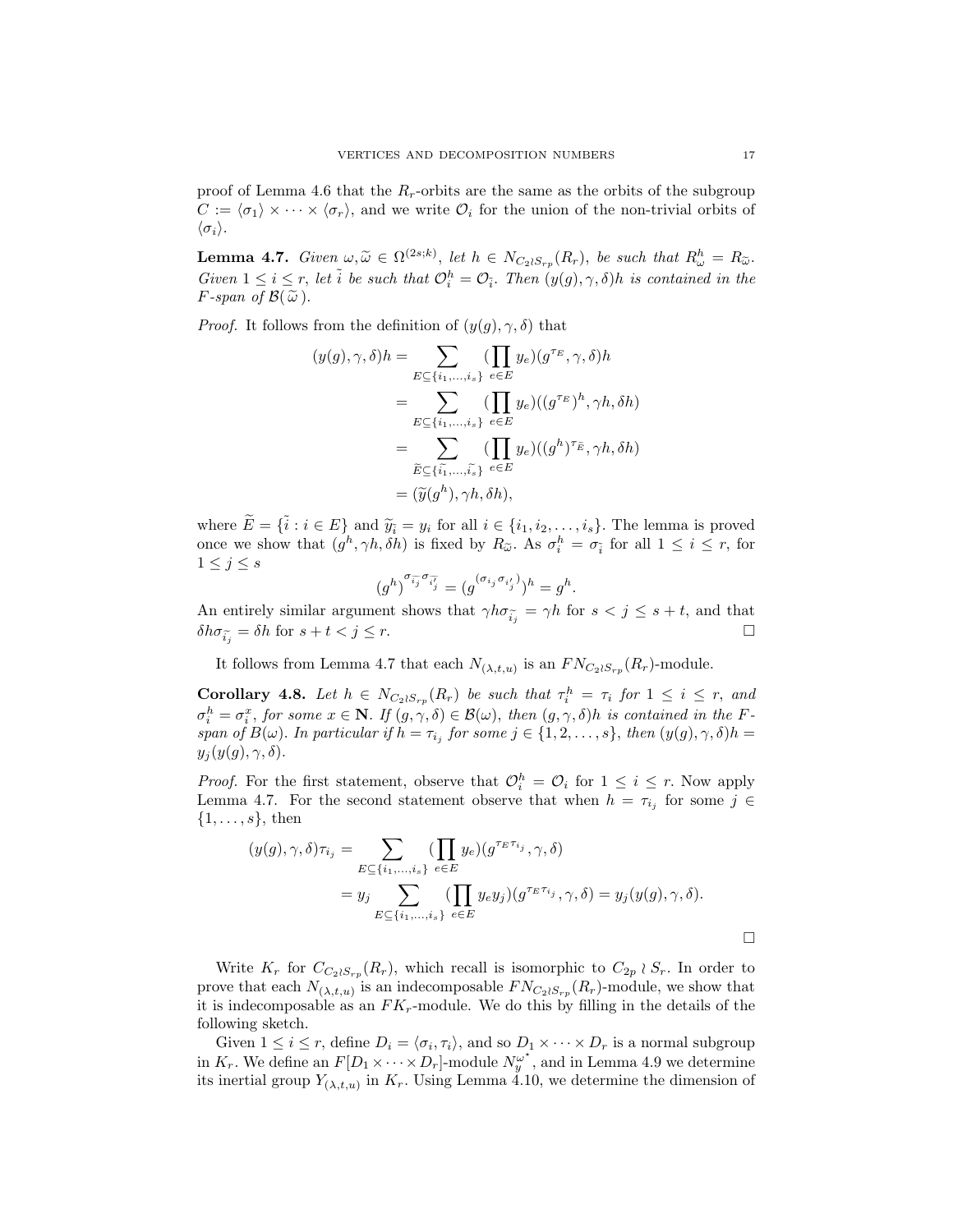$N_{(\lambda,t,u)}.$  In Lemma 4.11, we first show that  $N_y := N_y^{\omega^*} \uparrow$  $Y_{(\lambda,t,u)}$  $X^{I(\lambda,t,u)}_{( \lambda,t,u)}$  is indecomposable, where  $X_{(\lambda,t,u)}$  is the largest subgroup in  $Y_{(\lambda,t,u)}$  that  $N_y^{\omega^*}$  can be extended to. We then prove that  $N_{(\lambda,t,u)} = N_y \uparrow$  $K_r$  $\frac{K_r}{Y_{(\lambda,t,u)}}$ . It follows using Clifford theory (see [4, Proposition 3.13.2) that  $N_{(\lambda,t,u)}$  is an indecomposable  $FK_r$ -module.

Define  $\omega^* = \{\{1, s+1\}, \ldots, \{s, 2s\}, \{2s+1, \ldots, r\}\}\in \Omega^{(2s;k)}$ . Furthermore define  $v^* = (f_{sp}, \gamma^*, \delta^*) \in B(\omega^*),$  where

$$
\mathcal{T}(v^*) = \text{supp}(\sigma_{2s+1} \dots \sigma_{2s+t}) \cap \{1, 2, \dots, n\}
$$

$$
\mathcal{U}(v^*) = \text{supp}(\sigma_{2s+t+1} \dots \sigma_r) \cap \{1, 2, \dots, n\}.
$$

Given  $\lambda \in \Lambda(2, s)$ , define  $y_{\lambda} \in \{-1, 1\}^s$  to be the tuple of weight  $\lambda$  such that

$$
(y_{\lambda})_i = \begin{cases} 1 & \text{if } 1 \leq i \leq \lambda_1 \\ -1 & \text{if } \lambda_1 + 1 \leq i \leq s. \end{cases}
$$

Define  $N_y^{\omega^*}$  to be the F-span of

$$
\{(y_{\lambda}(g),\gamma^{\star},\delta^{\star}) : (g,\gamma^{\star},\delta^{\star}) \in B(\omega^{\star})\}.
$$

We also define  $X_{(\lambda,t,u)}$  to be the subgroup of  $K_r$  generated by the set

$$
\{\sigma_i, \tau_i : 1 \le i \le r\} \cup \{\rho_1^{\rho_2 \rho_3 \dots \rho_s}\} \cup \{\rho_i \rho_{i+s} : 1 \le i \le s-1 \text{ and } i \neq \lambda_1\}
$$

$$
\cup \{\rho_i : 2s+1 \le i < r, i \neq 2s+t\},\
$$

and  $Y_{(\lambda,t,u)}$  to be the subgroup of  $K_r$  generated by the set

$$
\{\sigma_i, \tau_i: 1 \le i \le r\} \cup \{\rho_i: 1 \le i \le r-1 \text{ and } i \notin \{2\lambda_1, 2s, 2s+t\}\}.
$$

Similar to the remark following Lemma 4.2, there are isomorphisms of abstract groups  $X_{(\lambda,t,u)} \cong C_{2p} \wr ((S_2 \wr S_\lambda) \times S_t \times S_u)$ , and  $Y_{(\lambda,t,u)} \cong C_{2p} \wr (S_{2\lambda} \times S_t \times S_u)$ .

**Lemma 4.9.** The vector space  $N_y^{\omega^*}$  is an  $F[D_1 \times \cdots \times D_r]$ -module, with inertial group  $Y_{(\lambda,t,u)}$  in  $K_r$ . Moreover, we can extend  $N_y^{\omega^*}$  to a module for  $FX_{(\lambda,t,u)}$ .

*Proof.* That  $N_y^{\omega^*}$  is an  $F[D_1 \times \cdots \times D_r]$ -module follows from by applying the first statement of Corollary 4.8.

Write T for the inertial group of  $N_y^{\omega^*}$ , which permutes the groups  $D_i$  by conjugation. The permutations  $\sigma_1, \ldots, \sigma_{2s}$  act freely on  $N_y^{\omega^*}$ , whereas  $\sigma_{2s+1}, \ldots, \sigma_r$  all act trivially on  $N_y^{\omega^*}$ . Therefore T must be contained in the subgroup of  $K_r$  that permutes the groups  $D_1, \ldots, D_{2s}$  amongst themselves and the groups  $D_{2s+1}, \ldots, D_r$ amongst themselves.

For  $2s < i \leq 2s+t$ , the action of  $\tau_i$  on  $(y_\lambda(g), \gamma^*, \delta^*)$  is determined by its action on  $({(i-1)p+1,\overline{(i-1)p+1}},\ldots,{i p,\overline{ip}}).$  Therefore  $\tau_i$  acts trivially in this case. Similarly for  $2s + t < i \leq r$ , the action of  $\tau_i$  on  $(y_\lambda(g), \gamma^*, \delta^*)$  is determined by its action on  $([(i-1)p+1,(i-1)p+1],\ldots,[ip,\overline{ip}])$ . It follows that  $\tau_i$  acts with sign  $(-1)^p$ , which is negative as p is odd. Therefore T must be contained in the subgroup of  $K_r$  that permutes the  $D_{2s+1}, \ldots, D_{2s+t}$  amongst themselves, and the  $D_{2s+t+1}, \ldots, D_r$  amongst themselves.

It follows from the second statement of Corollary 4.8 that T must permute the groups  $D_1, \ldots, D_{\lambda_1}, D_{s+1}, \ldots, D_{\lambda_1+s}$  amongst themselves, and the same is true for the groups  $D_{\lambda_1+1}, \ldots, D_{2s}, D_{\lambda_1+s+1}, \ldots, D_{2s}$ . This shows that T must be contained in  $Y_{(\lambda,t,u)}$ . Moreover, if  $h \in Y_{(\lambda,t,u)}$ , then  $(N_y^{\omega^*})^h \cong N_y^{\omega^*}$ . Therefore  $Y_{(\lambda,t,u)}$  is contained in T, which proves the second statement of the lemma.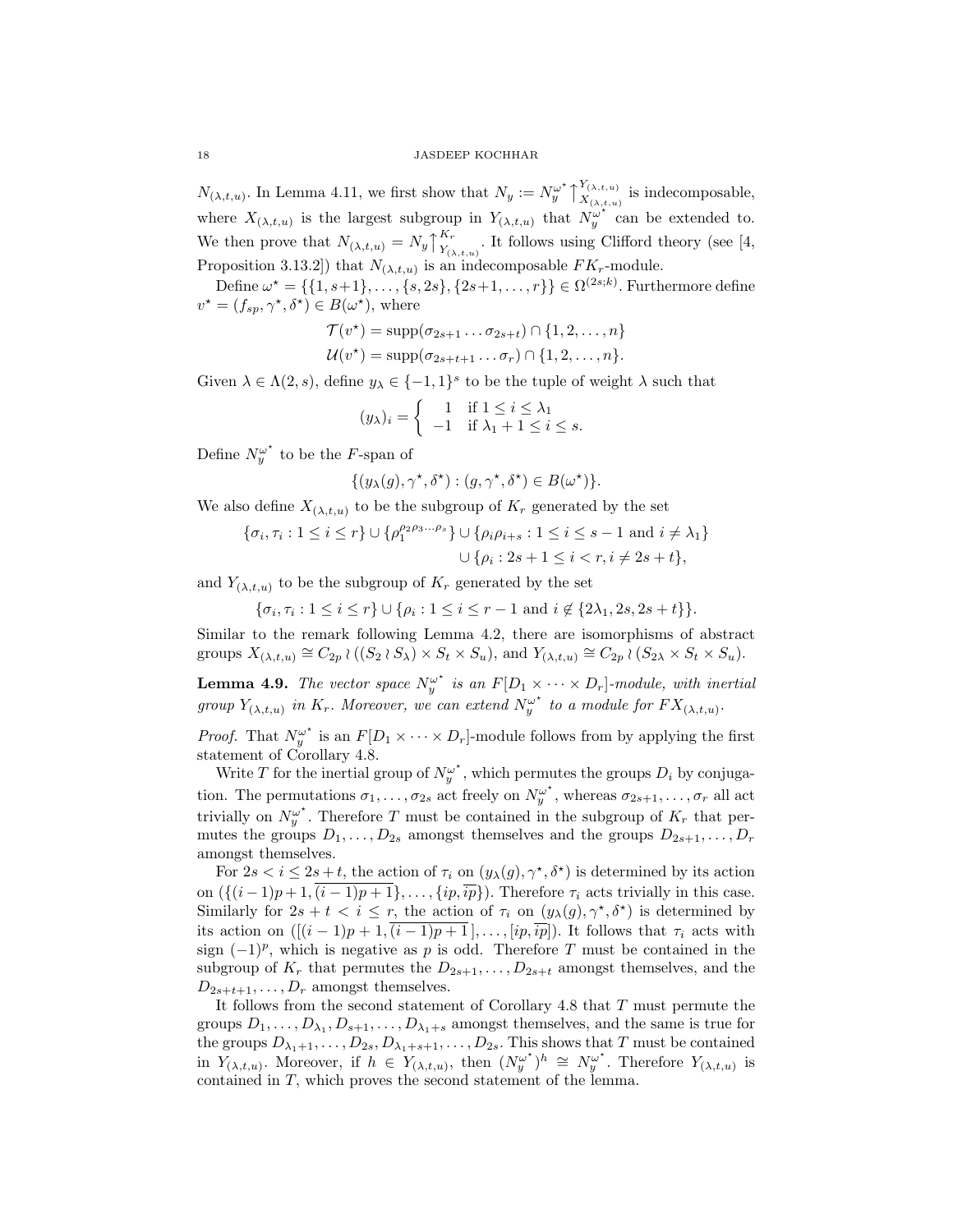For the final statement, it remains to prove that  $N_y^{\omega^*}$  is closed under the action of

$$
Z \cup \{ \rho_i : 2s + 1 \le i < r, i \neq 2s + t \},\
$$

where  $Z = \{\rho_1^{\rho_2 \rho_3...\rho_s}\}\cup \{\rho_i \rho_{i+s} : 1 \leq i \leq s-1 \text{ and } i \neq \lambda_1\}.$  It is sufficient to prove that each of  $(y(g)^z, \gamma^*, \delta^*)$ , where  $z \in Z$ , and  $(y(g), (\gamma^*)\rho_i, \delta^*)$ , where  $2s+1 \leq i < 2s+t$ , and  $(y(g), \gamma^*, (\delta^*)\rho_i)$ , where  $2s+t < i < r$ , is contained in  $N_y^{\omega^*}$ .

First consider  $\gamma^* \rho_i$ , where  $2s + 1 \leq i < 2s + t$ . As  $\rho_i$  permutes precisely those orbits of  $R_{\omega^*}$  with support equal to the support of  $\gamma^*$ , it follows that  $\gamma^* \rho_i = \pm \gamma^*$ . The same argument shows that  $\delta^* \rho_i = \pm \delta^*$  for  $2s + t < i < r$ . If  $z \in {\rho_1^{\rho_2 \rho_3 \ldots \rho_s}} \cup$  $\{\rho_i \rho_{i+s} : 1 \leq i \leq s-1 \text{ and } i \neq \lambda_1\},\$  then

$$
(y(g), \gamma^*, \delta^*)z = \sum_{E \subseteq \{1, \dots, s\}} (\prod_{e \in E} y_e) (g^{(\tau_E)z}, \gamma^*, \delta^*)
$$
  
= 
$$
\sum_{E' \subseteq \{1, \dots, s\}} (\prod_{e \in E} y_e) ((g^z)^{\tau_{E'}}, \gamma^*, \delta^*),
$$

where  $E' = E$  if  $z = \rho_1^{\rho_2 \rho_3 \dots \rho_s}$ , otherwise E' is the subset of  $\{1, \dots, s\}$  obtained from E by swapping i and  $i+1$ . As  $i \neq \lambda_1$ , we have  $y_i = y_{i+1}$  in all cases. It follows that  $(y(g), \gamma, \delta)z = (y(g^z), \gamma, \delta)$ . The lemma is proved if  $(g^z, \gamma, \delta) \in B(\omega^*)$ . This follows from the first statement of Corollary 4.8 as z centralises  $R_{\omega^*}$ .

**Lemma 4.10.** The module  $M_{(2sp,tp,up)}(R_r)$  has dimension equal to

$$
(2p)^s \times \binom{k}{t} \times c_{s,k}.
$$

*Proof.* By Lemma 4.6 every element in  $\mathcal{B}_{(2sp,tp,up)}^{R_r}$  is fixed by  $R_{\omega}$ , for a unique  $\omega \in \Omega^{(2s;k)}$ . We therefore count the size of  $\mathcal{B}(\omega)$  for each  $\omega$ . Fix  $\omega \in \Omega^{(2s;k)}$ , and let  $\omega = \{\{i_1, i'_1\}, \ldots, \{i_s, i'_s\}, \{j_1, \ldots, j_k\}\}.$ 

Let  $(g, \gamma, \delta) \in \mathcal{B}(\omega)$  be such that  $g = g_1 \dots g_s$ , where  $g_j$  is fixed by  $\sigma_{i_j} \sigma_{i'_j}$  for each j. By Example 4.5, each  $\sigma_{i_j}\sigma_{i'_j}$  has 2p fixed points in  $\mathcal{B}_{(2p,0,0)}$ . Therefore there are  $(2p)^s$  choices for the fixed points of  $\langle \sigma_{i_1} \sigma_{i'_1} \rangle \times \cdots \times \langle \sigma_{i_s} \sigma_{i'_s} \rangle$  under the conjugacy action.

Let  $\gamma := (\{\gamma_1, \overline{\gamma_1}\}, \{\gamma_2, \overline{\gamma_2}\}, \ldots, \{\gamma_{tp}, \overline{\gamma_{tp}}\})$  be such that  $\gamma_1 < \gamma_2 < \cdots < \gamma_{tp}$ and supp $(\sigma_{j_1} \dots \sigma_{j_t}) = \{\gamma_1, \overline{\gamma_1}, \dots, \gamma_{tp}, \overline{\gamma_{tp}}\}.$  Then  $\gamma$  is the unique element of this form with support not disjoint to  $\sigma_{j_1} \ldots \sigma_{j_t}$  that is fixed by  $\sigma_{j_1} \ldots \sigma_{j_t}$ . Similarly, we define  $\delta = ([\delta_1, \delta_1], \ldots, [\delta_{up}, \delta_{up}])$  to be such that  $\delta_1 < \delta_2 < \cdots < \delta_{up}$  and  $\{\delta_1,\overline{\delta_1},\ldots,\delta_{tp},\overline{\delta_{tp}}\} = \text{supp}(\sigma_{j_{t+1}}\ldots\sigma_{j_k}).$  Then  $\delta$  is the unique element with support not disjoint to  $\sigma_{j_{t+1}} \dots \sigma_{j_k}$  that is fixed by  $\sigma_{j_{t+1}} \dots \sigma_{j_k}$ .

As there are  $\binom{k}{t}$  ways to choose  $j_1, j_2, \ldots, j_t$ , there are  $(2p)^s \times \binom{k}{t}$  fixed points of  $R_{\omega}$  in  $\mathcal{B}_{(2sp,tp,up)}$ . The statement of the lemma now follows by definition of  $c_{s,k}$ .  $\square$ 

Recall that C is defined to be the elementary abelian group  $\langle \sigma_1, \ldots, \sigma_r \rangle$ .

**Lemma 4.11.** The module  $N_{(\lambda,t,u)}$  is an indecomposable  $FK_r$ -module.

*Proof.* Define  $\Omega^{(2\lambda;k)}$  to be the subset of  $\Omega^{(2s;k)}$  consisting precisely of the  $\omega \in$  $\Omega^{(2s;k)}$  of the form  $\{\{i_1, i'_1\}, \ldots, \{i_s, i'_s\}, \{j_1, \ldots, j_k\}\}\$  such that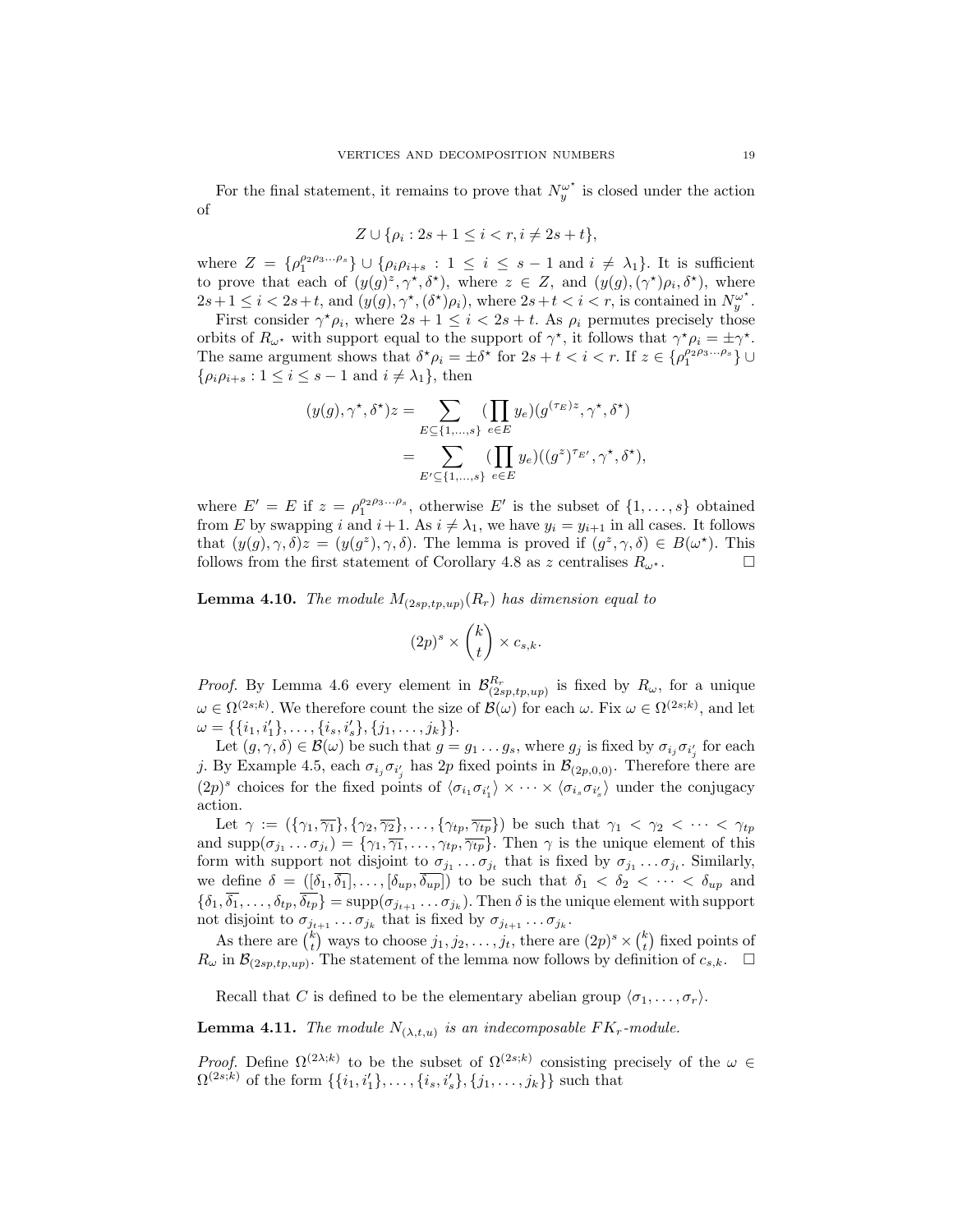$$
\{i_1, i'_1, \dots, i_{\lambda_1}, i'_{\lambda_1}\} = \{1, \dots, \lambda_1, s+1, \dots, \lambda_1 + s\}
$$
  

$$
\{i_{\lambda_1+1}, i'_{\lambda_1+1}, \dots, i_s, i'_s\} = \{\lambda_1 + 1, \dots, s, \lambda_1 + 1 + s, \dots, 2s\}
$$
  

$$
\{j_1, \dots, j_k\} = \{2s+1, \dots, r\},
$$

and let  $c_{\lambda,k} = |\Omega^{(2\lambda;k)}|$ . The module  $N_y := N_y^{\omega^*} \uparrow$  $Y_{(\lambda,t,u)}$  $X^{(\lambda,t,u)}_{(\lambda,t,u)}$  has a basis given by the set

$$
\{(y(g), \gamma^*, \delta^*) : (g, \gamma^*, \delta^*) \in \mathcal{B}(\omega), \omega \in \Omega^{(2\lambda; k)}\}.
$$

Therefore  $N_y(R_{\omega^*})$  and  $N_y^{\omega^*}$  are equal as vector spaces. By the second paragraph in the proof of Lemma 4.10, there are  $(2p)^s$  choices for g in  $(g, \gamma^*, \delta^*)$ . Given  $E \subseteq$  $\{i_1,\ldots,i_s\}$ , the second statement of Corollary 4.8 implies that  $(y(g), \gamma^*, \delta^*)$  and  $(y(g), \gamma^*, \delta^*)\tau_E$  are equal up to a sign. There are 2<sup>s</sup> choices for E, and so  $N_y^{\omega^*}$  has dimension  $p^s$ .

The group  $R_{\omega^*}$  acts trivially on  $N_y^{\omega^*}$ , and so by [2, Chapter 8, Corollary 3]

$$
N_y(R_{\omega^*})\big\downarrow_C \cong F\bigcap_{R_{\omega^*}}^C,
$$

where the subgroup C is defined just before this lemma. Then  $N_y(R_{\omega^*})$  is an indecomposable FC-module, and so  $N_y(R_{\omega^*})$  is an indecomposable  $F[N_{Y_{(\lambda,t,u)}}(R_{\omega^*})]$ module. It follows that there exists a unique summand of  $N_y$  with vertex containing  $R_{\omega^*}$ . Let W be a non-zero indecomposable summand of  $N_y$ . As

$$
N_y \big\downarrow_C \cong \bigoplus_{\omega \in \Omega^{(2\lambda;k)}} F \big\uparrow_{R_\omega}^C,
$$

the Krull–Schmidt theorem implies that each indecomposable summand of  $W\downarrow_C$  is isomorphic to  $F \uparrow_{R_{\omega^*}}^C$ . Therefore  $W(R_{\omega^*}) \neq 0$ , and so Lemma 2.2 states that W has a vertex containing  $R_{\omega^*}$ . The module  $N_y$  is therefore indecomposable.

Let  $(\widetilde{y}(g), \widetilde{\gamma}, \widetilde{\delta}) \in N_{(\lambda, t, u)}$  be such that  $(g, \widetilde{\gamma}, \widetilde{\delta}) \in B(\widetilde{\omega})$ . As  $\widetilde{y}$  has weight  $\lambda$ , and parmutes the  $R$  exists transitively it follows from Lemma 4.7 that there exists  $K_r$  permutes the  $R_r$ -orbits transitively, it follows from Lemma 4.7 that there exists  $\rho \in \langle \rho_1, \ldots, \rho_{r-1} \rangle$  such that  $\pm(\widetilde{y}(g), \widetilde{\gamma}, \widetilde{\delta}) = (y(g^{\rho^{-1}}), \gamma, \delta) \rho$ , where  $(y(g^{\rho^{-1}}), \gamma, \delta) \in N$ .<br>Therefore N generates N.  $N_y$ . Therefore  $N_y$  generates  $N_{(\lambda,t,u)}$  as an  $FK_r$ -module.

By definition there are  $c_{s,k}$  choices for  $\omega \in \Omega^{(2s;k)}$ , and there are  $\binom{s}{\lambda_1}$  choices for  $y \in \{-1,1\}^s$  of weight  $\lambda$ . Therefore  $N_{(\lambda,t,u)}$  has dimension  $c_{s,k} \times {s \choose \lambda_1} \times p^s \times {k \choose t}$ . As  $N_y$  has dimension  $c_{\lambda,k} \times p^s$ , applying [2, Chapter 8, Corollary 3] gives

$$
N_{(\lambda,t,u)} \cong N_y \big\uparrow_{Y_{(\lambda,t,u)}}^{K_r}
$$

.

Lemma 4.9 states that  $Y_{(\lambda,t,u)}$  is the inertial group of the  $F[D_1 \times \cdots \times D_r]$ -module  $N_y^{\omega^*}$ . As  $N_y^{\omega^*}$  is extended from  $D_1 \times \cdots \times D_r$  to  $X_{(\lambda,t,u)}$ , we have that  $N_y \bigcup_{D_1 \times \cdots \times D_r}$ is isomorphic to a direct sum of  $[Y_{(\lambda,t,u)}: X_{(\lambda,t,u)}]$  copies of  $N_y^{\omega^*}$ . Therefore the proof of Proposition 3.13.2 in [4] carries over to this case, and so  $N_{(\lambda,t,u)}$  is an indecomposable  $FK<sub>r</sub>$ -module.

By Lemma 2.4,  $M_{(2sp, tp, up)}(R_r)$  and  $N_{(\lambda, t, u)}$  are p-permutation  $FN_{C_2 \wr S_{rp}}(R_r)$ modules, where  $\lambda \in \Lambda(2,s)$ . Write  $J_r$  for  $N_{C_2 \wr S_{rp}}(R_r)$ . As  $R_r \leq R_{\omega^*}$ , we have  $R_{\omega^*} \leq J_r$ . By Lemma 2.4  $M_{(2sp, tp, up)}(R_r)(R_{\omega^*}) \cong M_{(2sp, tp, up)}(R_{\omega^*})$ , where the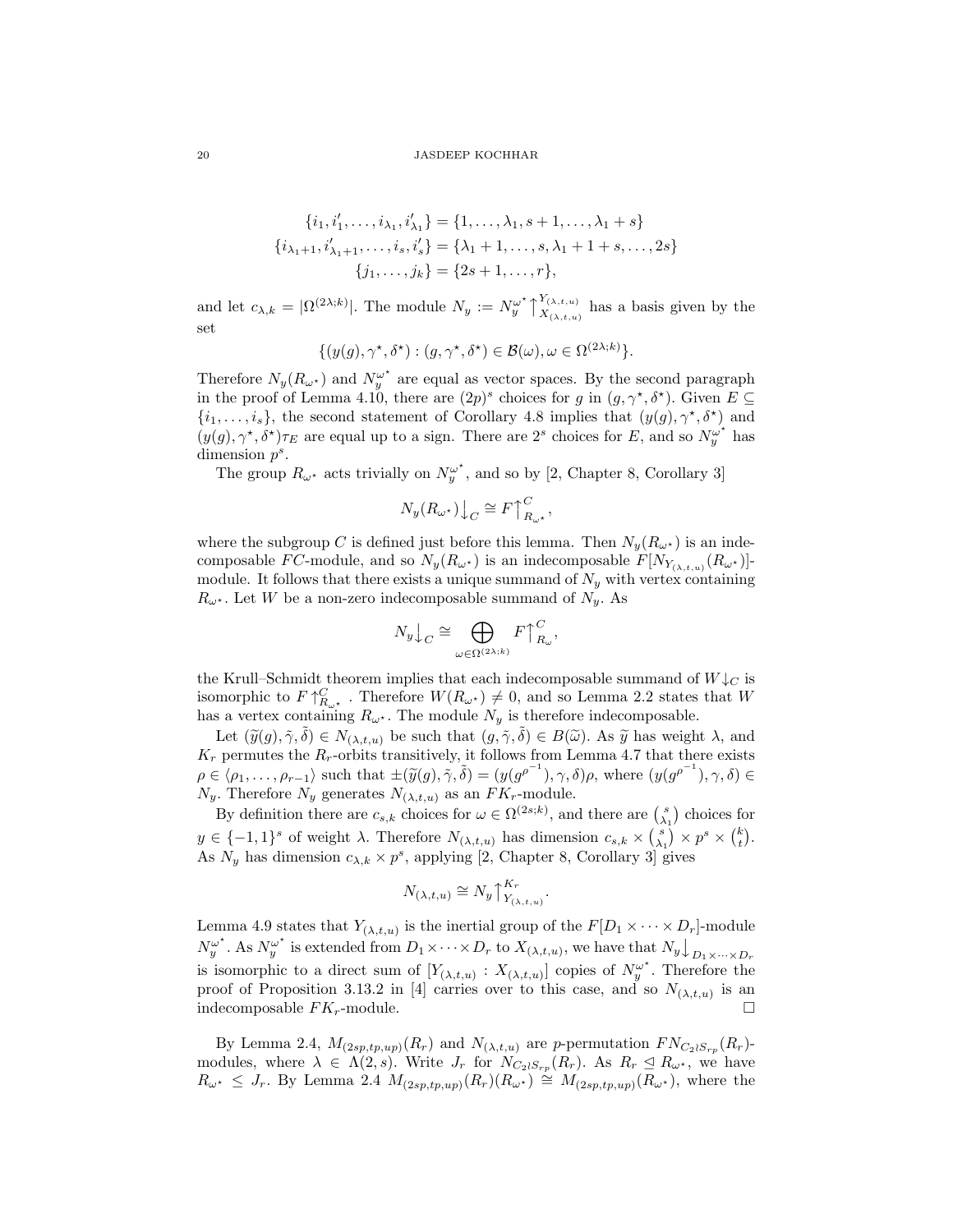isomorphism is of  $FN_{J_r}(R_{\omega^*})$ -modules. Then Lemma 4.11 implies that

$$
M_{(2sp,tp,up)}(R_{\omega^*}) \cong \bigoplus_{\lambda \in \Lambda(2,s)} N_{(\lambda,t,u)}(R_{\omega^*}),
$$

as  $FN_{J_r}(R_{\omega^*})$ -modules. Moreover, for all  $\lambda \in \Lambda(2, s)$ , the basis defining  $N_{(\lambda, t, u)}$  in (4.3) is a p-permutation basis of  $N_{(\lambda,t,u)}$  with respect to  $R_{\omega^*}$ .

Recall that U is a non-projective indecomposable summand of  $M_{(2a,b,c)}$ . It follows from the proof of Lemma 4.6 that each  $N_{(\lambda,t,u)}(R_{\omega^*}) \neq 0$ , and so by the Krull– Schmidt theorem  $U(R_{\omega^*}) \neq 0$ . By Lemma 2.2, every non-projective indecomposable summand of  $M_{(2sp,tp,up)}$  therefore has a vertex containing  $R_{\omega^*}$ . In the second step of the proof of Theorem 1.1, we consider the module  $N_{(\lambda,t,u)}(R_{\omega^*})$  in order to understand  $U(R_{\omega^*})$ .

**Second step:** The vertices of  $N_{(\lambda,t,u)}(R_{\omega^*})$ . Recall that we write  $K_r$  for the centraliser of  $R_r$  in  $C_2 \wr S_{rp}$ . In this step we show that  $N_{(\lambda,t,u)}(R_{\omega^*})$  is indecomposable as an  $FC_{K_r}(R_{\omega^*})$ -module. It follows that  $N_{(\lambda,t,u)}(R_{\omega^*})$  is an indecomposable  $FN_{C_2 \wr S_{rp}}(R_{\omega^*})$ -module, and in Lemma 4.13 we determine its vertex. We remark that the group  $C_{K_r}(R_{\omega^*})$  is generated by the set

$$
\{\sigma_i, \tau_i : 1 \le i \le r\} \cup \{\rho_1^{\rho_2 \rho_3 \dots \rho_s}\} \cup \{\rho_i \rho_{i+s} : 1 \le i \le s-1 \text{ and } i \neq \lambda_1\}
$$

$$
\cup \{\rho_i : 2s + 1 \le i < r\},\
$$

and so we have the inclusion  $X_{(\lambda,t,u)} \leq C_{K_r}(R_{\omega^*}).$ 

**Lemma 4.12.** Let  $\lambda \in \Lambda(2, s)$ . Then the  $FN_{K_r}(R_{\omega^*})$ -module  $N_{(\lambda, t, u)}(R_{\omega^*})$  is indecomposable.

*Proof.* By definition  $R_{\omega^*}$  acts trivially on  $N_y^{\omega^*}$ , and so it follows from [2, Chapter 8, Corollary 3] that

$$
N_y^{\omega^*} \big\downarrow_C \cong F \big\uparrow_{R_{\omega^*}}^C.
$$

This is an indecomposable FC-module, and so  $N_y^{\omega^*}$  is an indecomposable  $FX_{(\lambda,t,u)}$ module.

Let  $(\widetilde{y}(g), \widetilde{\gamma}, \widetilde{\delta}) \in N_{(\lambda, t, u)}(R_{\omega^*})$ . As  $C_{K_r}(R_{\omega^*})$  permutes the  $R_{\omega^*}$ -orbits of a fixed a transitivaly amongst thomselves it follows from Lamma 4.7 that there exists size transitively amongst themselves, it follows from Lemma 4.7 that there exists

$$
\rho \in \langle \rho_1^{\rho_2 \rho_3 \dots \rho_s}, \rho_1 \rho_{s+1}, \dots, \rho_{s-1} \rho_{2s-1}, \rho_{2s+1}, \dots, \rho_{r-1} \rangle
$$

such that  $\pm(\widetilde{y}(g), \widetilde{\gamma}, \widetilde{\delta}) = (y(g^{\rho^{-1}}), \gamma, \delta)\rho$ , where  $(y(g), \gamma, \delta)\rho \in N_g^{\omega^*}$ . Therefore  $N_g^{\omega^*}$ generates  $N_{(\lambda,t,u)}(R_{\omega^*})$  as an  $FC_{K_r}(R_{\omega^*})$ -module. As there are exactly  $\binom{s}{\lambda_1}$  tuples of weight  $\lambda$  in  $\{-1,1\}^s$ , the second statement of Corollary 4.8 and Lemma 4.10 imply that the module  $N_{(\lambda,t,u)}(R_{\omega^*})$  has dimension  $\binom{s}{\lambda_1} \times \binom{k}{t} \times p^s$ . By [2, Chapter 8, Corollary 3], we therefore have that

$$
N_{(\lambda,t,u)}(R_{\omega^{\star}})\big\downarrow_{C_{K_r}(R_{\omega^{\star}})} \cong N_y^{\omega^{\star}}\big\uparrow_{X_{(\lambda,t,u)}}^{C_{K_r}(R_{\omega^{\star}})}.
$$

By Lemma 4.9, the inertial group of  $N_y^{\omega^*}$  in  $C_{K_r}(R_{\omega^*})$  is equal to  $X_{(\lambda,t,u)}$ . It follows from [4, Proposition 3.13.2] that  $N_{(\lambda,t,u)}(R_{\omega^*})$  is an indecomposable  $FC_{K_r}(R_{\omega^*})$ - $\Box$ 

Given  $X \subset \{1, 2, \ldots, sp\}$ , let  $C_2 \wr S_X$  be as in §2.2. Also given  $x \in \{1, 2, \ldots, sp\}$ , define  $x^* = x + sp$ . We remark that this definition of  $x^*$  agrees with that of  $x^*$  in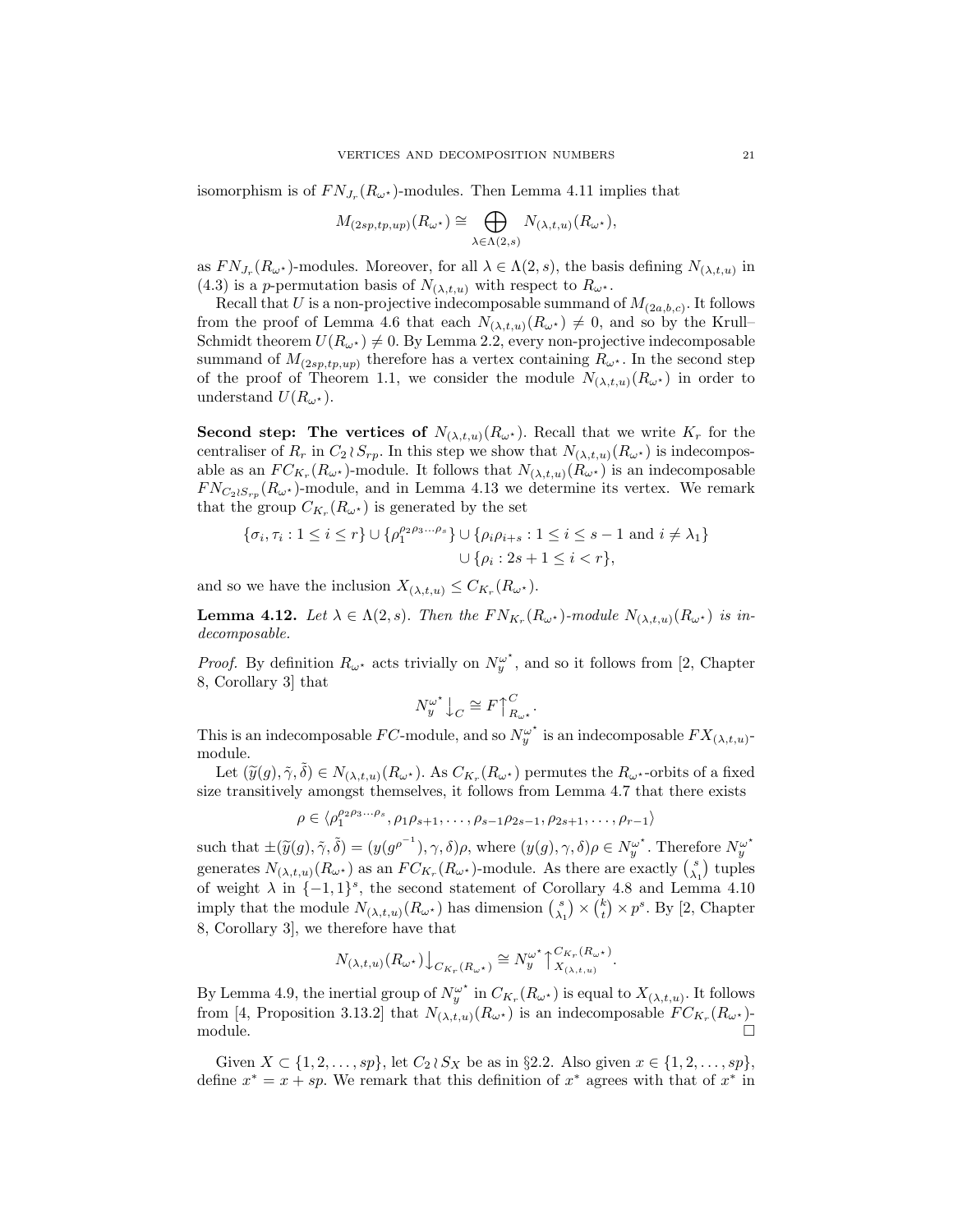Example 4.5, which is the case when  $s = 1$ . Given  $g \in C_2 \wr S_{\{1,2,\ldots,sp\}}$ , let  $g^*$  be the permutation in  $C_2 \wr S_{\{sp+1,\ldots,2sp\}}$  such that  $i^*g^* = (ig)^*$ .

Also given  $\lambda \in \Lambda(2, s)$ , we define J to be the group consisting of all elements  $gg^*$ such that g is contained in a Sylow p-subgroup of  $C_2 \wr S_{\{1,\ldots,p\lambda_1\}} \times C_2 \wr S_{\{p\lambda_1+1,\ldots,sp\}}$ with base group  $\langle \sigma_1, \ldots, \sigma_s \rangle$ . Let  $J^+$  be a Sylow p-subgroup of

$$
C_2 \wr S_{\{2sp+1,\ldots,(2s+t)p\}} \times C_2 \wr S_{\{(2s+t)p+1,\ldots,rp\}}
$$

with base group  $\langle \sigma_{2s+1}, \ldots, \sigma_r \rangle$ . We define  $Q_{(\lambda,t,u)} = J \times J^+$ .

By construction,  $R_{\omega^*} \trianglelefteq Q_{(\lambda,t,u)}$ , and so  $Q_{(\lambda,t,u)} \leq N_{C_2 \wr S_{rp}}(R_{\omega^*})$ . By Lemma 2.4 and Lemma 3.3, there exists a choice of signs  $s_v \in \{-1,1\}$  such that  $\{s_v v : v \in$  $\mathcal{B}_{(2sp,tp,up)}^{R_r}$  is a p-permutation basis for  $M_{(2sp,tp,up)}(R_{\omega^*})$  with respect to  $Q_{(\lambda,t,u)}$ . Given  $v := (g, \gamma, \delta) \in \mathcal{B}(\omega^*),$  let  $(h, \tilde{\gamma}, \tilde{\delta})$  be a representative for the  $Q_{(\lambda, t, u)}$ -orbit containing v. It follows that for all  $E \subseteq \{1, 2, \ldots, s\}$ , the representative for the  $Q_{(\lambda,t,u)}$ -orbit containing  $(g^{\tau_E}, \gamma, \delta)$  can be chosen to be of the form  $(h', \tilde{\gamma}, \tilde{\delta})$ . For distinct summands w and  $\tilde{w}$  of  $(y(g), \gamma, \delta)$ , it follows that  $s_w = s_{\tilde{w}}$ . We can therefore write  $s_{(g,\gamma,\delta)}$  in the place of  $s_w$  for all such w, and then

$$
\{s_{(g,\gamma,\delta)}(y(g),\gamma,\delta) : (g,\gamma,\delta) \in \mathcal{B}(\omega^\star)\}
$$

is a p-permutation basis of  $N_{(\lambda,t,u)}(R_{\omega^*})$  with respect to  $Q_{(\lambda,t,u)}$ .

**Lemma 4.13.** The module  $N_{(\lambda,t,u)}(R_{\omega^*})$  has a vertex equal to  $Q_{(\lambda,t,u)}$ .

*Proof.* Let  $y = y_\lambda$ . The element  $(f_{sp}, \gamma^*, \delta^*)$  is a fixed point of  $Q_{(\lambda, t, u)}$ . As  $Q_{(\lambda, t, u)} \le$  $X_{(\lambda,t,u)}$ , the element  $(y(f_{sp}), \gamma^*, \delta^*)$  is also a fixed point of  $Q_{(\lambda,t,u)}$ . Therefore  $N_{(\lambda,t,u)}(R_{\omega^*})$  has a vertex containing  $Q_{(\lambda,t,u)}$ .

The element  $y(f_{sp})$  is an alternating sum of elements conjugate to  $f_{sp}$  in  $C_2 \wr S_{rp}$ , and so any element in  $N_{C_2 \wr S_{rp}}(R_r)$  that fixes  $y(f_{sp})$  under the conjugacy action must be contained in  $V_{sp}$ . Indeed, suppose that there exists  $h \in Q_{(\lambda,t,u)}$  such that  $h \notin V_{sp}$ . Therefore by definition of  $y(f_{sp})$ , it must be the case that  $h\tau_E \in V_{sp}$  for some  $E \subset \{1, 2, \ldots, s\}$ . However  $\tau_E$  transposes the  $R_{2s}$ -orbits

$$
\{ (j-1)p+1, \ldots, jp \}
$$

$$
\{ \overline{(j-1)p+1}, \ldots, \overline{jp} \},\
$$

for each  $j \in E$ , and fixes all other  $R_{2s}$ -orbits. As p is odd, it follows that h must act trivially on these orbits. The only elements in  $N_{C_2 \wr S_{rp}}(R_r)$  that do this are contained in  $V_{sp}$ , which is a contradiction.

As  $Q_{(\lambda,t,u)}$  is the largest p-subgroup that is contained in both  $X_{(\lambda,t,u)}$  and  $V_{sp} \times$  $C_2 \wr S_{tp} \times C_2 \wr S_{up}$ , the statement of the lemma now follows by applying Lemma 2.2.  $\Box$ 

**Third step: Proof of Theorem 1.1.** Given  $r \in \mathbb{N}$  such that  $rp \leq n$ , recall that

$$
T'_r = \{ (\lambda, t, u) : \lambda \in \Lambda(2, s), 2s + t + u = r \text{ and } sp \le a, tp \le b, up \le c \}.
$$

We now prove Theorem 1.1. We restate the result for the reader's convenience.

**Theorem 1.1.** Let  $(a, b, c) \in \mathbb{N}_0^3$  be such that  $2a + b + c = n$ , and let U be a non-projective indecomposable summand of  $M_{(2a,b,c)}$ . Then U has a vertex equal to a Sylow p-subgroup of

$$
V_{p\lambda} \times C_2 \wr S_{tp} \times C_2 \wr S_{up},
$$

for some  $r \in \mathbb{N}$ , where  $rp \leq n$ , and  $(\lambda, t, u) \in T'_r$ .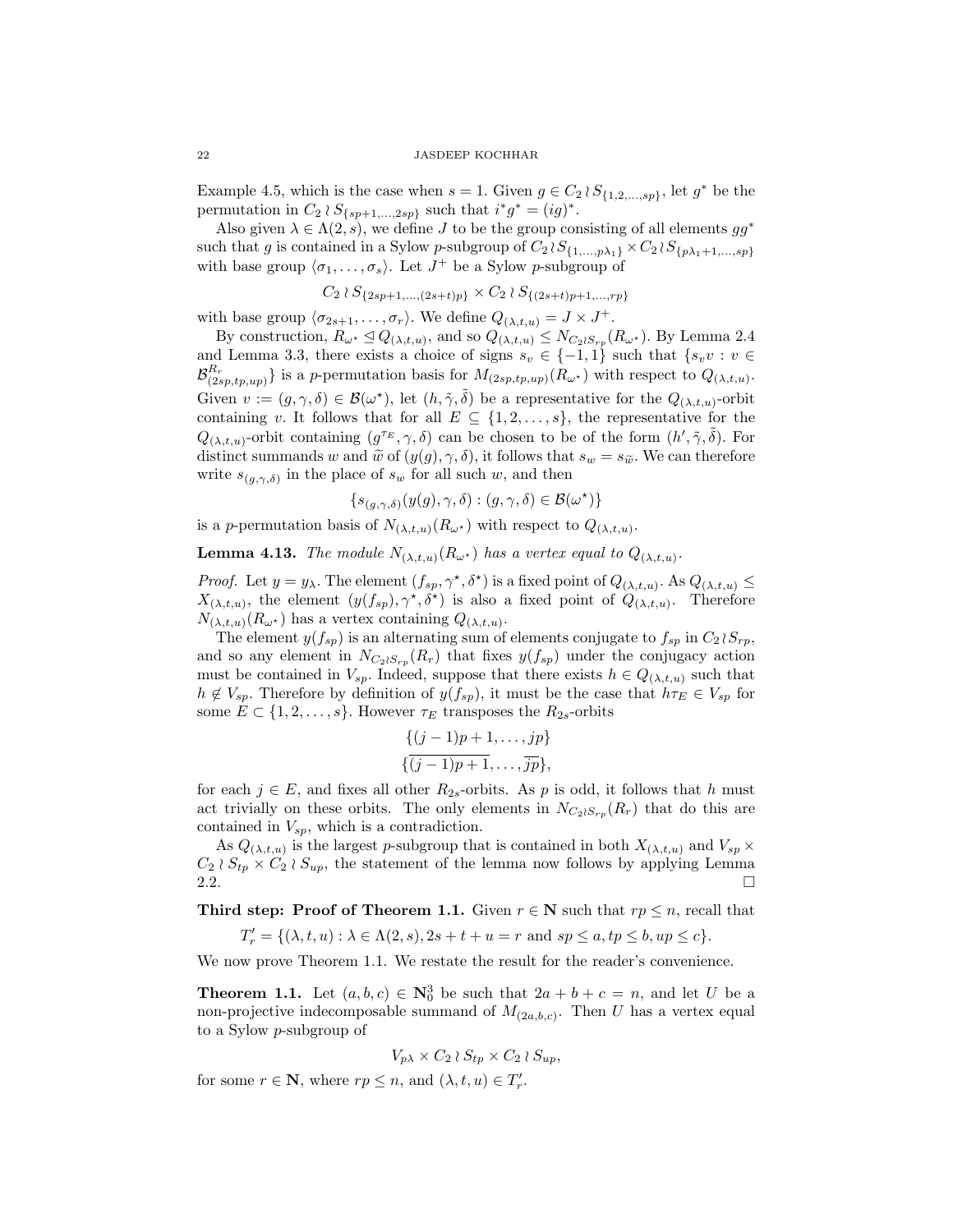*Proof of Theorem 1.1.* Let  $r \in \mathbb{N}$  be maximal such that  $R_r$  is contained in a vertex of U. By Lemma 4.4, Lemma 4.11 and the Krull–Schmidt theorem, there exists  $T \subset T'_r$ , and for each  $(\lambda, t, u) \in T$ , a summand  $W_{(\lambda, t, u)}$  of  $M_{(2(a - sp), b - tp, c - up)}$  such that

$$
U(R_r) \cong \bigoplus_{(\lambda,t,u) \in T} N_{(\lambda,t,u)} \boxtimes W_{(\lambda,t,u)},
$$

where  $s = |\lambda|$ .

Let  $(2s, t, u) \in T$  be such that s is minimal. Suppose there exists  $(2\tilde{s}, \tilde{t}, \tilde{u}) \in T^r$ such that  $\tilde{s} > s$ . Given  $\omega \in \Omega^{(2s;t+u)}$  and  $\tilde{\omega} \in \Omega^{(2\tilde{s};\tilde{t}+\tilde{u})}$ , the subgroup  $R_{\tilde{\omega}}$  cannot contain a conjugate of  $R_{\omega}$ . Therefore  $N_{(\tilde{\lambda}, \tilde{t}, \tilde{u})}(R_{\omega}) = 0$  for all  $|\tilde{\lambda}| = \tilde{s}$ .

We therefore now consider  $U(R_\omega)$ , where  $\omega \in \Omega^{(2s;t+u)}$ . By Lemma 2.4, there is an isomorphism  $U(R_\omega) \cong U(R_r)(R_\omega)$ , and so there exists  $S \subseteq T$  such that

$$
U(R_\omega) \cong \bigoplus_{(\lambda,t,u) \in S} N_{(\lambda,t,u)}(R_\omega) \boxtimes W_{(\lambda,t,u)},
$$

where  $|\lambda| = s$ . Let  $L = N_{C_2 \wr S_{rp}}(R_\omega)$ . By Lemma 4.13, each  $N_{(\lambda,t,u)}(R_\omega)$  has a vertex equal to  $Q_{(\lambda,t,u)}$ . Let  $Q_{(\lambda,t,u)}$  be maximal such that  $(\lambda,t,u) \in S$ . By Lemma 2.4,

$$
U(Q_{(\lambda,t,u)}) \cong U(R_{\omega})(Q_{(\lambda,t,u)})
$$
  
=  $\bigoplus_{(\tilde{\lambda},\tilde{t},\tilde{u})} N_{(\lambda,t,u)}(R_{\omega})(Q_{(\lambda,t,u)}) \boxtimes W_{(\lambda,t,u)},$  (4.4)

where that the sum runs over the  $(\tilde{\lambda}, \tilde{t}, \tilde{u}) \in S$  such that  $Q_{(\tilde{\lambda}, \tilde{t}, \tilde{u})}$  is a conjugate of  $Q_{(\lambda,t,u)}$ . Indeed as  $N_{(\tilde{\lambda},\tilde{t},\tilde{u})}(R_{\omega})(Q_{(\lambda,t,u)}) \neq 0$ , Lemma 2.2 says that  $Q_{(\lambda,t,u)}$  is contained in a conjugate of  $Q_{(\tilde{\lambda}, \tilde{t}, \tilde{u})}$ , say P. If  $Q_{(\tilde{\lambda}, \tilde{t}, \tilde{u})}$  is not a conjugate of  $Q_{(\lambda, t, u)}$ , then it strictly contains P. However this is a contradiction to the maximality of  $Q_{(\lambda,t,u)}$ .

As  $N_{(\lambda,t,u)}(R_{\omega})(Q_{(\lambda,t,u)}) \neq 0$ , it follows from Lemma 2.2 that U has a vertex Q containing  $Q_{(\lambda,t,u)}$ . Suppose that Q strictly contains  $Q_{(\lambda,t,u)}$ . As  $Q_{(\lambda,t,u)}$  is a p-group, there exists  $g \in N_Q(Q_{(\lambda,t,u)})$  such that  $g \notin Q_{(\lambda,t,u)}$ . The orbits of  $Q_{(\lambda,t,u)}$ have length at least p on  $\{1, \overline{1}, \ldots, rp, \overline{rp}\}\,$ , whereas the orbits of  $Q_{(\lambda, t, u)}$  on

$$
\{rp+1,\overline{rp+1},\ldots,n,\overline{n}\}
$$

have length 1. As g cannot permute an element in an orbit of length strictly greater than 1 with elements in an orbit of length 1, we can write  $g = hh^+,$ where  $h \in N_{C_2 \wr S_{rp}}(Q_{(\lambda,t,u)})$  and  $h^+ \in C_2 \wr S_{\{rp+1,...,n\}}$ . The only elements in  $Q_{(\lambda,t,u)}$  with cycle type either one positive p-cycle, or two positive p-cycles are those that are contained  $R_{\omega}$ . Therefore  $N_{C_2 \wr S_{rp}}(Q_{(\lambda,t,u)}) \leq N_{C_2 \wr S_{rp}}(R_{\omega}) = L$ , and so  $\langle Q_{(\lambda,t,u)}, h \rangle \leq N_L(Q_{(\lambda,t,u)}).$ 

Let C be a p-permutation basis of  $N_{(\lambda,t,u)}(R_\omega)$  with respect to  $\langle Q_{(\lambda,t,u)}, g \rangle$ . By Lemma 2.2, the group  $\langle Q_{(\lambda,t,u)}, g \rangle$  has a fixed point in C. It follows from (4.4) that there exists some  $N_{(\lambda,t,u)}(R_\omega)$  that has a vertex containing  $\langle Q_{(\lambda,t,u)}, h \rangle$ . However, we have already seen that each  $N_{(\lambda,t,u)}(R_\omega)$  has vertex equal to  $Q_{(\lambda,t,u)}$ . Therefore  $h \in$  $Q_{(\lambda,t,u)}$ , and so  $h^+$  is a non-identity p-element of Q. Therefore there exists a power of  $h^+$  that is product of positive p-cycles with support outside  $\{1, \overline{1}, \ldots, rp, \overline{rp}\}\.$  This contradicts the hypothesis that r is maximal, and so the theorem is proved.  $\square$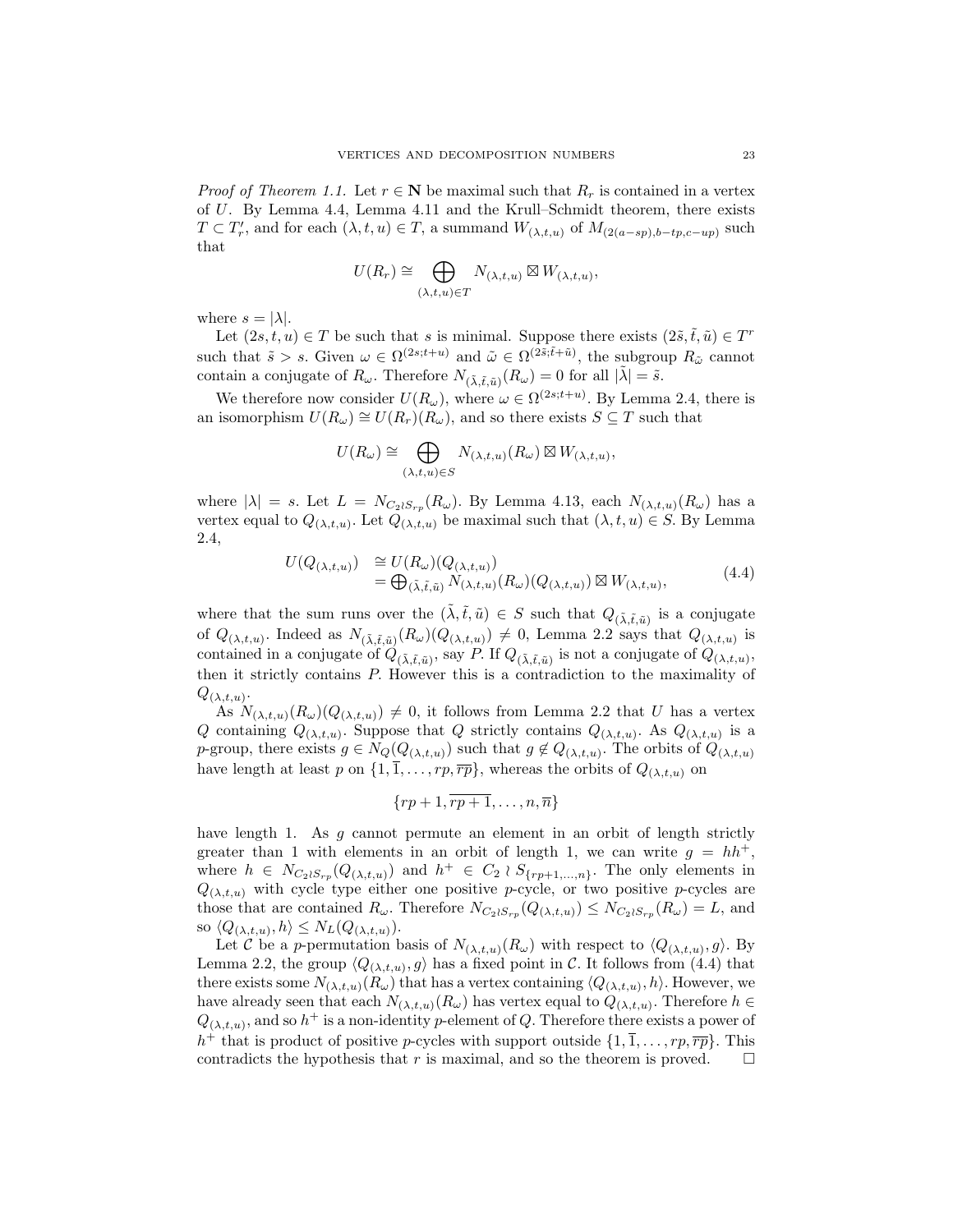**Example 4.14.** In this example, we suppose that  $p = 3$ . The module  $M_{(54,0,0)}$  is spanned by the conjugates of

$$
f_{27} := (1\ 28)(2\ 29) \dots (27\ 54)(\overline{1}\ \overline{28})(\overline{2}\ \overline{29}) \dots (\overline{27}\ \overline{54})
$$

in  $C_2 \wr S_{54}$ . In the notation of Theorem 1.1, we have that  $r = 9$  and  $T'_9 = \Lambda(2, 9)$ . By Theorem 1.1, a non-projective indecomposable summand of  $M_{(54,0,0)}$  has a vertex containing a Sylow 3-subgroup of  $V_{3\lambda}$ , for some  $\lambda \in \Lambda(2,9)$ . In fact we can say more: for every  $\lambda \in \Lambda(2, 9)$ , a Sylow 3-subgroup of  $V_{3\lambda}$  contains a conjugate of a Sylow 3-subgroup of  $V_{3(5,4)}$ , chosen with the following permutations in its centre:

$$
\sigma_1\sigma_{10},\ldots,\sigma_9\sigma_{18}.
$$

5. DECOMPOSITION NUMBERS OF  $C_2 \wr S_n$ 

In this section we prove Theorem 1.2. In order to do this, we first need to understand how the blocks of  $FC_2 \wr S_n$  and the blocks of  $FN_{C_2 \wr S_n}(R_r)$  are related. We therefore require a description of the blocks of  $FN_{C_2 \wr S_n}(R_r)$ , which we give in the following section.

## 5.1. The blocks of  $FN_{C_2 \wr S_n}(R_r)$ . Recall from (4.1) that

 $N_{C_2 \wr S_n}(R_r) = N_{C_2 \wr S_{rp}}(R_r) \times C_2 \wr S_{\{rp+1,...,n\}}.$ 

By Proposition 2.11 the blocks of  $FN_{C_2 \wr S_n}(R_r)$  are therefore of the form

$$
b\otimes B((\gamma, v-\widetilde{v}), (\delta, w-\widetilde{w})),
$$

where b is a block of  $FN_{C_2 \wr S_{rp}}(R_r)$ , and  $\gamma, \delta$  are p-core partitions such that  $|\gamma|$  +  $(v-\tilde{v})p+|\delta|+(w-\tilde{w})p=n-rp$ . It remains to describe the blocks of  $FN_{C_2 \wr S_{rp}}(R_r)$ .

**Proposition 5.1.** The blocks of  $FN_{C_2 \wr S_{rp}}(R_r)$  are labelled by pairs  $(\widetilde{v}, \widetilde{w})$  such that  $\widetilde{w} = \widetilde{w}$  $\widetilde{v} + \widetilde{w} = r.$ 

*Proof.* Using the presentation of  $N_{C_2 \wr S_{rp}}(R_r)$  given in §4.1, we have that

$$
N_{C_2 \wr S_{rp}}(R_r) \cong C_2^r \rtimes N_{S_{rp}}(R_r).
$$

In this case  $C_2^r = \langle \tau_1, \ldots, \tau_r \rangle$ . Let  $\chi_{\tilde{v}} \in \text{Lin}(C_2^r)$  be the character such that

$$
\chi_{\widetilde{v}}(\tau_1) = \cdots = \chi_{\widetilde{v}}(\tau_{\widetilde{v}}) = 1
$$
  

$$
\chi_{\widetilde{v}}(\tau_{\widetilde{v}+1}) = \cdots = \chi_{\widetilde{v}}(\tau_r) = -1.
$$

Let  $\widetilde{w} = r - \widetilde{v}$ . Then the stabiliser of  $\chi_{\widetilde{v}}$  in  $N_{S_{rp}}(R_r)$  is isomorphic to

$$
H_{(\widetilde{v},\widetilde{w})} := C_{S_{(\widetilde{v},\widetilde{w})p}}(R_r) \rtimes C_{p-1},
$$

and so Theorem 2.10 states that  $FN_{C_2 \wr S_{rp}}(R_r)$  and  $\bigoplus_{v=0}^{r} FH_{(\tilde{v}, \tilde{w})}$  are Morita equiv-<br>alont. The result now follows as  $FH_{C_2 \wr S_1}$  has a unique block by Lamma 2.6 in [7] alent. The result now follows as  $FH_{(\tilde{v}, \tilde{w})}$  has a unique block by Lemma 2.6 in [7] for all  $0 \le \tilde{v} \le r$ . for all  $0 \leq \tilde{v} \leq r$ .

We can therefore write  $b(\tilde{v}, \tilde{w})$  for the block of  $F N_{C_2 \wr S_{rp}}(R_r)$  labelled by  $(\tilde{v}, \tilde{w})$ .<br>Civen a g exploration  $\alpha = (\alpha, \alpha_0, \alpha_0)$  and  $v \in \mathbb{N}$ , define  $\alpha + v$  to be the

Given a p-core partition  $\gamma = (\gamma_1, \gamma_2, \dots, \gamma_t)$  and  $v \in \mathbb{N}_0$ , define  $\gamma + vp$  to be the partition

$$
(\gamma_1+vp,\gamma_2,\ldots,\gamma_t).
$$

It is proved in [14, Lemma 7.1] that the Specht module  $S^{\gamma+vp}$  is a p-permutation  $FS_{|\gamma|+vp}$ -module. If  $\delta$  is also a p-core partition, then [6, Proposition 0.2(2)] says that  $S^{(\gamma+vp,\delta+wp)}$  is a p-permutation module for all  $v, w \in \mathbb{N}_0$ .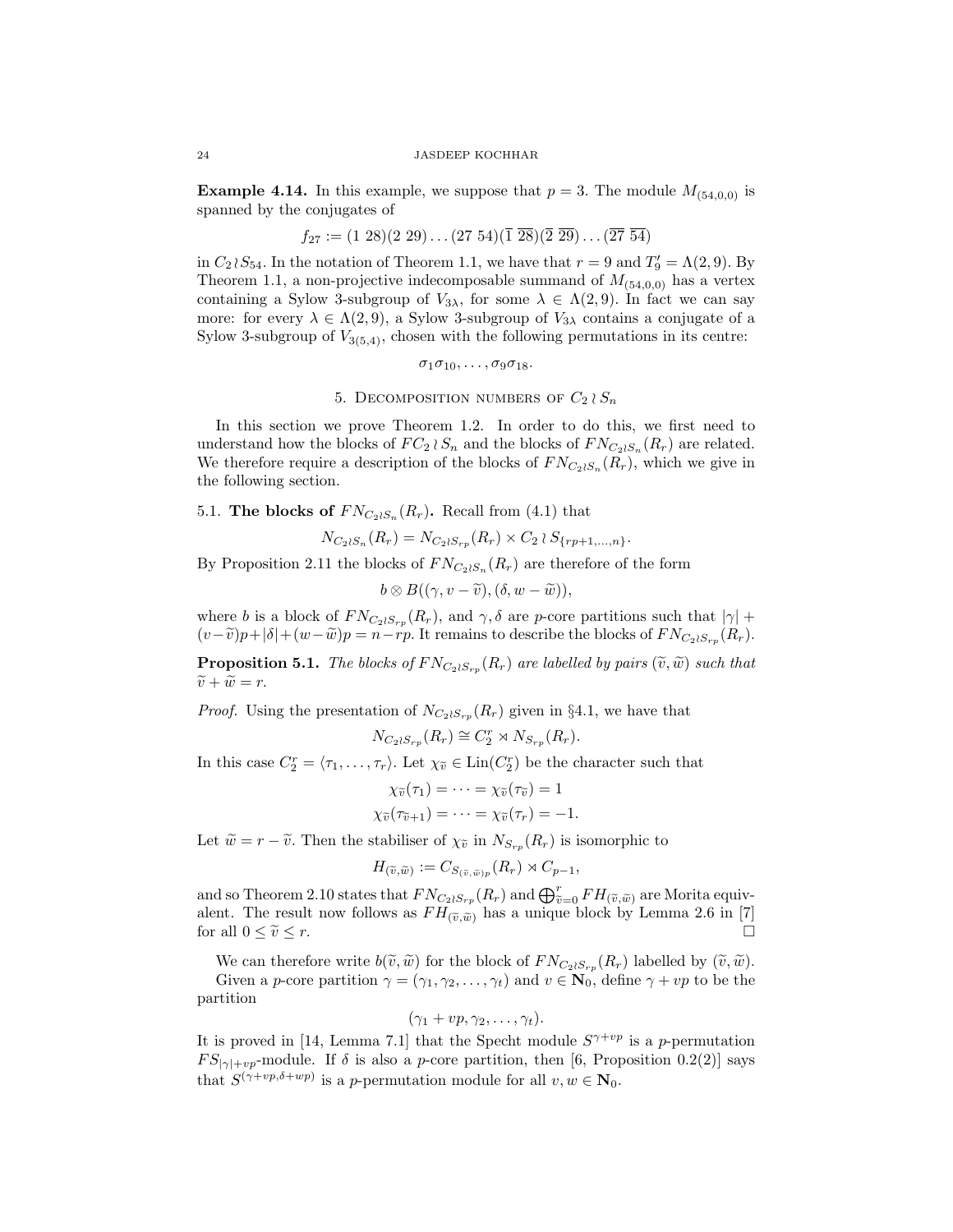**Proposition 5.2.** Fix  $v, w \in \mathbb{N}_0$ . Let  $\widetilde{v}, \widetilde{w} \in \mathbb{N}_0$  be such that  $\widetilde{v} \leq v, \widetilde{w} \leq w$ , and  $\widetilde{v} + \widetilde{w} = r$ . The  $FN_{C_2 \wr S_n}(R_r)$ -module  $S^{(\gamma+vp,\delta+wp)}(R_r)$  contains a summand lying in the block

$$
b(\widetilde{v},\widetilde{w})\otimes B((\gamma,v-\widetilde{v}),(\delta,w-\widetilde{w})).
$$

Moreover the blocks b such that  $b^{C_2 \wr S_n} = B((\gamma, v), (\delta, w))$  are precisely those of this form.

We prove Proposition 5.2 by applying Lemma 2.5 to  $S^{(\gamma+vp,\delta+wp)}$  with respect to  $R_r$ . Given a p-subgroup Q of  $C_2 \wr S_n$ , let  $U_Q$  denote the kernel of the Brauer morphism from  $(S^{(\gamma+vp,\delta+wp)})^Q$  to  $S^{(\gamma+vp,\delta+wp)}(Q)$ . We describe a polytabloid  $e_{t_*}$ that is not contained in  $U_Q$ . We require the dominance order on standard tableaux, details of which can be found in [11, Definition 3.11] and [14, §3.1].

Given a  $(\gamma + vp, \delta + wp)$ -tableau t, let  $\hat{t}^+$  denote the tableau obtained by replacing each entry  $\{x,\overline{x}\}$  in  $t^+$  with  $x$ , and define  $\hat{t}^-$  in the analogous way. We write  $\hat{t}$  for the disjoint union of  $\hat{t}^+$  and  $\hat{t}^-$ . Define  $t_{\star}$  to be the tableau such that  $\hat{t}_{\star}^+$  is the greatest  $\gamma + vp$ -tableau in the dominance order with entries in  $\{1, 2, \ldots, |\gamma| + vp\}$ , and  $\hat{t}_{\text{t}}$ <sup>-</sup> is the greatest  $\delta + wp$ -tableau in the dominance order with entries in  $\{|\gamma| + vp + 1, \ldots, n\}.$ 

**Lemma 5.3.** Let Q be a p-subgroup of  $C_2 \wr S_n$  with support size  $2rp$ . Then the polytabloid  $e_{t_{\star}}$  is not contained in  $U_Q$ .

*Proof.* Let  $t = t_{\star}$ . Also by definition of the Brauer morphism, we have that  $U_Q$  is contained in the subspace V of  $S^{(\gamma+vp,\delta+wp)}$ , where

$$
V := \langle e_s + e_s g + \dots + e_s g^{p-1} : s \text{ a standard tableau, } g \in Q \rangle.
$$

We show that  $e_t \notin V$ . Suppose, for a contradiction, that  $e_t \in V$ . Then there exists some  $0 \leq i \leq p-1$  such that  $e_t$  has non-zero coefficient in the expression of  $e_s g^i$ as a linear combination of standard polytabloids. Given  $g \in Q$ , we can factorise  $g = g_+g_-,$  where  $g_+ \in C_2 \wr S_{\{1,2,\ldots,|\gamma|+vp\}},$  and  $g_- \in C_2 \wr S_{\{|\gamma|+vp+1,\ldots,n\}}.$ 

Using the bilinearity of the outer tensor product, the polytabloid  $e_{t+}$  has nonzero coefficient in the expression of  $e_{s+} (g_+)^i$  as a linear combination of standard polytabloids. The analogous statement also holds for  $e_{t-}$  and  $e_{s-}(g_{-})^i$ . The action of Q on  $e_{t+}$  (resp.  $e_{t-}$ ) is equivalent to the action of  $\widehat{Q}$  on  $e_{\widehat{t}+}$  (resp.  $e_{\widehat{t}-}$ ). Therefore it suffices to prove that the polytabloid corresponding to  $\hat{t}^+$  is not contained in the kernel of the Brauer morphism from  $(S^{\gamma+vp})^Q$  to  $S^{\gamma+vp}(\widehat{Q})$ , and that the analogous property holds for the polytabloid corresponding to  $\hat{t}^-$ . This follows from Lemma  $5.2 \text{ in } [14]$ .

Before we prove Proposition 5.2, we introduce one more piece of notation. Let  $M^{\lambda}$  be the  $FS_{\vert\lambda\vert}$ -module corresponding to the action on the cosets of  $S_{\lambda}$ . Given partitions  $(\lambda, \mu) \in \mathcal{P}^2(n)$ , we define

$$
M^{(\lambda,\mu)}=(\operatorname{Inf}^{C_2\wr S_{|\lambda|}}_{S_{|\lambda|}}M^\lambda\boxtimes \widetilde{N}^{\otimes |\mu|}\otimes \operatorname{Inf}^{C_2\wr S_{|\mu|}}_{S_{|\mu|}}M^\mu)\big\uparrow^{C_2\wr S_n}_{C_2\wr S_{(|\lambda|,|\mu|)}}.
$$

*Proof of Proposition 5.2.* Let  $R_{(\tilde{v}, \tilde{w})}$  be a conjugate of  $R_r$  in the top group, with support such that exactly  $\tilde{v}$  non-trivial orbits of  $R_{(\tilde{v}, \tilde{w})}$  are contained at the end of the first row of  $\hat{t}^+_{\star}$ , and exactly  $\tilde{w}$  non-trivial orbits of  $\hat{R}_{(\tilde{v}, \tilde{w})}$  are contained at the end of the first row of  $\hat{t}_{\star}^-$ .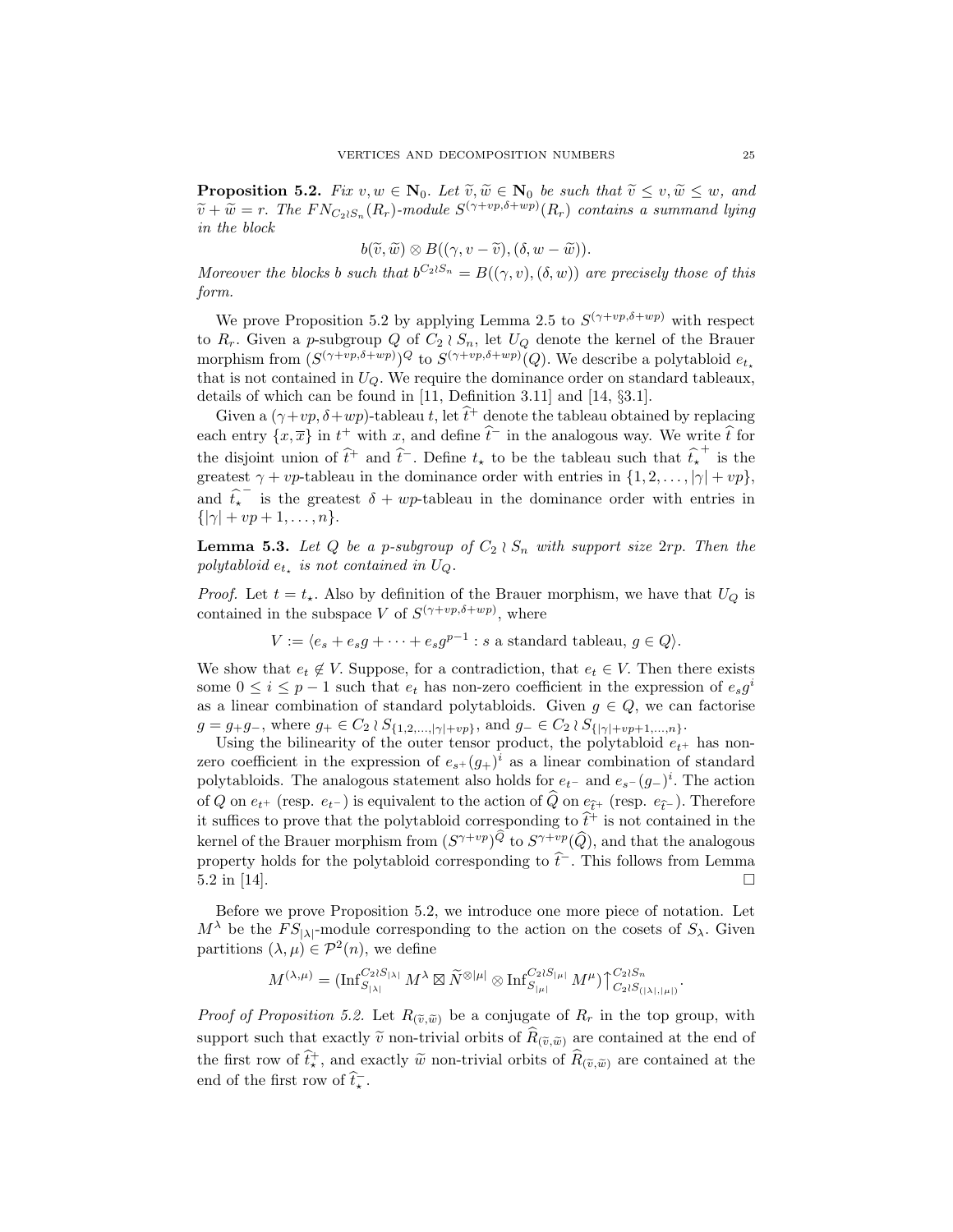By Lemma 5.3, the polytabloid  $e_{t_{\star}}$  is not contained in  $U_{R(\tilde{v}, \tilde{w})}$ . Therefore the submodule of  $S^{(\gamma+vp,\delta+wp)}(R_{(\tilde{v},\tilde{w})})$  generated by  $e_{t_{\star}}$ , denoted W, is non-zero.

Let  $s_{\star}$  be the  $(\gamma + (v - \tilde{v})p, \delta + (w - \tilde{w})p)$ -tableau such that  $\hat{s}_{\star}^{+}$  and  $\hat{s}_{\star}^{-}$  are the greatest  $\gamma + (v - \tilde{v})p$ -tableau and  $\delta + (w - \tilde{w})p$ -tableau in the dominance orders on the tableaux with entries

$$
\{1, 2, \ldots, |\gamma| + vp\} \sup(R(\tilde{v}, \tilde{w}))
$$
  

$$
\{|\gamma| + vp + 1, |\gamma| + vp + 2, \ldots, n\} \supp(\widehat{R}(\tilde{v}, \tilde{w})),
$$

respectively. Let s be the  $(\tilde{v}p, \tilde{w}p)$ -tableau with entries in the row of length  $\tilde{v}p$ agreeing with those at the end of the first row of  $t^+_{\star}$ , and with entries in the row of length  $\widetilde{w}p$  agreeing with those at the end of the first row of  $t_{\kappa}^-$ . The extension of the map  $\{s'\}\otimes e_s \mapsto e_t + U$ , denoted  $\theta$ , is an  $F[N_{C_2 \wr S_{rp}}(R_{(\widetilde{v}, \widetilde{w})}) \times C_2 \wr S_{n-rp}]$ -module homomorphism from

$$
M := M^{((\widetilde{v}p),(\widetilde{w}p))}(R_{(\widetilde{v},\widetilde{w})}) \boxtimes S^{(\gamma + (v - \widetilde{v})p,\delta + (w - \widetilde{w})p)},
$$

to W. The extension of the map  $e_t + U \mapsto \{s'\} \otimes e_s$ , denoted  $\phi$ , is a well-defined morphism of  $F[N_{C_2 \wr S_{rp}}(R_{(\tilde{v}, \tilde{w})}) \times C_2 \wr S_{n-rp}]$ -modules such that  $\phi \theta = \text{id}_M$ . Therefore  $S^{(\gamma+vp,\delta+wp)}(R_{(\widetilde{v},\widetilde{w})})$  has a submodule isomorphic to M. As M lies in the block  $b(\tilde{v}, \tilde{w}) \otimes B((\gamma, v - \tilde{v}), (\delta, w - \tilde{w}))$ , there exists a summand of  $S^{(\gamma + v p, \delta + w p)}(R_{(\tilde{v}, \tilde{w})})$ lying in this block, which proves the first statement of the proposition. That  $B((\gamma, v),(\delta, w))$  corresponds to  $b(\tilde{v}, \tilde{w}) \otimes B((\gamma, v - \tilde{v}), (\delta, w - \tilde{w}))$  now follows immediately from Lemma 2.5.

Observe that we have shown if

$$
(b(v', w') \otimes B((\gamma', v''), (\delta, w'')))^{C_2 \wr S_n} = B((\gamma, v), (\delta, w)),
$$

then  $v' + v'' = v$  and  $w' + w'' = w$ . In particular  $v' \leq v$  and  $w' \leq w$ . Moreover  $\gamma' = \gamma$  and  $\delta' = \delta$ . This completes the proof of the proposition.

5.2. Proof of Theorem 1.2. Assume that  $M_{(2a,b,c)}$  is defined over the field  $\mathbf{F}_p$ , as the results in this section then follow by change of scalars. We define  $\chi_{(2a,b,c)}$ to be the ordinary character of  $M_{(2a,b,c)}$  and  $\chi^{(\lambda,\mu)}$  to be the ordinary character of the hyperoctahedral Specht module  $S^{(\lambda,\mu)}$ . In the following lemma, we decompose the character  $\chi_{(2a,b,c)}$  into its irreducible constituents.

**Lemma 5.4.** Let  $n = 2a + b + c$ . The constituents of the character  $\chi_{(2a,b,c)}$  are precisely those  $\chi^{(\lambda,\mu)}$  such that the partition  $\lambda$  has exactly b odd parts, and the partition  $\mu$  has exactly c odd parts, each occuring with multiplicity one.

Proof. This follows from Propositions 1 and 2 in [3], and by multiplying through by the ordinary character of the module  $\mathbf{Inf}_{S_n}^{C_2 \wr S_n}{\rm sgn}_{S_n}$ . — Процессиональные производствование и производствование и производствование и производствование и производс<br>В 1990 году в 1990 году в 1990 году в 1990 году в 1990 году в 1990 году в 1990 году в 1990 году в 1990 году в<br>

**Proposition 5.5.** Let  $b, c \in \mathbb{N}_0$ . Given p-core partitions  $\gamma$  and  $\delta$ , let  $n = |\gamma| +$  $w_b(\gamma)p + |\delta| + w_c(\delta)p$ . Suppose that if  $b, c \geq p$ , then  $w_{b-p}(\gamma) \neq w_b(\gamma) - 1$  and  $w_{c-p}(\delta) \neq w_c(\delta) - 1$ . Then every summand of  $M_{(2a,b,c)}$  lying in the  $FC_2 \wr S_n$ -block  $B((\gamma, w_b(\gamma)),(\delta, w_c(\delta)))$  is projective.

Proof. Suppose for a contradiction that there exists a non-projective indecomposable summand U of  $M_{(2a,b,c)}$  in the block  $B((\gamma,w_b(\gamma)),(\delta,w_c(\delta)))$ . By Theorem 1.1 U has a vertex equal to a subgroup of the form  $Q_{(\lambda,t,u)}$ , where  $\lambda = (\lambda_1, \lambda_2) \vdash s$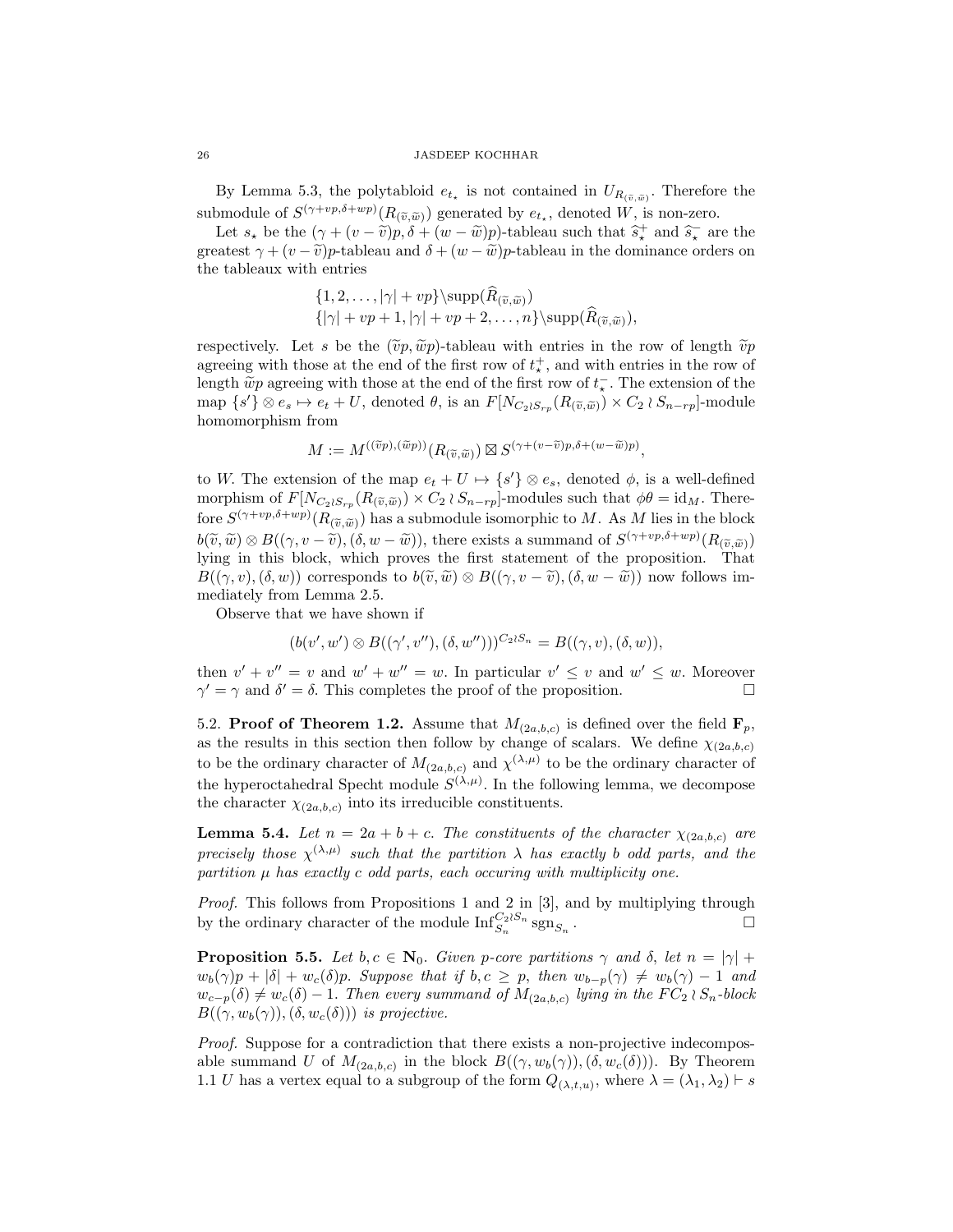and  $sp \le a$ ,  $tp \le b$ ,  $up \le c$ . Let  $r = 2s + t + u$ , and so  $R_r \le Q_{(\lambda,t,u)}$ . It follows from Lemma 4.4 and Lemma 4.10 that

$$
M_{(2a,b,c)}(R_r) \cong \bigoplus N_{(\lambda,t,u)} \boxtimes M_{(2(a-|\lambda|p),b-tp,c-up)},
$$

where the sum runs over all  $(\lambda, t, u) \in T'_r$ . It follows from the Krull–Schmidt theorem that

$$
N_{(\lambda,t,u)} \boxtimes W \,|\, U(R_r),
$$

for some indecomposable summand W of  $M_{(2(a-|\lambda|p),b-tp,c-up)}$ . By Lemma 2.5, the block  $B((\gamma, w_b(\gamma)),(\delta, w_c(\delta)))$  therefore corresponds to the block containing  $N_{(\lambda,t,u)} \boxtimes W$ . The second statement of Proposition 5.2 then implies that W lies in a block of the form

$$
B := B((\gamma, w_b(\gamma) - i), (\delta, w_c(\delta) - (r - i))),
$$

for some  $0 \le i \le r$ . By Lemma 5.4 there exists  $S^{(\lambda',\mu')}$  lying in B such that  $\lambda'$  has exactly  $b - tp$  odd parts, and  $\mu'$  has exactly  $c - up$  odd parts. Adding tp parts of size 1 to  $\lambda'$  results in a partition  $\lambda$  with p-core  $\gamma$ , weight  $w_b(\gamma) - i + t$  and exactly b odd parts. Similarly adding up parts of size 1 to  $\mu'$  results in a partition  $\mu$  with p-core  $\delta$ , weight  $w_c(\delta) - (r - i) + u$  and exactly c odd parts. This contradicts the minimality of either  $w_b(\gamma)$  or  $w_c(\delta)$ , unless  $(t, u) = (i, r - i)$ .

When  $(t, u) = (i, r - i)$ , we distinguish two cases. First suppose that  $i \neq 0$ . Then adding  $(i-1)p$  parts of size 1 to  $\lambda'$  results in a partition with p-core  $\gamma$ , weight  $w_b(\gamma) - 1$  and  $b - p$  odd parts. Therefore  $w_{b-p}(\gamma) = w_b(\gamma) - 1$ , contradicting the hypothesis of the theorem. In the case that  $i = 0$ , we argue in a similar way by adding  $(r-1)p$  parts of size 1 to  $\mu'$ , and contradicting the hypothesis that  $w_{c-p}(\delta) \neq w_c(\delta) - 1.$ 

Given p-regular partitions  $\nu_i$  and  $\tilde{\nu}_i$ , let  $P^{(\nu_i,\tilde{\nu}_i)}$  denote the projective indecom-<br>sately are dely convergently n to the simple models  $D^{(\nu_i,\tilde{\nu}_i)}$ . Also let  $D^{(\nu_i,\tilde{\nu}_i)}$  he posable module corresponding to the simple module  $D^{(\nu_i,\widetilde{\nu_i})}$ . Also let  $P_{\mathbf{Z}_p}^{(\nu_i,\widetilde{\nu_i})}$  be the module such that

$$
P^{(\nu_i,\widetilde{\nu_i})}_{\mathbf{Z}_p}\otimes_{\mathbf{Z}_p} \mathbf{F}_p=P^{(\nu_i,\widetilde{\nu_i})}.
$$

By Brauer reciprocity for projective modules (see for instance [13, §9.4]), the ordinary character of  $P_{\mathbf{Z}_p}^{(\nu_i,\widetilde{\nu_i})}$  is

$$
\psi^{(\nu_i,\widetilde{\nu_i})}=\sum_{\lambda,\mu}d_{\lambda\nu_i,\mu\widetilde{\nu}_i}\chi^{(\lambda,\mu)},
$$

where the decomposition number  $d_{\lambda \nu_i, \mu \tilde{\nu}_i}$  is defined in §1.2. It follows from Propo-<br>ition 0.11 and [11] Candlews 19.2] that the take the sum can be taken was the sition 2.11 and [11, Corollary 12.2] that that the sum can be taken over the  $(\lambda, \mu) \in \mathcal{P}^2(n)$  such that  $|\nu_i| = |\lambda|$  with  $\lambda \leq \nu_i$ , and  $|\mu| = |\widetilde{\nu}_i|$  with  $\mu \leq \widetilde{\nu}_i$ .

**Proposition 5.6.** Let  $b, c \in \mathbb{N}_0$ . Given p-core partitions  $\gamma$  and  $\delta$ , let  $n = |\gamma| +$  $w_b(\gamma)p + |\delta| + w_c(\delta)p$ . Suppose that if  $b, c \geq p$ , then  $w_{b-p}(\gamma) \neq w_b(\gamma) - 1$  and  $w_{c-p}(\delta) \neq w_c(\delta) - 1$ . Let  $\lambda$  and  $\mu$  be maximal partitions in  $\mathcal{E}_b(\gamma)$  and  $\mathcal{E}_c(\delta)$ , respectively. Then  $\lambda$  and  $\mu$  are both p-regular.

*Proof.* It follows from Proposition 5.5 that every summand of the module  $M_{(2a,b,c)}$ in the block  $B((\gamma, w_b(\gamma)),(\delta, w_c(\delta)))$  is projective. Moreover by Lemma 5.4, there exists a summand in this block. Therefore let

$$
P_{\mathbf{F}_p}^{(\nu_1,\widetilde{\nu_1})},\ldots,P_{\mathbf{F}_p}^{(\nu_t,\widetilde{\nu_t})}
$$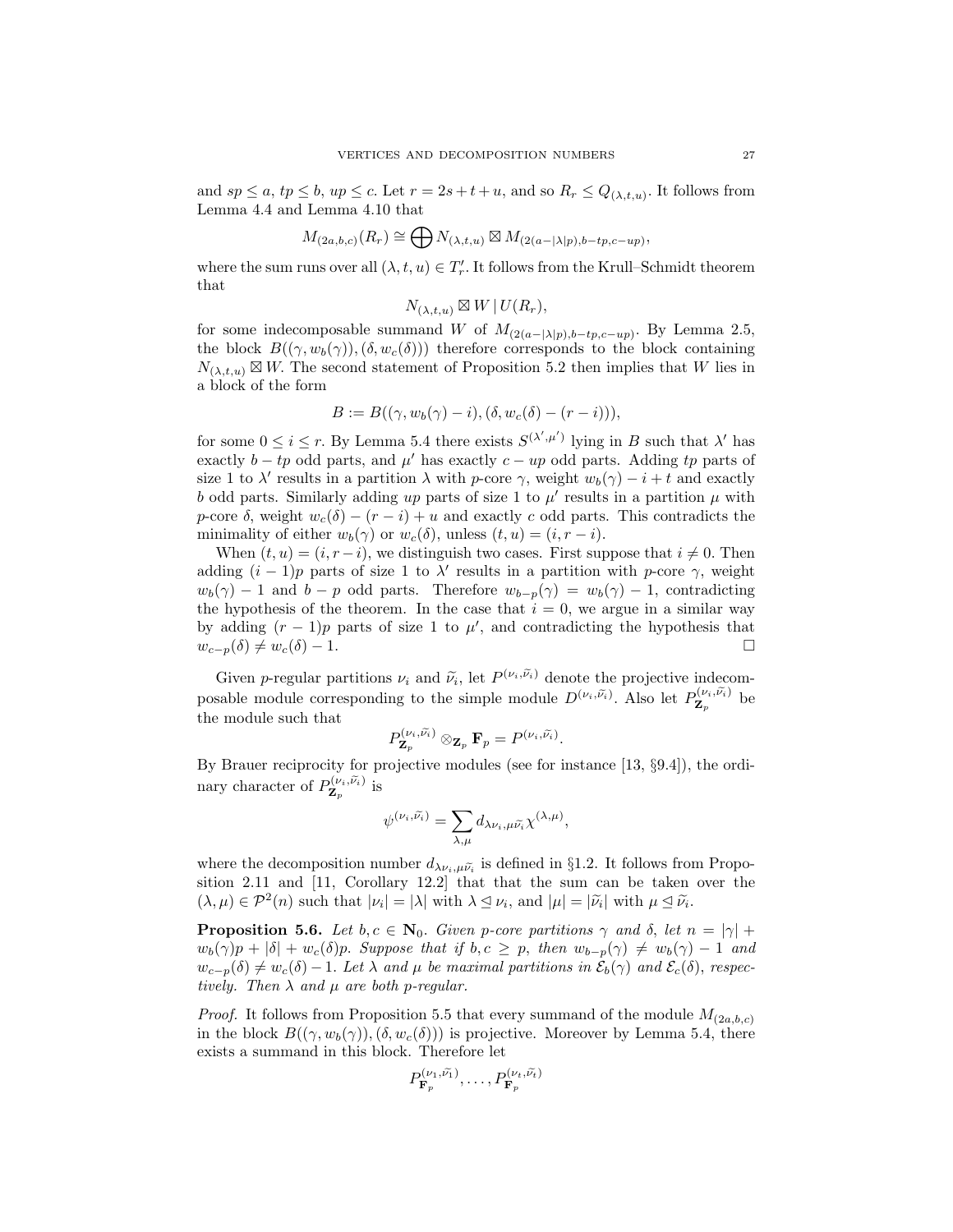be the summands of  $M_{(2a,b,c)}$  in the block  $B((\gamma,w_b(\gamma)),(\delta,w_c(\delta)))$ . Let M denote  $M_{(2a,b,c)}$  when defined over  $\mathbf{Z}_p$ . It follows from Scott's lifting theorem (see [4, Corollary 3.11.4]) that the summands of  $M_{(2a,b,c)}$  can be lifted to summands of M. The ordinary character of the summand of  $M_{(2a,b,c)}$  in  $B((\gamma,w_b(\gamma))(\delta,w_c(\delta)))$  is equal to  $\psi^{(\nu_1,\tilde{\nu_1})} + \cdots + \psi^{(\nu_t,\tilde{\nu_t})}$ . It follows from Lemma 5.4 that

$$
\psi^{(\nu_1,\widetilde{\nu_1})} + \cdots + \psi^{(\nu_t,\widetilde{\nu_t})} = \sum_{(\lambda',\mu')} \chi^{(\lambda',\mu')},\tag{5.1}
$$

where the sum is over all  $(\lambda', \mu') \in \mathcal{E}_b(\gamma) \times \mathcal{E}_c(\delta)$ . By Brauer reciprocity, for each *i* the constituents  $\chi^{(\lambda',\mu')}$  of  $\psi^{(\nu_i,\tilde{\nu_i})}$  are such that  $\lambda' \leq \nu_i$  and  $\mu' \leq \tilde{\nu_i}$ . As  $\lambda$  and  $\mu$ are maximal, (5.1) gives that  $(\nu_i, \tilde{\nu}_i) = (\lambda, \mu)$  for exactly one *i*, and so the result is proved.  $\square$ 

Each pair of maximal partitions in  $\mathcal{E}_b(\gamma) \times \mathcal{E}_c(\delta)$  therefore labels a summand of  $M_{(2a,b,c)}$  lying in the block  $B((\gamma,w_b(\gamma)),(\delta,w_c(\delta)))$ ; moreover, every such summand is labelled by a pair of this form. We now prove Theorem 1.2.

*Proof of Theorem 1.2.* Let  $P_{\mathbf{F}_p}^{(\nu_1,\tilde{\nu_1})}, \ldots, P_{\mathbf{F}_p}^{(\nu_c,\tilde{\nu_c})}$  be the summands of  $M_{(2a,b,c)}$  lying in the block  $B((\gamma, w_b(\gamma)),(\delta, w_c(\delta)))$ , all of which are projective. It follows from (5.1) that there exists a set partition  $\Lambda_1, \ldots, \Lambda_t$  of  $\mathcal{E}_b(\gamma) \times \mathcal{E}_c(\delta)$  such that  $(\nu_i, \tilde{\nu}_i) \in \Lambda$ , for each i and  $\Lambda_i$  for each i and

$$
\psi^{(\nu_i,\widetilde{\nu_i})} = \sum_{(\lambda',\mu') \in \Lambda_i} \chi^{(\lambda',\mu')}.
$$

It now follows again using Brauer reciprocity that the column of the decomposition matrix labelled by  $(\nu_i, \tilde{\nu}_i)$  has ones in the rows labelled by pairs in  $\Lambda_i$  and zeros in  $\Omega$ all other rows.  $\hfill\Box$ 

## Acknowledgements

This paper was completed by the author under the supervision of Mark Wildon. The author gratefully acknowledges his support. The author also thanks Stephen Donkin and an anonymous referee for their comments on earlier versions of this paper.

This is a post-peer-review, pre-copyedit version of an article published in Algebras and Representation Theory. The final authenticated version is available online at: http://dx.doi.org/10.1007/s10468-018-9839-8.

### **REFERENCES**

- 1. E. al Aamily, A. O. Morris, and M. H. Peel, The representations of the Weyl groups of type  $B_n$ , J. Algebra 68 (1981), no. 2, 298–305.
- 2. J. L. Alperin, Local representation theory, Cambridge Studies in Advanced Mathematics, vol. 11, Cambridge University Press, Cambridge, 1986.
- 3. R. W. Baddeley, Models and involution models for wreath products and certain Weyl groups, J. London Math. Soc. 2 (1991), no. 1, 55–74.
- 4. D. J. Benson, Representations and cohomology. I, Cambridge Studies in Advanced Mathematics, vol. 30, Cambridge University Press, Cambridge, 1998.
- 5. R. Brauer, On a conjecture by Nakayama, Trans. Roy. Soc. Canada. Sect. III. (3) 41 (1947), 11–19.
- 6. M. Broué, On Scott modules and p-permutation modules: an approach through the Brauer morphism, Proc. Amer. Math. Soc. 93 (1985), 401–408.
- 7.  $\Box$ , Les l-blocs des groups  $GL(n,q)$  et  $U(n,q^2)$  et leurs structures locales, Astérisque (1986), no. 133-134, 159–188.